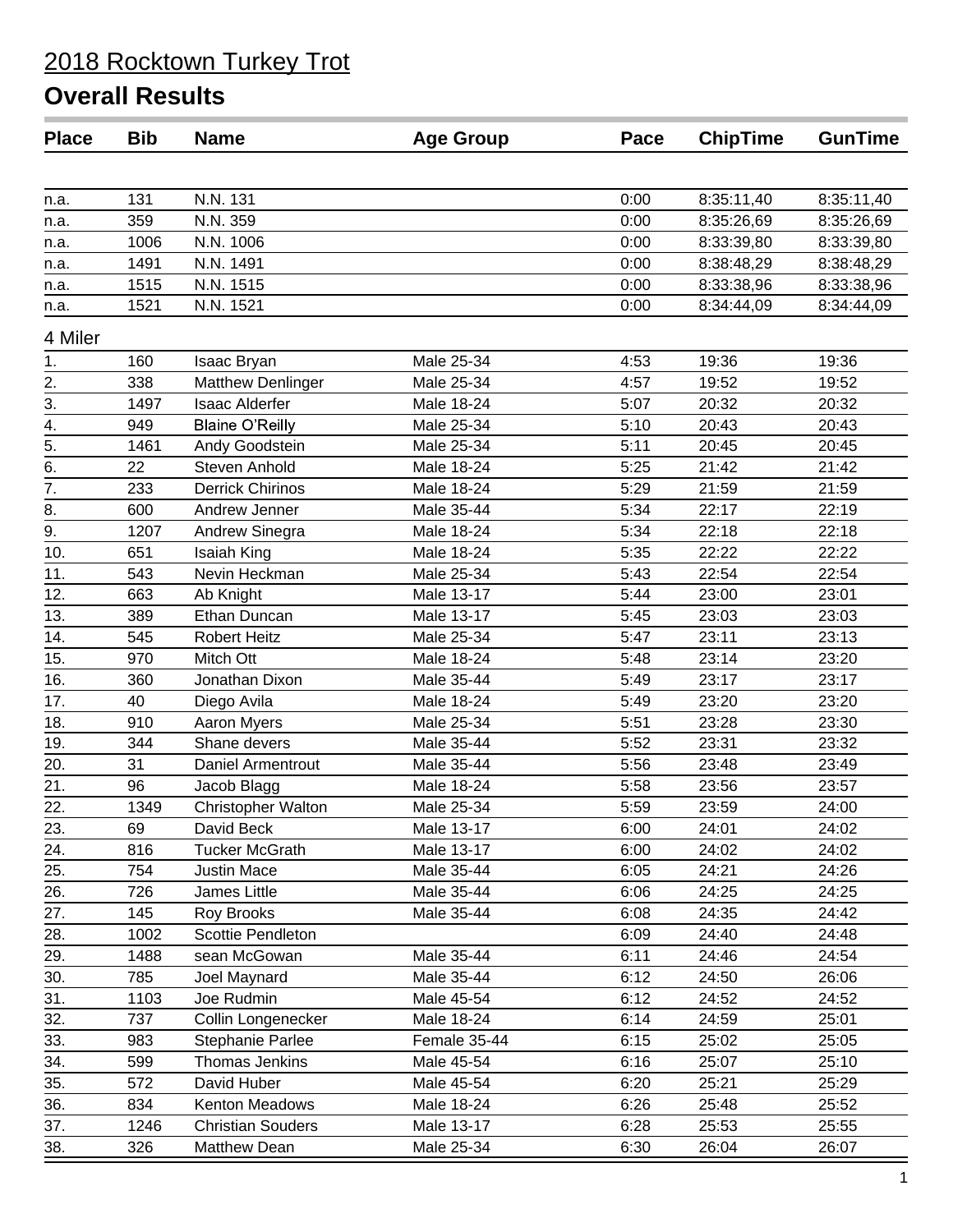| <b>Place</b> | <b>Bib</b> | <b>Name</b>                      | <b>Age Group</b>  | Pace | <b>ChipTime</b> | <b>GunTime</b> |
|--------------|------------|----------------------------------|-------------------|------|-----------------|----------------|
| 39.          | 405        | <b>Christopher Ehrhart</b>       | Male 25-34        | 6:34 | 26:20           | 26:24          |
| 40.          | 365        | Jeff Domingus                    | Male 35-44        | 6:34 | 26:20           | 26:24          |
| 41.          | 1208       | Daniel Sinegra                   | Male 18-24        | 6:36 | 26:25           | 26:30          |
| 42.          | 1126       | Abigail Schlechty                | Female 13-17      | 6:36 | 26:26           | 26:29          |
| 43.          | 786        | Lucas Maynard                    | Male 12 & Under   | 6:38 | 26:33           | 29:01          |
| 44.          | 490        | Anderson Gordon                  | Male 18-24        | 6:39 | 26:39           | 27:51          |
| 45.          | 279        | <b>Toby Corriston</b>            | Male 13-17        | 6:41 | 26:45           | 26:46          |
| 46.          | 331        | Paul Deeble                      | Male 45-54        | 6:41 | 26:47           | 26:52          |
| 47.          | 1209       | David Sinegra                    | Male 18-24        | 6:41 | 26:48           | 26:54          |
| 48.          | 1015       | Annie Poirot                     | Female 13-17      | 6:42 | 26:49           | 26:51          |
| 49.          | 911        | <b>Anthony Myers</b>             | Male 35-44        | 6:42 | 26:50           | 26:52          |
| 50.          | 1406       | Will Wolfe                       | Male 25-34        | 6:44 | 26:58           | 29:10          |
| 51.          | 1086       | Scott Rogers                     | Male 35-44        | 6:44 | 27:00           | 27:07          |
| 52.          | 386        | Laura Dugger                     | Female 35-44      | 6:45 | 27:03           | 27:08          |
| 53.          | 604        | Jared Jerlinski                  | Male 25-34        | 6:46 | 27:06           | 27:14          |
| 54.          | 598        | Ethan Jenkins                    | Male 12 & Under   | 6:47 | 27:12           | 27:14          |
| 55.          | 1127       | David Schlechty                  | Male 45-54        | 6:48 | 27:13           | 27:16          |
| 56.          | 1030       | Julie Raab                       | Female 18-24      | 6:48 | 27:15           | 27:16          |
| 57.          | 95         | Adam Blagg                       | Male 45-54        | 6:48 | 27:15           | 27:22          |
| 58.          | 128        | Steve Brenneman                  | Male 45-54        | 6:48 | 27:16           | 27:20          |
| 59.          | 1455       | David Keegan                     | Male 25-34        | 6:50 | 27:21           | 27:24          |
| 60.          | 1219       | Hunter Smith                     | Male 18-24        | 6:50 | 27:23           | 27:24          |
| 61.          | 921        | Elias Nafziger                   | Male 18-24        | 6:51 | 27:26           | 28:51          |
| 62.          | 207        | Ricky Capuano                    | Male 18-24        | 6:52 | 27:30           | 27:33          |
| 63.          | 920        | <b>Taylor Myers</b>              | Female 12 & Under | 6:52 | 27:30           | 27:33          |
| 64.          | 934        | <b>Trinity Neff</b>              | Female 13-17      | 6:52 | 27:30           | 28:36          |
| 65.          | 1483       | Kurt Holsopple                   | Male 35-44        | 6:52 | 27:31           | 27:39          |
| 66.          | 1444       | Jonas Zimmermann                 | Male 18-24        | 6:53 | 27:35           | 28:47          |
| 67.          | 1453       | Kate Douglass                    | Female 25-34      | 6:53 | 27:36           | 28:52          |
| 68.          | 1262       | Samuel Stephan                   | Male 13-17        | 6:54 | 27:37           | 27:38          |
| 69.          | 1046       | <b>Emily Rees</b>                | Female 13-17      | 6:54 | 27:39           | 27:40          |
| 70.          | 240        | <b>Linsey Clarke</b>             | Male 35-44        | 6:55 | 27:43           | 30:14          |
| 71.          | 1108       | <b>Campbell Rutherford</b>       | Male 18-24        | 6:55 | 27:44           | 27:53          |
| 72.          | 958        | Lauren Onestak                   | Female 18-24      | 6:57 | 27:49           | 27:54          |
| 73.          | 1263       | Eli Stoll                        | Male 13-17        | 6:57 | 27:50           | 27:52          |
| 74.          | 1514       | Nicholas Wright                  | Male 18-24        | 6:57 | 27:51           | 29:00          |
| 75.          | 839        | <b>Christopher Meixner Guest</b> | Male 13-17        | 6:58 | 27:53           | 27:59          |
| 76.          | 1309       | Camp Thompson                    | Male 25-34        | 6:58 | 27:56           | 30:01          |
| 77.          | 1438       | Megan Zannoni                    | Female 25-34      | 6:58 | 27:56           | 29:02          |
| 78.          | 547        | Mike Hendricksen                 | Male 35-44        | 7:00 | 28:02           | 29:13          |
| 79.          | 826        | Joey McNamara                    | Male 13-17        | 7:00 | 28:03           | 30:32          |
| 80.          | 1340       | Ritchie Vaughan                  |                   | 7:00 | 28:03           | 28:12          |
| 81.          | 114        | Andy Bolt                        | Male 25-34        | 7:02 | 28:10           | 28:19          |
| 82.          | 1128       | Laura Schliesske                 | Female 25-34      | 7:02 | 28:12           | 29:29          |
| 83.          | 924        | <b>Stewart Nafziger</b>          | Male 25-34        | 7:03 | 28:14           | 28:23          |
| 84.          | 364        | Kim Dofflemyer                   | Female 35-44      | 7:03 | 28:16           | 28:19          |
| 85.          | 730        | David Lohr                       | Male 35-44        | 7:04 | 28:17           | 28:21          |
|              |            |                                  |                   |      |                 |                |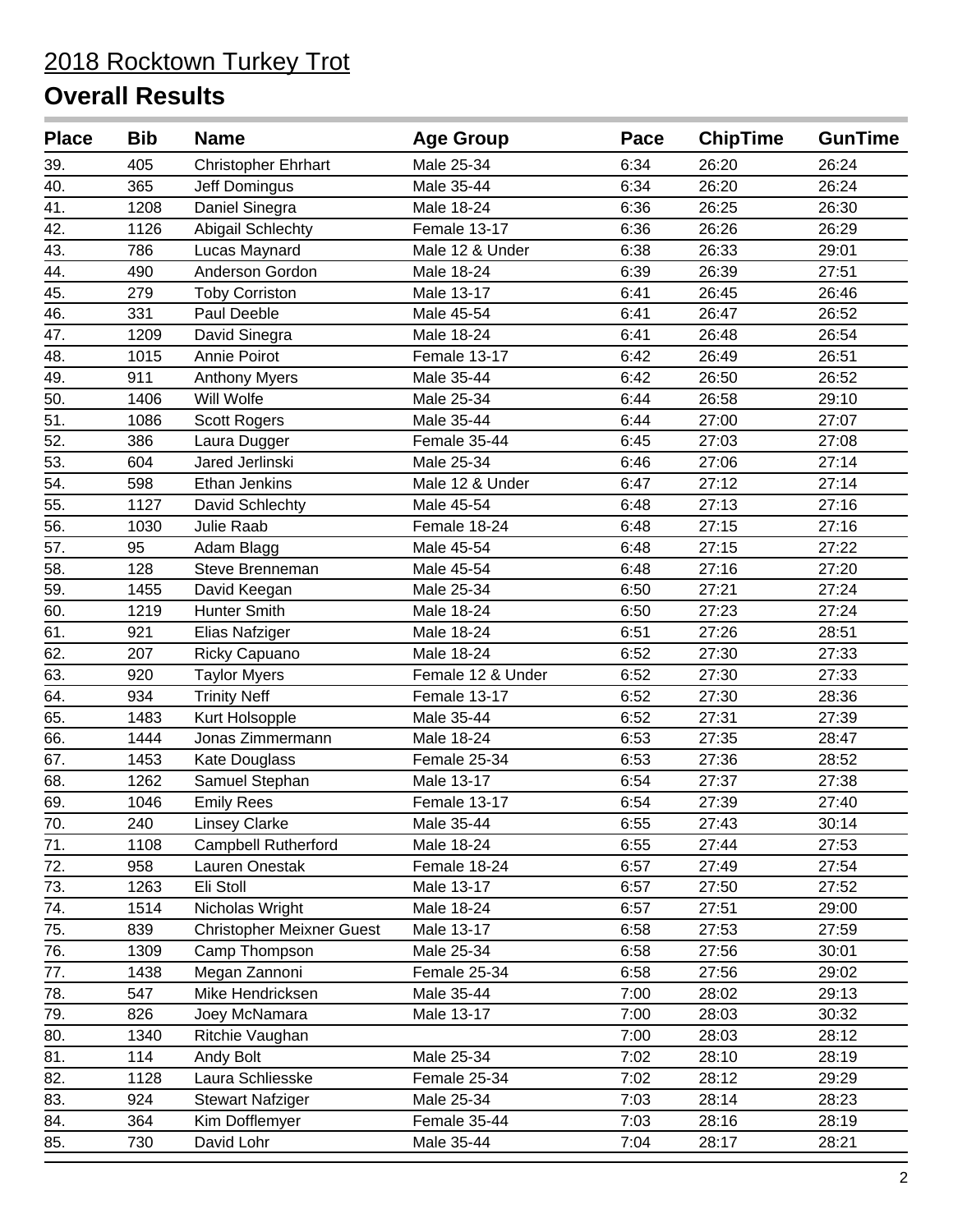| <b>Place</b> | <b>Bib</b> | <b>Name</b>            | <b>Age Group</b>        | Pace | <b>ChipTime</b> | <b>GunTime</b> |
|--------------|------------|------------------------|-------------------------|------|-----------------|----------------|
| 86.          | 1481       | Janie Sanborn          | Female 13-17            | 7:06 | 28:27           | 28:32          |
| 87.          | 1446       | Jason Box              | Male 35-44              | 7:06 | 28:27           | 28:35          |
| 88.          | 1499       | Jerra Testa            | Female 13-17            | 7:08 | 28:34           | 28:35          |
| 89.          | 1329       | Lyric Updike           | Female 18-24            | 7:08 | 28:34           | 29:46          |
| 90.          | 361        | Laura Dixon            | Female 35-44            | 7:09 | 28:38           | 28:44          |
| 91.          | 1195       | <b>Edith Showalter</b> | Female 35-44            | 7:09 | 28:40           | 29:50          |
| 92.          | 871        | Sarah Mitch            | Female 35-44            | 7:09 | 28:40           | 29:49          |
| 93.          | 980        | <b>Stacy Pangle</b>    | Male 45-54              | 7:10 | 28:43           | 29:49          |
| 94.          | 676        | Valerie Kramer         | Female 45-54            | 7:10 | 28:43           | 28:47          |
| 95.          | 1078       | Derek Robinson         | Male 35-44              | 7:11 | 28:46           | 31:29          |
| 96.          | 908        | <b>Chad Muxlow</b>     | Male 35-44              | 7:11 | 28:48           | 28:53          |
| 97.          | 1122       | Jessie Sanborn         | Female 35-44            | 7:11 | 28:48           | 28:53          |
| 98.          | 1212       | Marcus Skaflen         | Male 35-44              | 7:11 | 28:48           | 28:57          |
| 99.          | 738        | Kara Longenecker       | Female 13-17            | 7:11 | 28:48           | 29:54          |
| 100.         | 1247       | <b>Michael Souders</b> | Male 35-44              | 7:11 | 28:48           | 28:54          |
| 101.         | 61         | <b>Tracey Barr</b>     | Female 35-44            | 7:12 | 28:51           | 29:59          |
| 102.         | 1168       | <b>Timothy Shenk</b>   | Male 35-44              | 7:12 | 28:52           | 29:00          |
| 103.         | 1064       | Suzanne Riddleberger   | Female 45-54            | 7:13 | 28:56           | 29:00          |
| 104.         | 1177       | <b>Blake Shields</b>   | Male 25-34              | 7:16 | 29:08           | 30:14          |
| 105.         | 1500       | John Hart              | Male 45-54              | 7:17 | 29:12           | 29:19          |
| 106.         | 452        | <b>Will Garber</b>     | Male 13-17              | 7:18 | 29:16           | 30:26          |
| 107.         | 1079       | Katherine Robinson     | Female 35-44            | 7:19 | 29:18           | 31:59          |
| 108.         | 417        | <b>Stacy Farley</b>    | Male 35-44              | 7:19 | 29:20           | 29:20          |
| 109.         | 182        | <b>Emily Burri</b>     | Female 35-44            | 7:20 | 29:21           | 30:45          |
| 110.         | 345        | Jonathan DeVier-Scott  | Male 55-64              | 7:20 | 29:22           | 29:31          |
| 111.         | 79         | Paul Bellemare         | Male 45-54              | 7:20 | 29:22           | 30:37          |
| 112.         | 836        | Lanae Mehegan          | Female No Age Indicated | 7:20 | 29:22           | 30:33          |
| 113.         | 332        | Zoe Deeble             | Female 13-17            | 7:22 | 29:29           | 31:51          |
| 114.         | 1408       | Carissa Wyant          | Female 25-34            | 7:22 | 29:30           | 30:40          |
| 115.         | 761        | <b>Bruce Martin</b>    | Male 25-34              | 7:23 | 29:35           | 30:51          |
| 116.         | 815        | Braeden McGrath        | Male 13-17              | 7:24 | 29:40           | 29:42          |
| 117.         | 837        | Cara Meixner           | Female 35-44            | 7:25 | 29:41           | 29:51          |
| 118.         | 782        | Dylan Maynard          | Male 12 & Under         | 7:25 | 29:41           | 30:56          |
| 119.         | 890        | Rachel Moore           | Female 18-24            | 7:26 | 29:45           | 30:58          |
| 120.         | 1214       | Melissa Sloop          | Female 35-44            | 7:26 | 29:45           | 29:52          |
| 121.         | 633        | Kelly Keegan           | Female 25-34            | 7:26 | 29:45           | 29:49          |
| 122.         | 1392       | <b>Carter Williams</b> | Female 25-34            | 7:27 | 29:50           | 31:09          |
| 123.         | 764        | Sarah Martin           | Female 35-44            | 7:27 | 29:51           | 32:05          |
| 124.         | 1094       | Kelly Rohrer           | Female 18-24            | 7:28 | 29:55           | 32:41          |
| 125.         | 1310       | Laura Thompson         | Female 35-44            | 7:29 | 29:57           | 31:12          |
| 126.         | 1159       | Audie Shaver           | Male 13-17              | 7:29 | 29:57           | 30:03          |
| 127.         | 525        | Lemuel Hancock         | Male 25-34              | 7:30 | 30:01           | 31:24          |
| 128.         | 1469       | Stanley Inouye         | Male 13-17              | 7:30 | 30:02           | 31:24          |
| 129.         | 1297       | Jack Taylor            | Male 35-44              | 7:30 | 30:03           | 31:28          |
| 130.         | 1353       | Jonathan Warner        | Male 13-17              | 7:30 | 30:04           | 31:14          |
| 131.         | 977        | Zach Page-Belknap      | Male 25-34              | 7:31 | 30:07           | 31:18          |
| 132.         | 623        | Riley Joyner           | Female 12 & Under       | 7:32 | 30:09           | 31:36          |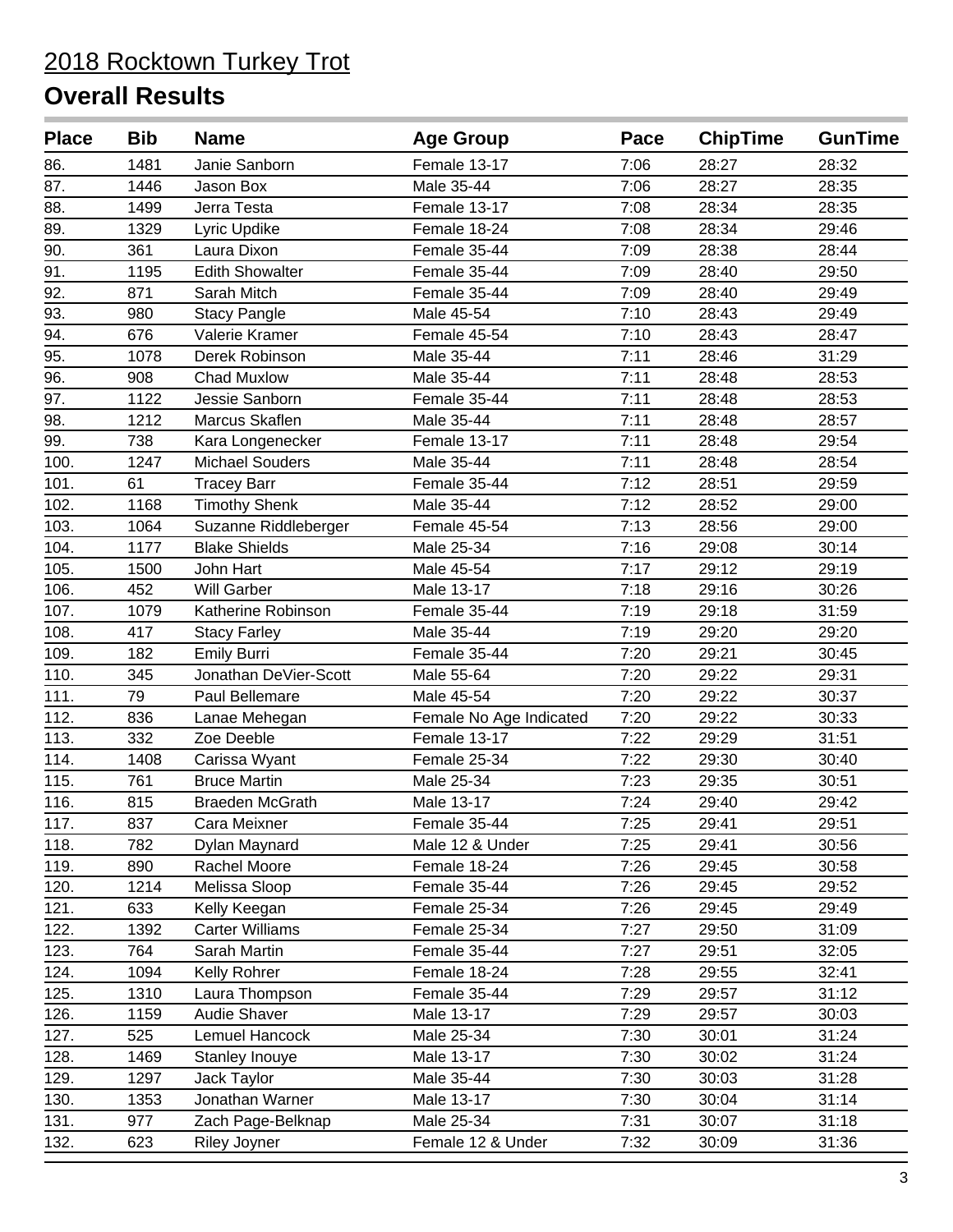| <b>Place</b> | <b>Bib</b> | <b>Name</b>                    | <b>Age Group</b>  | Pace | <b>ChipTime</b> | <b>GunTime</b> |
|--------------|------------|--------------------------------|-------------------|------|-----------------|----------------|
| 133.         | 1142       | <b>Brad Secrist</b>            | Male 55-64        | 7:32 | 30:10           | 31:29          |
| 134.         | 10         | Anthony Alfini                 | Male 25-34        | 7:32 | 30:10           | 32:48          |
| 135.         | 11         | Laura Alfini                   | Female 25-34      | 7:32 | 30:11           | 32:47          |
| 136.         | 1091       | <b>Isaac Rohrer</b>            | Male 25-34        | 7:33 | 30:13           | 31:20          |
| 137.         | 1431       | Tabea Z                        | Female 25-34      | 7:34 | 30:17           | 31:28          |
| 138.         | 931        | <b>Cory Neff</b>               | Male 13-17        | 7:34 | 30:17           | 31:23          |
| 139.         | 1451       | Luke Nelson                    | Male 13-17        | 7:34 | 30:18           | 32:34          |
| 140.         | 1443       | Johann Zimmermann              | Male 55-64        | 7:34 | 30:18           | 31:29          |
| 141.         | 1299       | Howard Taylor II               | Male 25-34        | 7:35 | 30:21           | 31:26          |
| 142.         | 965        | <b>Isaac Ostlund</b>           | Male 25-34        | 7:35 | 30:22           | 31:37          |
| 143.         | 933        | <b>Hector Neff</b>             | Male 13-17        | 7:35 | 30:23           | 30:24          |
| 144.         | 981        | Tina Pangle                    | Female 35-44      | 7:35 | 30:24           | 31:32          |
| 145.         | 549        | Joey Henry                     | Male 25-34        | 7:37 | 30:29           | 31:46          |
| 146.         | 1066       | Sarah Riner                    | Female 35-44      | 7:37 | 30:30           | 32:43          |
| 147.         | 153        | <b>Holmes Browne</b>           | Male 35-44        | 7:37 | 30:31           | 31:38          |
| 148.         | 97         | Lena Blagg                     | Female 12 & Under | 7:39 | 30:37           | 30:44          |
| 149.         | 588        | Leah Jacobs                    | Female 25-34      | 7:39 | 30:37           | 31:51          |
| 150.         | 760        | <b>Brian Martin</b>            | Male 25-34        | 7:39 | 30:39           | 30:47          |
| 151.         | 627        | Ed Kasch                       | Male 45-54        | 7:39 | 30:40           | 32:01          |
| 152.         | 165        | Nathaniel Bunn                 | Male 13-17        | 7:39 | 30:40           | 30:43          |
| 153.         | 629        | James Kasch                    | Male 18-24        | 7:39 | 30:40           | 32:01          |
| 154.         | 1409       | EJ Wyant                       | Male 35-44        | 7:40 | 30:41           | 31:51          |
| 155.         | 728        | Jacob Lockard                  | Male 13-17        | 7:40 | 30:42           | 32:56          |
| 156.         | 703        | Cerrianne Leatherland          | Female 25-34      | 7:40 | 30:42           | 32:10          |
| 157.         | 1324       | Tony Turchetta                 | Male 25-34        | 7:40 | 30:43           | 30:47          |
| 158.         | 1370       | Eli Wenger                     | Male 18-24        | 7:41 | 30:46           | 32:14          |
| 159.         | 1167       | Jacob Shenk                    | Male 55-64        | 7:42 | 30:49           | 31:54          |
| 160.         | 216        | <b>Ethan Cempe</b>             | Male 25-34        | 7:42 | 30:50           | 30:50          |
| 161.         | 379        | Eli Drooger                    | Male 13-17        | 7:42 | 30:52           | 32:11          |
| 162.         | 1146       | <b>Brian Selders</b>           | Male 45-54        | 7:42 | 30:52           | 31:02          |
| 163.         | 103        | <b>Anne Stewart Blaylock</b>   | Female 25-34      | 7:43 | 30:53           | 32:14          |
| 164.         | 1095       | Natalie Rohrer                 | Female 25-34      | 7:43 | 30:54           | 32:02          |
| 165.         | 382        | Sarah Drooger                  | Female 12 & Under | 7:43 | 30:54           | 32:13          |
| 166.         | 380        | Jair Drooger                   | Male 35-44        | 7:43 | 30:54           | 32:14          |
| 167.         | 158        | Rebekah Brubaker               | Female 35-44      | 7:43 | 30:56           | 32:06          |
| 168.         | 898        | Mark Moseley                   | Male 35-44        | 7:44 | 30:57           | 32:14          |
| 169.         | 1332       | Joshua Uribe                   | Male 12 & Under   | 7:44 | 30:58           | 32:13          |
| 170.         | 1348       | Amy Walters                    | Female 35-44      | 7:46 | 31:07           | 33:15          |
| 171.         | 1504       | Greg Koop                      | Male 25-34        | 7:46 | 31:08           | 32:36          |
| 172.         | 1503       | Rachel Bowman                  | Female 18-24      | 7:46 | 31:08           | 32:36          |
| 173.         | 330        | Felix Decena                   | Male 45-54        | 7:47 | 31:11           | 33:19          |
| 174.         | 838        | <b>Christian Meixner Guest</b> | Male 13-17        | 7:48 | 31:13           | 32:29          |
| 175.         | 1344       | Eva Voth                       | Female 25-34      | 7:48 | 31:13           | 32:30          |
| 176.         | 954        | David Olah                     | Male 35-44        | 7:48 | 31:14           | 32:18          |
| 177.         | 955        | Melissa Olah                   | Female 12 & Under | 7:48 | 31:14           | 32:19          |
| 178.         | 401        | <b>Chance Ebersold</b>         | Male 35-44        | 7:49 | 31:17           | 32:23          |
| 179.         | 647        | Michael Killen                 | Male 25-34        | 7:49 | 31:18           | 31:27          |
|              |            |                                |                   |      |                 |                |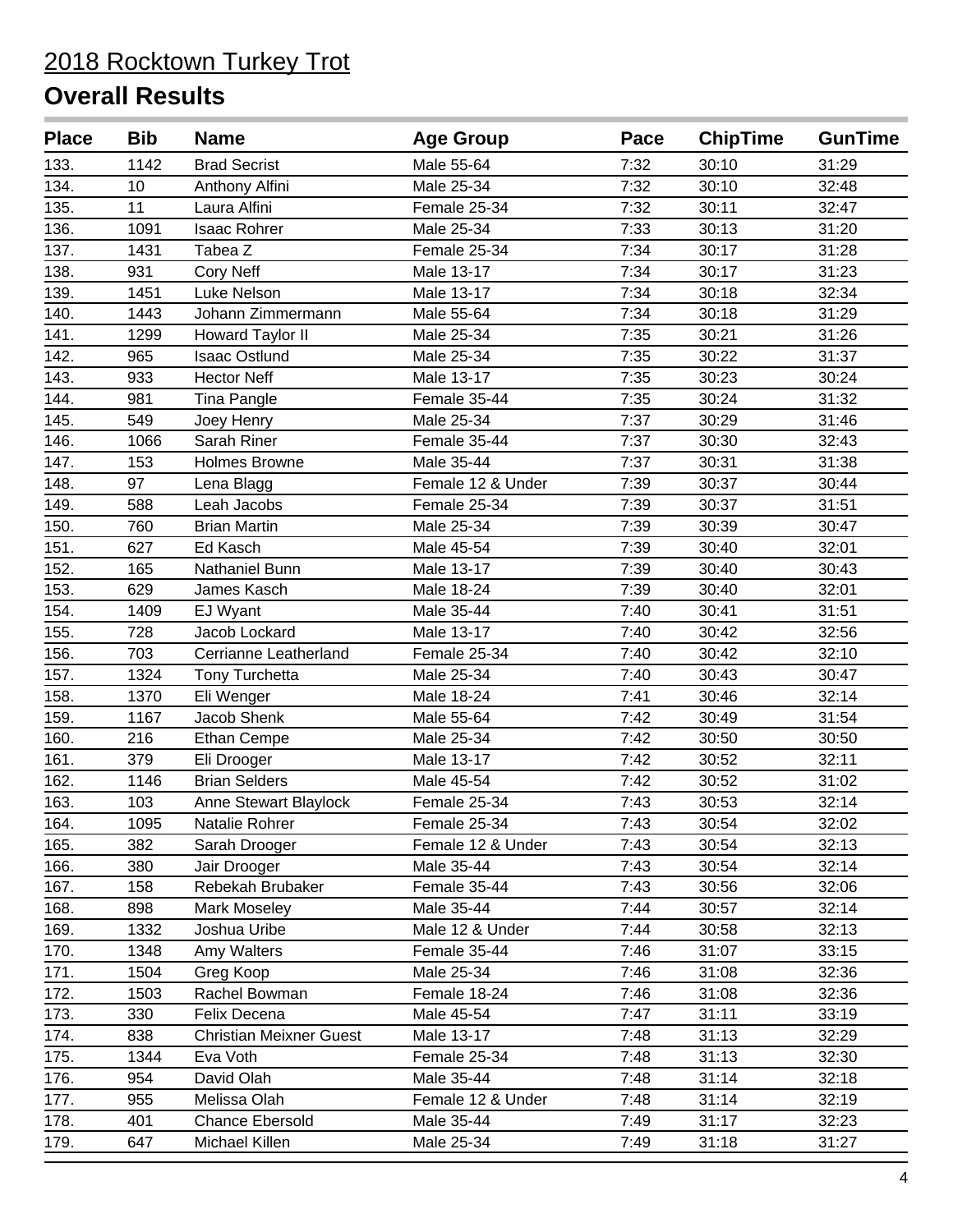| <b>Place</b> | <b>Bib</b> | <b>Name</b>              | <b>Age Group</b>        | Pace | <b>ChipTime</b> | <b>GunTime</b> |
|--------------|------------|--------------------------|-------------------------|------|-----------------|----------------|
| 180.         | 766        | <b>Matthew Martorana</b> | Male 25-34              | 7:49 | 31:20           | 32:40          |
| 181.         | 765        | Ashley Martorana         | Female 25-34            | 7:50 | 31:23           | 32:42          |
| 182.         | 1036       | Callie Randolph          | Female 25-34            | 7:51 | 31:28           | 32:42          |
| 183.         | 1470       | <b>Trevor Inouye</b>     | Male 13-17              | 7:52 | 31:29           | 32:50          |
| 184.         | 1411       | <b>Heather Yeager</b>    | Female 35-44            | 7:53 | 31:34           | 32:47          |
| 185.         | 1261       | Niklaus Stephan          | Male 55-64              | 7:55 | 31:41           | 32:46          |
| 186.         | 902        | Renee Moyer              | Female 25-34            | 7:55 | 31:42           | 34:05          |
| 187.         | 1184       | <b>Jeff Shifflett</b>    | Male 45-54              | 7:56 | 31:46           | 33:11          |
| 188.         | 1198       | <b>Bethany Shultz</b>    | Female 18-24            | 7:56 | 31:48           | 33:53          |
| 189.         | 1495       | Anne van Leeuwen         | Female 35-44            | 7:57 | 31:49           | 32:56          |
| 190.         | 317        | Krissi Dawson            | Female 25-34            | 7:57 | 31:49           | 33:03          |
| 191.         | 1199       | Ron Shultz               | Male 45-54              | 7:57 | 31:49           | 33:54          |
| 192.         | 8          | Dublas Aldana-España     | Male No Age Indicated   | 7:58 | 31:55           | 33:04          |
| 193.         | 316        | <b>Russell Davis</b>     | Male 25-34              | 7:59 | 32:00           | 34:53          |
| 194.         | 105        | <b>Emilee Blosser</b>    | Female 18-24            | 8:00 | 32:01           | 33:12          |
| 195.         | 888        | Maria Moore              | Female 35-44            | 8:00 | 32:01           | 35:01          |
| 196.         | 1211       | Andrea Skaflen           | Female 35-44            | 8:01 | 32:06           | 33:20          |
| 197.         | 744        | Nathan Lozar             | Male 18-24              | 8:01 | 32:08           | 32:17          |
| 198.         | 762        | Kaila Martin             | Female 25-34            | 8:02 | 32:09           | 33:18          |
| 199.         | 1484       | Ellie Holsopple          | Female 35-44            | 8:02 | 32:12           | 33:18          |
| 200.         | 1279       | Libby Sudol              | Female 25-34            | 8:04 | 32:17           | 33:26          |
| 201.         | 1278       | <b>Brendan Sudol</b>     | Male 25-34              | 8:04 | 32:17           | 33:26          |
| 202.         | 127        | Silas Breen              | Male 13-17              | 8:04 | 32:18           | 34:31          |
| 203.         | 1061       | Danielle Rhodes          | Female 25-34            | 8:04 | 32:20           | 34:58          |
| 204.         | 200        | <b>Brent Campbell</b>    | Male 25-34              | 8:06 | 32:25           | 33:55          |
| 205.         | 82         | Daryl Bender             | Male 35-44              | 8:06 | 32:28           | 33:49          |
| 206.         | 671        | Michael Koontz           | Male 55-64              | 8:07 | 32:29           | 33:53          |
| 207.         | 355        | <b>Kara Dillard</b>      | Female 35-44            | 8:07 | 32:30           | 33:35          |
| 208.         | 755        | <b>Andrew Mackenzie</b>  | Male 45-54              | 8:08 | 32:33           | 35:01          |
| 209.         | 278        | <b>Ryan Corriston</b>    | Male 35-44              | 8:08 | 32:34           | 33:48          |
| 210.         | 813        | <b>Catherine McGowan</b> | Female No Age Indicated | 8:09 | 32:37           | 33:44          |
| 211.         | 929        | <b>Catherine Neal</b>    | Female 25-34            | 8:09 | 32:37           | 33:44          |
| 212.         | 481        | Abe Goldberg             | Male 35-44              | 8:09 | 32:37           | 33:48          |
| 213.         | 1203       | <b>Charlie Simmons</b>   | Female No Age Indicated | 8:09 | 32:38           | 33:44          |
| 214.         | 679        | Carlin Kreider           | Male 25-34              | 8:09 | 32:39           | 33:51          |
| 215.         | 851        | <b>Alison Miller</b>     | Female 25-34            | 8:09 | 32:39           | 35:44          |
| 216.         | 1088       | Allison Rohrer           | Female 18-24            | 8:10 | 32:43           | 35:29          |
| 217.         | 976        | Kevin Padilla            | Male 18-24              | 8:10 | 32:44           | 35:28          |
| 218.         | 1194       | Susanna Showalter        | Female 18-24            | 8:10 | 32:44           | 34:07          |
| 219.         | 289        | Molly Crenshaw           | Female 35-44            | 8:11 | 32:45           | 33:56          |
| 220.         | 1201       | <b>Holly Simmers</b>     | Female 35-44            | 8:11 | 32:45           | 33:57          |
| 221.         | 1042       | Dina Razinkova           | Female 25-34            | 8:11 | 32:45           | 34:07          |
| 222.         | 1083       | Jose Rodriguez           | Male 18-24              | 8:11 | 32:45           | 32:49          |
| 223.         | 1509       | Farid Javidpour          | Male 25-34              | 8:12 | 32:49           | 34:07          |
| 224.         | 751        | Lauren Lynch             | Female 55-64            | 8:12 | 32:51           | 34:14          |
| 225.         | 630        | Allison Kasch            | Female 18-24            | 8:12 | 32:52           | 35:05          |
| 226.         | 892        | Virginia Moore           | Female 25-34            | 8:13 | 32:53           | 34:07          |
|              |            |                          |                         |      |                 |                |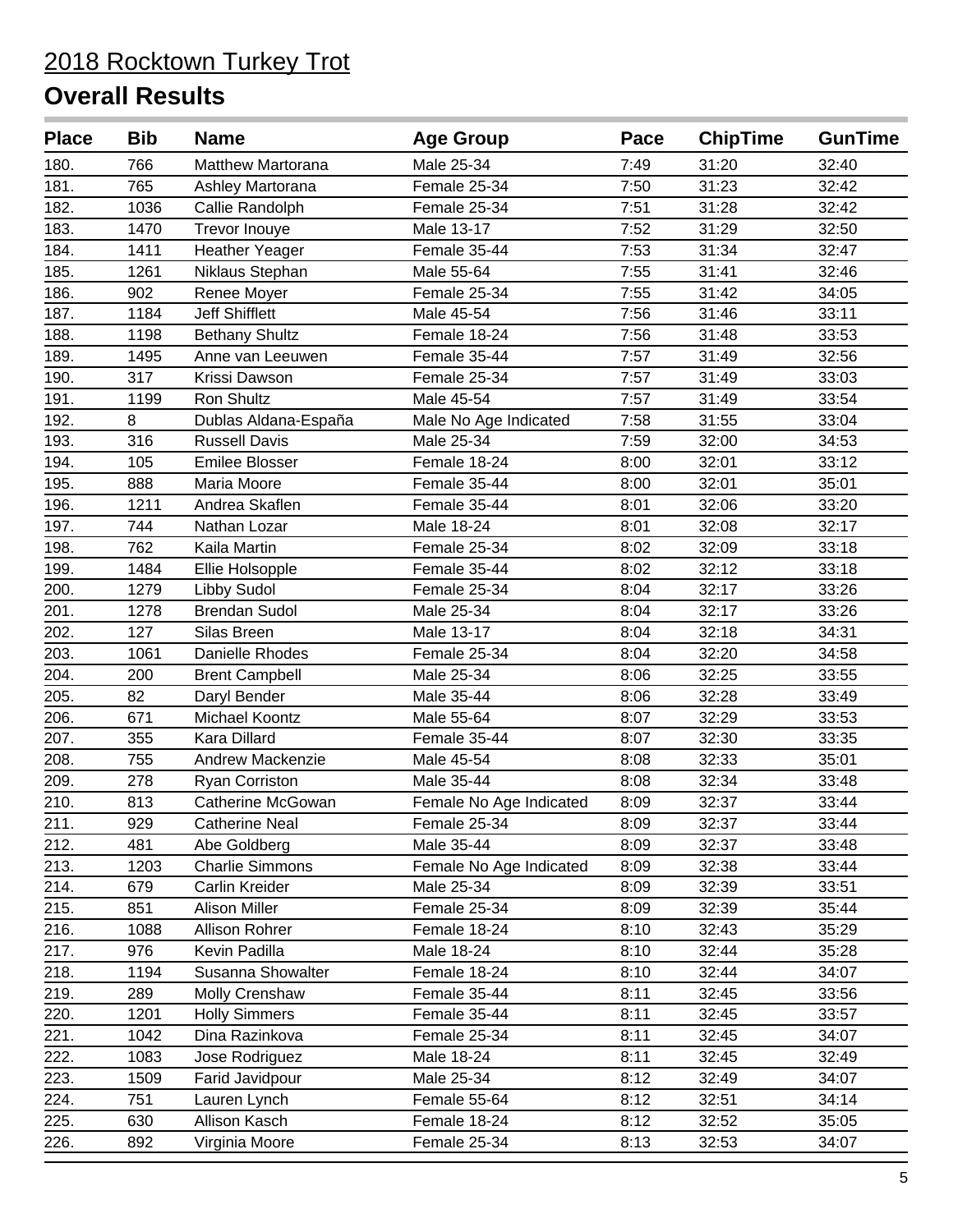| <b>Place</b> | <b>Bib</b> | <b>Name</b>              | <b>Age Group</b>        | Pace | <b>ChipTime</b> | <b>GunTime</b> |
|--------------|------------|--------------------------|-------------------------|------|-----------------|----------------|
| 227.         | 753        | Amy Mace                 | Female 35-44            | 8:13 | 32:56           | 33:01          |
| 228.         | 76         | Molly Beckwith           | Female 12 & Under       | 8:15 | 33:03           | 34:15          |
| 229.         | 374        | <b>Tim Dove</b>          | Male 35-44              | 8:16 | 33:06           | 35:19          |
| 230.         | 186        | Debbie Byerly            | Female 35-44            | 8:16 | 33:06           | 36:03          |
| 231.         | 1473       | Saam Bakhtiar            | Male 25-34              | 8:16 | 33:06           | 34:24          |
| 232.         | 506        | Lois Gullman             | Female 55-64            | 8:17 | 33:09           | 35:46          |
| 233.         | 772        | Kristi Maxwell           | Female 45-54            | 8:17 | 33:12           | 34:22          |
| 234.         | 953        | RJ Ohgren                | Male 25-34              | 8:18 | 33:13           | 34:38          |
| 235.         | 927        | David Naquin             | Male 55-64              | 8:18 | 33:14           | 34:39          |
| 236.         | 248        | John Coakley             | Male No Age Indicated   | 8:18 | 33:16           | 34:37          |
| 237.         | 13         | Noelle Allen             | Female 18-24            | 8:19 | 33:17           | 35:29          |
| 238.         | 562        | <b>Drew Holland</b>      | Male 12 & Under         | 8:19 | 33:20           | 34:40          |
| 239.         | 689        | Jessica Lam              | Female 18-24            | 8:19 | 33:20           | 34:28          |
| 240.         | 422        | Thabo Fisher             | Male 35-44              | 8:20 | 33:21           | 34:39          |
| 241.         | 92         | Shawn Bird               | Male 45-54              | 8:20 | 33:21           | 34:39          |
| 242.         | 301        | Jane Cyzick              | Female No Age Indicated | 8:20 | 33:23           | 35:38          |
| 243.         | 1121       | Sophie Sallah            | Female 13-17            | 8:20 | 33:23           | 35:38          |
| 244.         | 563        | Keith Holland            | Male 35-44              | 8:20 | 33:24           | 34:45          |
| 245.         | 66         | <b>Julie Beatty</b>      | Female 35-44            | 8:21 | 33:25           | 35:45          |
| 246.         | 1501       | Amanda Polk              | Female 35-44            | 8:21 | 33:26           | 34:51          |
| 247.         | 1116       | John Sallah              | Male 45-54              | 8:22 | 33:29           | 35:44          |
| 248.         | 508        | Becca Gunden             | Female 18-24            | 8:22 | 33:29           | 35:59          |
| 249.         | 1313       | <b>Tyler Thompson</b>    | Female 25-34            | 8:22 | 33:30           | 35:36          |
| 250.         | 814        | John McGowan             | Male 65+                | 8:22 | 33:30           | 34:53          |
| 251.         | 188        | Kathy Byers              | Female 55-64            | 8:22 | 33:31           | 34:47          |
| 252.         | 517        | Palmer Hall              | Male 13-17              | 8:23 | 33:33           | 34:55          |
| 253.         | 371        | Evan Dotas               | Male 18-24              | 8:23 | 33:34           | 35:44          |
| 254.         | 540        | Elizabeth Heavner        | Female 55-64            | 8:23 | 33:35           | 35:50          |
| 255.         | 769        | Marcelo Mast             | Male 35-44              | 8:23 | 33:36           | 36:19          |
| 256.         | 634        | Tom Keegan               | Male 55-64              | 8:23 | 33:36           | 36:11          |
| 257.         | 36         | Ellen Atwood             | Female 18-24            | 8:24 | 33:38           | 35:45          |
| 258.         | 1149       | <b>Greg Shaffer</b>      | Male 35-44              | 8:24 | 33:38           | 36:04          |
| 259.         | 560        | <b>Shannon Hirtriter</b> | Male 25-34              | 8:24 | 33:38           | 36:08          |
| 260.         | 1166       | <b>CRYSTAL SHENK</b>     | Female No Age Indicated | 8:24 | 33:38           | 34:44          |
| 261.         | 622        | Peyton Joyner            | Female 12 & Under       | 8:25 | 33:41           | 35:08          |
| 262.         | 625        | Rachael Kahelin          | Female 25-34            | 8:25 | 33:41           | 35:02          |
| 263.         | 998        | Laura Pearson            | Female 18-24            | 8:25 | 33:42           | 35:57          |
| 264.         | 585        | Matthew Hwang            | Male 18-24              | 8:25 | 33:42           | 35:58          |
| 265.         | 1059       | Ben Rexrode              | Male 25-34              | 8:25 | 33:43           | 36:03          |
| 266.         | 84         | <b>Carley Bennett</b>    | Female 18-24            | 8:25 | 33:43           | 34:53          |
| 267.         | 794        | Deb McCammon             | Female 55-64            | 8:25 | 33:43           | 35:03          |
| 268.         | 451        | Susannah Garber          | Female 18-24            | 8:25 | 33:43           | 34:53          |
| 269.         | 1254       | Dan Spitzner             | Male 45-54              | 8:25 | 33:43           | 33:53          |
| 270.         | 511        | <b>Lindsey Gurth</b>     | Female 35-44            | 8:25 | 33:44           | 35:06          |
| 271.         | 357        | Emma DiNapoli            | Female 25-34            | 8:26 | 33:45           | 36:33          |
| 272.         | 1318       | David Troyer             | Male 18-24              | 8:26 | 33:45           | 35:00          |
| 273.         | 126        | Ronald Breen             | Male 45-54              | 8:26 | 33:46           | 36:00          |
|              |            |                          |                         |      |                 |                |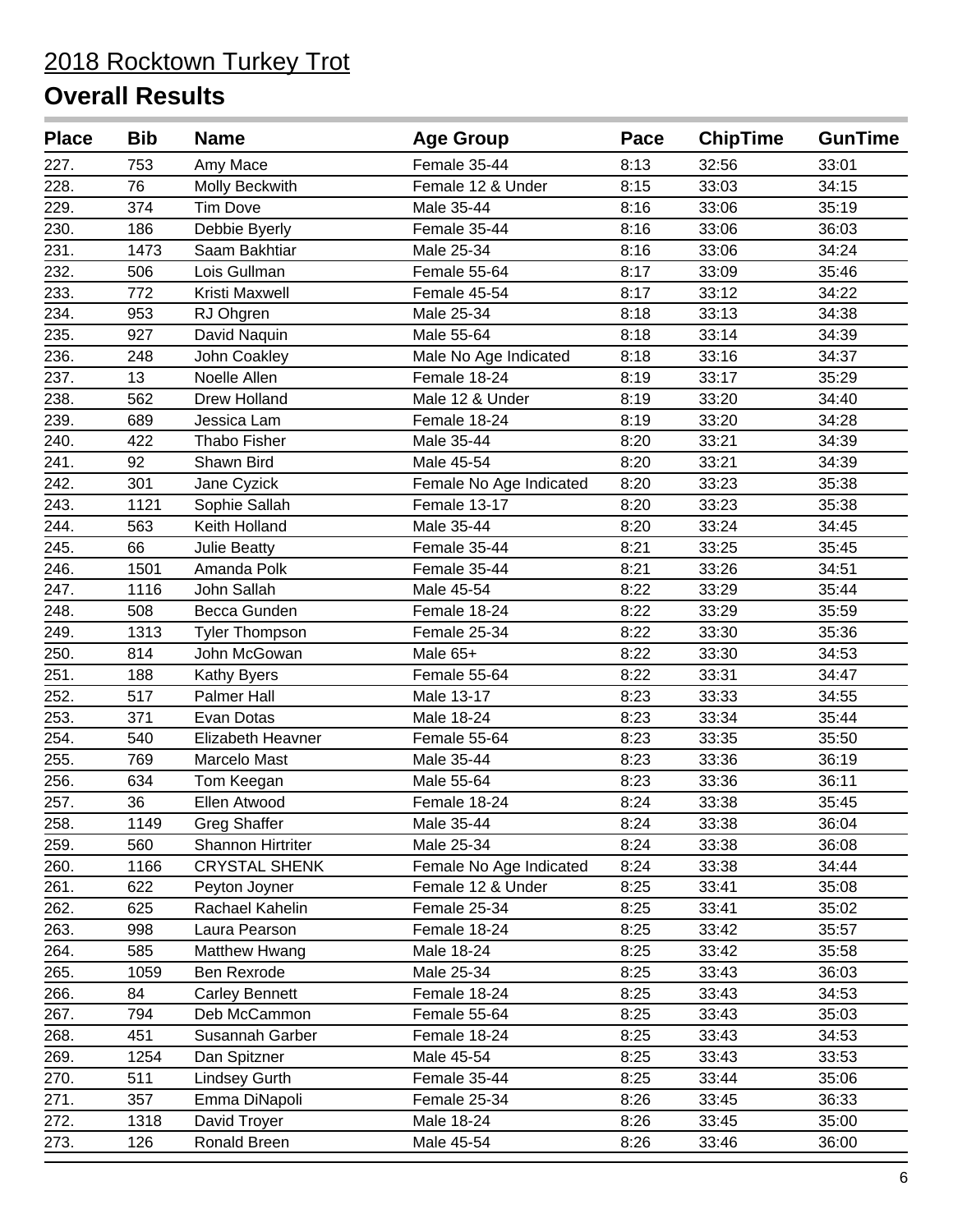| <b>Place</b> | <b>Bib</b> | <b>Name</b>             | <b>Age Group</b>      | Pace | <b>ChipTime</b> | <b>GunTime</b> |
|--------------|------------|-------------------------|-----------------------|------|-----------------|----------------|
| 274.         | 1044       | <b>Callie Reed</b>      | Female 18-24          | 8:26 | 33:48           | 37:39          |
| 275.         | 196        | <b>Ellie Cale</b>       | Female 35-44          | 8:26 | 33:48           | 36:01          |
| 276.         | 1188       | Vica Shindyapin         | Female 18-24          | 8:26 | 33:48           | 35:55          |
| 277.         | 1460       | Rhoda Miller            | Female 35-44          | 8:27 | 33:49           | 35:01          |
| 278.         | 653        | Melissa Kinman          | Female 35-44          | 8:27 | 33:50           | 35:01          |
| 279.         | 1150       | Rennie Shaffer          | Female 13-17          | 8:27 | 33:52           | 36:14          |
| 280.         | 450        | <b>Mike Garber</b>      | Male 45-54            | 8:27 | 33:52           | 35:11          |
| 281.         | 190        | Daryl Byler             | Male 55-64            | 8:27 | 33:52           | 36:09          |
| 282.         | 1375       | Maya Weniger            | Female 12 & Under     | 8:28 | 33:53           | 36:17          |
| 283.         | 1376       | Noah Weniger            | Male 12 & Under       | 8:28 | 33:55           | 36:18          |
| 284.         | 1373       | Grace Weniger           | Female 35-44          | 8:28 | 33:55           | 36:18          |
| 285.         | 961        | Nicole Ortiz            | Female 18-24          | 8:28 | 33:56           | 36:05          |
| 286.         | 1477       | Kai Franklin            | Female 13-17          | 8:29 | 33:57           | 34:02          |
| 287.         | 469        | Naomi Gibson            | Female 13-17          | 8:29 | 33:57           | 34:02          |
| 288.         | 1107       | <b>Heather Russell</b>  | Female 25-34          | 8:29 | 33:57           | 36:09          |
| 289.         | 231        | Larry Chico             | Male 55-64            | 8:29 | 33:57           | 36:19          |
| 290.         | 124        | Hannah Breen            | Female 18-24          | 8:29 | 33:57           | 36:12          |
| 291.         | 1403       | Maureen Witmer          | Female 35-44          | 8:29 | 33:59           | 36:08          |
| 292.         | 1402       | <b>Andrew Witmer</b>    | Male 35-44            | 8:29 | 33:59           | 36:08          |
| 293.         | 612        | Cai Johnstone-Yellin    | Male 12 & Under       | 8:30 | 34:02           | 35:06          |
| 294.         | 1180       | Jason Shifflett         | Male 25-34            | 8:30 | 34:02           | 36:09          |
| 295.         | 335        | Nina DeLellis-Mitch     | Female 18-24          | 8:30 | 34:04           | 36:47          |
| 296.         | 276        | <b>Amber Corriston</b>  | Female 35-44          | 8:31 | 34:08           | 36:41          |
| 297.         | 694        | David Landis            | Male 35-44            | 8:32 | 34:09           | 36:43          |
| 298.         | 866        | Megan Miller            | Female 18-24          | 8:32 | 34:11           | 36:37          |
| 299.         | 1025       | <b>Bryan Pringle</b>    | Male 25-34            | 8:32 | 34:11           | 36:47          |
| 300.         | 372        | Leslie Dove             | Female 35-44          | 8:33 | 34:13           | 36:28          |
| 301.         | 1024       | <b>Catherine Prince</b> | Female 25-34          | 8:33 | 34:14           | 36:54          |
| 302.         | 793        | Peter McCallum          | Male No Age Indicated | 8:33 | 34:14           | 36:52          |
| 303.         | 536        | Katelyn Haupt           | Female 18-24          | 8:33 | 34:15           | 36:50          |
| 304.         | 777        | <b>Fred Mayhew</b>      | Male 45-54            | 8:33 | 34:15           | 36:49          |
| 305.         | 78         | John Bell               | Male 55-64            | 8:34 | 34:17           | 36:30          |
| 306.         | 414        | <b>Bethany Ezard</b>    | Female 18-24          | 8:34 | 34:19           | 34:27          |
| 307.         | 778        | Melissa Mayhew          | Female 45-54          | 8:34 | 34:19           | 36:52          |
| 308.         | 24         | Cedric Ansah            | Male 18-24            | 8:35 | 34:21           | 35:44          |
| 309.         | 358        | <b>Timothy DiNapoli</b> | Male 55-64            | 8:35 | 34:22           | 37:10          |
| 310.         | 1284       | <b>Brooke Sutton</b>    | Female 25-34          | 8:35 | 34:22           | 37:01          |
| 311.         | 698        | <b>Heather Lantz</b>    | Female 35-44          | 8:35 | 34:22           | 35:49          |
| 312.         | 1191       | Amber Showalter         | Female 25-34          | 8:35 | 34:23           | 37:12          |
| 313.         | 616        | Kevin Jones             | Male 55-64            | 8:35 | 34:24           | 35:51          |
| 314.         | 1301       | <b>Bill Thomas</b>      | Male 25-34            | 8:35 | 34:24           | 37:12          |
| 315.         | 821        | <b>Bob McMillen</b>     | Male 55-64            | 8:36 | 34:25           | 37:10          |
| 316.         | 1510       | adam hess               | Male 45-54            | 8:36 | 34:28           | 36:54          |
| 317.         | 232        | Ryan Chico              | Male 25-34            | 8:36 | 34:28           | 37:45          |
| 318.         | 1129       | Tim Schmell             | Male 18-24            | 8:36 | 34:28           | 35:56          |
| 319.         | 436        | Joanna Friesen          | Female 18-24          | 8:36 | 34:28           | 35:56          |
| 320.         | 68         | Lavonia Beauzieux       | Female 35-44          | 8:37 | 34:29           | 35:41          |
|              |            |                         |                       |      |                 |                |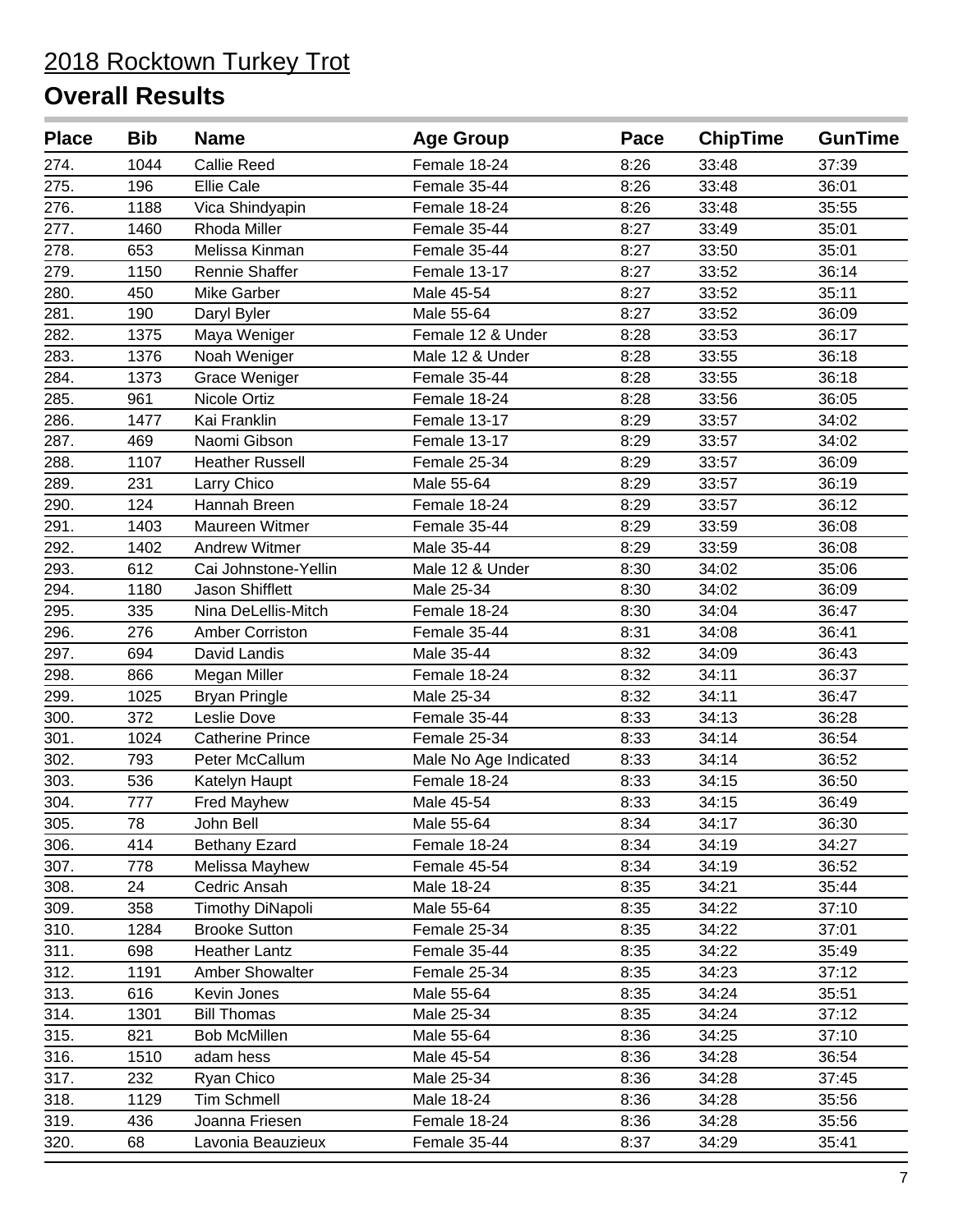| <b>Place</b> | <b>Bib</b> | <b>Name</b>              | <b>Age Group</b> | Pace | <b>ChipTime</b> | <b>GunTime</b> |
|--------------|------------|--------------------------|------------------|------|-----------------|----------------|
| 321.         | 1047       | <b>Brad Reese</b>        | Male 35-44       | 8:37 | 34:29           | 35:49          |
| 322.         | 87         | Seth Berkey              | Male 35-44       | 8:37 | 34:30           | 36:57          |
| 323.         | 993        | Jenna Payne              | Female 18-24     | 8:37 | 34:32           | 36:38          |
| 324.         | 865        | <b>Mark Miller</b>       | Male 25-34       | 8:38 | 34:33           | 37:39          |
| 325.         | 609        | Emma Johnson             | Female 18-24     | 8:38 | 34:34           | 36:47          |
| 326.         | 1374       | Jerry Weniger            | Male 35-44       | 8:38 | 34:34           | 37:00          |
| 327.         | 208        | Rebecca Carbaugh         | Female 35-44     | 8:38 | 34:35           | 37:16          |
| 328.         | 1458       | jennifer cianella        | Female 45-54     | 8:38 | 34:36           | 35:47          |
| 329.         | 736        | Stephanie Long           | Female 25-34     | 8:38 | 34:36           | 36:55          |
| 330.         | 741        | Megan Lough              | Female 18-24     | 8:39 | 34:38           | 36:46          |
| 331.         | 566        | DeAnna Hoobler           | Female 45-54     | 8:39 | 34:38           | 38:51          |
| 332.         | 580        | Alisha Hummel            | Female 25-34     | 8:39 | 34:38           | 36:57          |
| 333.         | 583        | Mitch Hunt               | Male 18-24       | 8:39 | 34:38           | 38:52          |
| 334.         | 867        | Nathan Miller            | Male 13-17       | 8:39 | 34:38           | 38:21          |
| 335.         | 1206       | caryn simpkins           | Female 35-44     | 8:39 | 34:39           | 37:23          |
| 336.         | 187        | Dane Byers               | Male 55-64       | 8:39 | 34:39           | 35:56          |
| 337.         | 214        | Cheyenne Cash            | Female 18-24     | 8:40 | 34:41           | 35:48          |
| 338.         | 618        | Andi Jost                | Female 35-44     | 8:40 | 34:41           | 36:48          |
| 339.         | 1224       | Molly Smith              | Female 25-34     | 8:40 | 34:42           | 35:49          |
| 340.         | 274        | Anthony Corrado          | Male 45-54       | 8:40 | 34:43           | 37:16          |
| 341.         | 752        | Amanda Lyreman           | Female 25-34     | 8:41 | 34:45           | 37:25          |
| 342.         | 1276       | Laura Stuart-Leslie      | Female 45-54     | 8:41 | 34:45           | 37:24          |
| 343.         | 969        | <b>Bryan Ott</b>         | Male 45-54       | 8:41 | 34:45           | 37:39          |
| 344.         | 624        | Scott Joyner             | Male 45-54       | 8:41 | 34:48           | 36:15          |
| 345.         | 1478       | Allison Bechtel          | Female 35-44     | 8:41 | 34:48           | 35:57          |
| 346.         | 605        | Twan Jeuken              | Male 35-44       | 8:43 | 34:54           | 39:01          |
| 347.         | 21         | Harvie Andrews           | Male 35-44       | 8:43 | 34:54           | 36:03          |
| 348.         | 979        | Mark Palmer              | Male 55-64       | 8:43 | 34:55           | 36:16          |
| 349.         | 477        | Ellen Gilmer             | Female 25-34     | 8:44 | 34:58           | 36:24          |
| 350.         | 608        | Sarah Jochem             | Female 25-34     | 8:44 | 34:58           | 37:11          |
| 351.         | 1285       | <b>Michelle Swartley</b> | Female 25-34     | 8:45 | 35:04           | 36:32          |
| 352.         | 1347       | Jennifer Walsh           | Female 35-44     | 8:45 | 35:04           | 37:41          |
| 353.         | 67         | Jaimere Beauzieux        | Male 13-17       | 8:45 | 35:04           | 36:17          |
| 354.         | 990        | Hudson Pate              | Male 12 & Under  | 8:46 | 35:06           | 36:34          |
| 355.         | 991        | Julie Pate               | Female 35-44     | 8:46 | 35:06           | 36:34          |
| 356.         | 319        | Harlan de Brun           | Male 65+         | 8:46 | 35:07           | 38:10          |
| 357.         | 487        | <b>Rick Good</b>         | Male 35-44       | 8:46 | 35:07           | 36:23          |
| 358.         | 485        | <b>Isaac Good</b>        | Male 12 & Under  | 8:46 | 35:08           | 36:23          |
| 359.         | 85         | Kayla Benson             | Female 25-34     | 8:46 | 35:08           | 37:32          |
| 360.         | 561        | James Hiter              | Male 45-54       | 8:47 | 35:09           | 37:24          |
| 361.         | 711        | Amanda Leech             | Female 25-34     | 8:47 | 35:09           | 39:17          |
| 362.         | 1480       | Stephanie Keister        | Female 35-44     | 8:47 | 35:11           | 38:06          |
| 363.         | 1479       | Cyndi Gusler             | Female 45-54     | 8:47 | 35:12           | 38:06          |
| 364.         | 1462       | Erin Goodstein           | Female 18-24     | 8:48 | 35:13           | 37:52          |
| 365.         | 285        | Brenna Cowardin          | Female 18-24     | 8:48 | 35:13           | 37:52          |
| 366.         | 542        | Morgan Heckman           | Female 18-24     | 8:48 | 35:13           | 37:52          |
| 367.         | 907        | Erin Murray              | Female 25-34     | 8:48 | 35:13           | 37:28          |
|              |            |                          |                  |      |                 |                |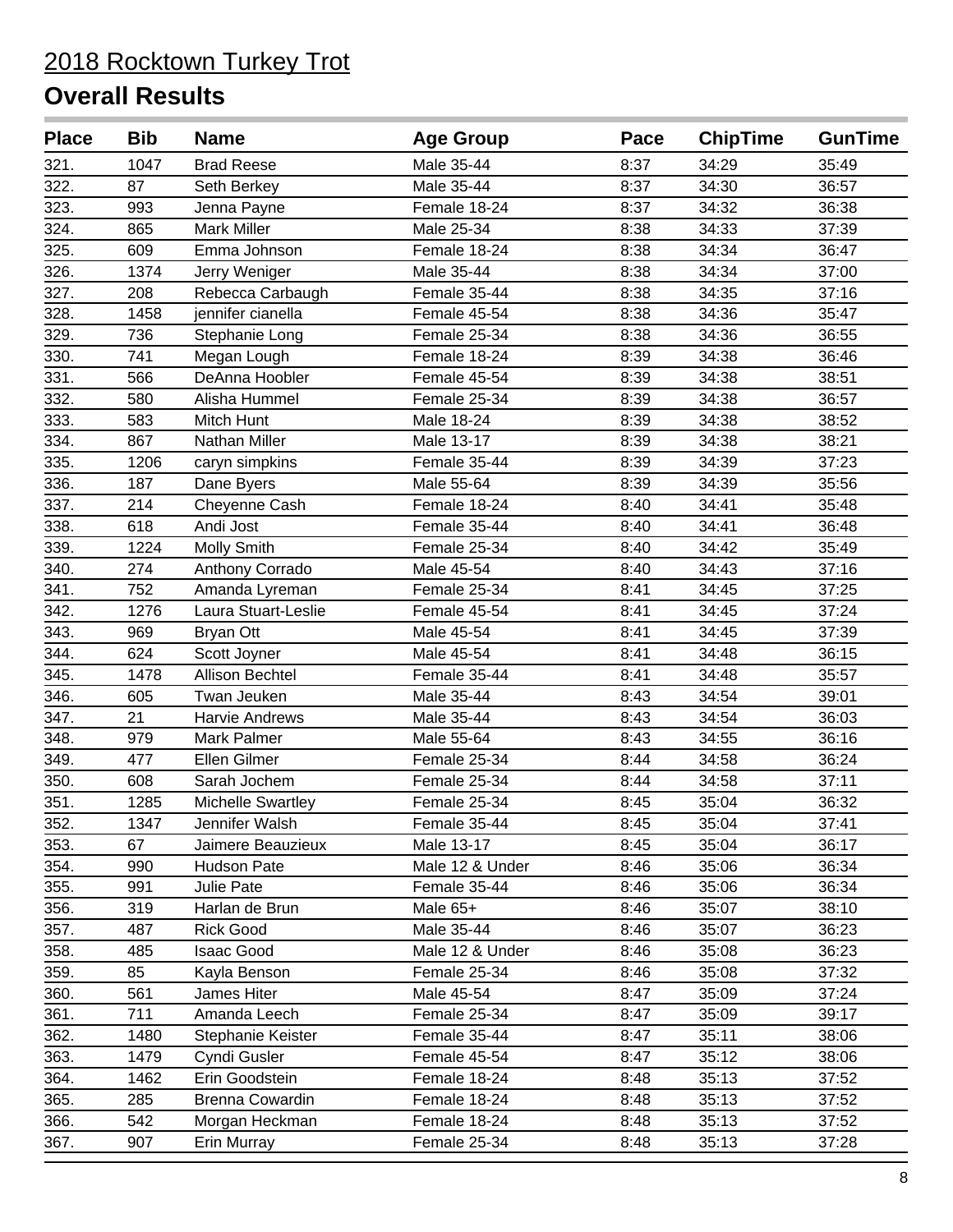| <b>Place</b> | <b>Bib</b> | <b>Name</b>                | <b>Age Group</b>        | Pace | <b>ChipTime</b> | <b>GunTime</b> |
|--------------|------------|----------------------------|-------------------------|------|-----------------|----------------|
| 368.         | 1405       | Rimma Wolfe                | Female 25-34            | 8:48 | 35:13           | 37:27          |
| 369.         | 541        | MaryJo Heckman             | Female 55-64            | 8:48 | 35:15           | 37:52          |
| 370.         | 792        | Kendra McCallum            | Female No Age Indicated | 8:48 | 35:15           | 37:52          |
| 371.         | 1165       | <b>Brandi Sheffer-Bess</b> | Female 25-34            | 8:49 | 35:18           | 37:49          |
| 372.         | 1119       | Nicole Sallah              | Female 18-24            | 8:50 | 35:23           | 35:32          |
| 373.         | 459        | Aleksandr Gerasimchuk      | Male 25-34              | 8:50 | 35:24           | 35:30          |
| 374.         | 1120       | Scott Sallah               | Male 45-54              | 8:51 | 35:25           | 35:33          |
| 375.         | 1181       | <b>Lauren Shifflett</b>    | Female 25-34            | 8:51 | 35:26           | 37:38          |
| 376.         | 259        | <b>Dillon Comer</b>        | Male 18-24              | 8:51 | 35:26           | 39:33          |
| 377.         | 745        | Lorie Lucas                | Female 45-54            | 8:51 | 35:28           | 36:44          |
| 378.         | 440        | Keston Fulcher             | Male 35-44              | 8:52 | 35:30           | 38:23          |
| 379.         | 428        | Holden Fong                | Male 25-34              | 8:52 | 35:31           | 38:21          |
| 380.         | 102        | Susan Blaylock             | Female 55-64            | 8:53 | 35:35           | 36:56          |
| 381.         | 134        | Jeremiah Brinkley          | Male 25-34              | 8:53 | 35:36           | 37:01          |
| 382.         | 1100       | Justin Rowling             | Male 25-34              | 8:53 | 35:36           | 37:48          |
| 383.         | 413        | Morgan Eye                 | Female 25-34            | 8:54 | 35:37           | 37:48          |
| 384.         | 352        | <b>Ted Diehl</b>           | Male 25-34              | 8:54 | 35:37           | 38:21          |
| 385.         | 28         | <b>Brent Arbogast</b>      | Male 25-34              | 8:54 | 35:38           | 38:21          |
| 386.         | 1378       | Melissa Whetzel            | Female 35-44            | 8:54 | 35:39           | 38:25          |
| 387.         | 120        | <b>Charles Bowman</b>      | Male 25-34              | 8:54 | 35:40           | 37:02          |
| 388.         | 151        | Steph Brown                | Female 35-44            | 8:54 | 35:40           | 38:25          |
| 389.         | 1026       | <b>Karen Pruitt</b>        | Female No Age Indicated | 8:55 | 35:41           | 38:32          |
| 390.         | 1070       | Jessica Ritchie            | Female 25-34            | 8:56 | 35:46           | 38:31          |
| 391.         | 1226       | Pam Smith                  | Female 55-64            | 8:56 | 35:48           | 38:52          |
| 392.         | 1222       | Kelsey Smith               | Female 18-24            | 8:57 | 35:49           | 38:51          |
| 393.         | 407        | <b>Trevor Elliott</b>      | Male 35-44              | 8:57 | 35:49           | 39:03          |
| 394.         | 947        | <b>Trisstan Nussbaum</b>   | Male 12 & Under         | 8:57 | 35:49           | 36:54          |
| 395.         | 850        | Alannah Miller             | Female 18-24            | 8:57 | 35:51           | 38:11          |
| 396.         | 100        | Randi Blanton              | Female 18-24            | 8:57 | 35:51           | 38:11          |
| 397.         | 626        | Christianna Karnes         | Female 25-34            | 8:58 | 35:53           | 38:39          |
| 398.         | 984        | Max Parmer                 | Male 18-24              | 8:58 | 35:55           | 38:16          |
| 399.         | 985        | Simon Parmer               | Male 13-17              | 8:58 | 35:55           | 38:16          |
| 400.         | 1471       | Anna Dintaman              | Female 35-44            | 8:58 | 35:56           | 38:28          |
| 401.         | 164        | Heidi Bunn                 | Female 35-44            | 8:58 | 35:56           | 38:03          |
| 402.         | 480        | melissa gnagey             | Female 25-34            | 8:59 | 35:58           | 40:34          |
| 403.         | 1382       | Doug White                 | Male 55-64              | 8:59 | 35:58           | 38:48          |
| 404.         | 787        | Evan McArdle               | Male 25-34              | 9:00 | 36:01           | 38:53          |
| 405.         | 992        | Veronica Paulson           |                         | 9:00 | 36:01           | 38:53          |
| 406.         | 1337       | Laura van Vuuren           | Female 35-44            | 9:00 | 36:02           | 38:15          |
| 407.         | 569        | Anya Horning               | Female 25-34            | 9:00 | 36:04           | 38:39          |
| 408.         | 1033       | Philip Rainard             | Male 18-24              | 9:01 | 36:05           | 38:15          |
| 409.         | 171        | <b>Delaney Burgett</b>     | Female 18-24            | 9:01 | 36:05           | 38:16          |
| 410.         | 462        | Chip Gerstenmaier          | Male 25-34              | 9:01 | 36:06           | 38:51          |
| 411.         | 1182       | <b>Matthew Shifflett</b>   | Male 18-24              | 9:01 | 36:08           | 40:14          |
| 412.         | 1123       | Ryan Sayre                 | Female 35-44            | 9:01 | 36:08           | 39:05          |
| 413.         | 665        | Sydney Knupp               | Female 18-24            | 9:02 | 36:09           | 40:14          |
| 414.         | 306        | Alex Daniel                | Female 18-24            | 9:02 | 36:09           | 39:06          |
|              |            |                            |                         |      |                 |                |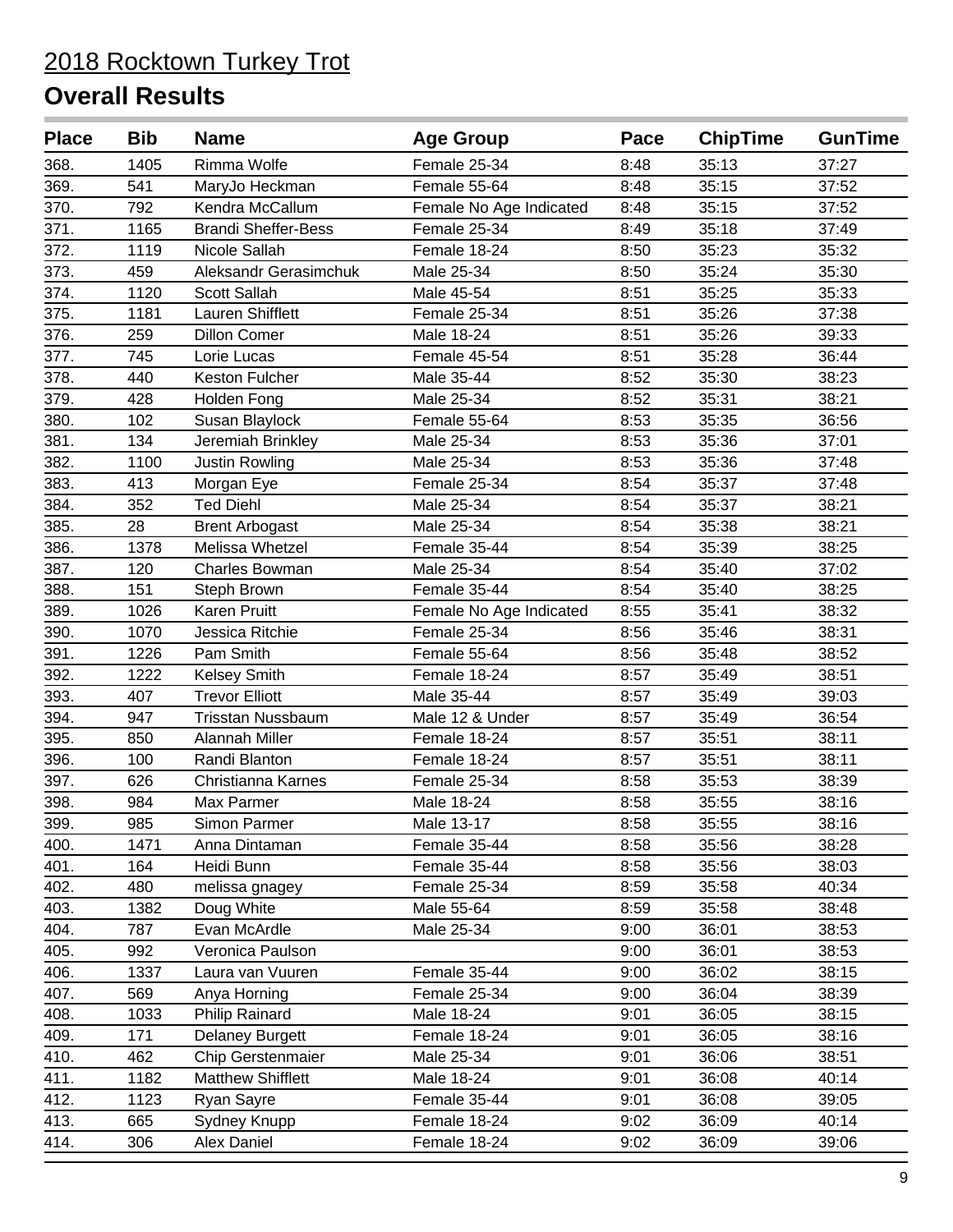| <b>Place</b> | <b>Bib</b> | <b>Name</b>            | <b>Age Group</b>  | Pace | <b>ChipTime</b> | <b>GunTime</b> |
|--------------|------------|------------------------|-------------------|------|-----------------|----------------|
| 415.         | 1496       | ROminia Sasia          | Female 25-34      | 9:02 | 36:10           | 38:57          |
| 416.         | 1068       | <b>CJ Ritchie</b>      | Male 25-34        | 9:02 | 36:11           | 37:20          |
| 417.         | 18         | Katrina Anders         | Female 25-34      | 9:03 | 36:13           | 40:17          |
| 418.         | 716        | John Leskow            | Male 25-34        | 9:03 | 36:13           | 40:17          |
| 419.         | 463        | Jack Gerstenmaier      | Male 18-24        | 9:03 | 36:13           | 38:58          |
| 420.         | 1255       | Joanna Spitzner        | Female 45-54      | 9:03 | 36:16           | 37:32          |
| 421.         | 1270       | Sam Stoner             | Male 18-24        | 9:03 | 36:16           | 38:37          |
| 422.         | 532        | Rachael Harnish        | Female 25-34      | 9:04 | 36:17           | 39:13          |
| 423.         | 531        | Carissa Harnish        | Female 25-34      | 9:04 | 36:18           | 39:14          |
| 424.         | 845        | <b>Allison Metzler</b> | Female 25-34      | 9:04 | 36:18           | 41:32          |
| 425.         | 1312       | Paul Thompson          | Male 55-64        | 9:04 | 36:18           | 38:24          |
| 426.         | 848        | Joey Metzler           | Male 25-34        | 9:04 | 36:19           | 41:31          |
| 427.         | 567        | Colby Horne            | Male 25-34        | 9:05 | 36:21           | 40:05          |
| 428.         | 942        | John Norment           | Male 35-44        | 9:05 | 36:22           | 38:49          |
| 429.         | 639        | <b>Edward Kerr</b>     | Male 25-34        | 9:05 | 36:22           | 39:05          |
| 430.         | 1090       | Daniel Rohrer          | Male 18-24        | 9:05 | 36:22           | 39:16          |
| 431.         | 893        | <b>Chad Morris</b>     | Male 35-44        | 9:05 | 36:24           | 39:12          |
| 432.         | 315        | <b>Millie Davis</b>    | Female 55-64      | 9:05 | 36:24           | 39:18          |
| 433.         | 1050       | Nick Rehkemper         | Male 18-24        | 9:06 | 36:26           | 40:25          |
| 434.         | 397        | Anita Early            | Female 45-54      | 9:06 | 36:26           | 39:12          |
| 435.         | 1089       | <b>Brittany Rohrer</b> | Female 18-24      | 9:06 | 36:27           | 39:13          |
| 436.         | 819        | Tom McKenzie           | Male 55-64        | 9:07 | 36:30           | 38:53          |
| 437.         | 1267       | Justin Stoneburner     | Male 25-34        | 9:07 | 36:32           | 37:51          |
| 438.         | 1268       | Stormy Stoneburner     | Female 25-34      | 9:08 | 36:33           | 37:50          |
| 439.         | 449        | Dixie Garber           | Female 45-54      | 9:09 | 36:38           | 39:11          |
| 440.         | 568        | <b>Courtney Horne</b>  | Female 25-34      | 9:09 | 36:39           | 40:23          |
| 441.         | 988        | James Pasarella        | Male 25-34        | 9:09 | 36:39           | 37:51          |
| 442.         | 1281       | Rebecca Suter          | Female 25-34      | 9:09 | 36:39           | 37:50          |
| 443.         | 956        | Sarah Oliver           | Female 25-34      | 9:09 | 36:40           | 38:57          |
| 444.         | 1394       | <b>Marcy Williams</b>  | Female 55-64      | 9:09 | 36:40           | 39:11          |
| 445.         | 971        | Erin Ouellette         | Female 18-24      | 9:10 | 36:41           | 38:50          |
| 446.         | 1482       | <b>Tyler McAvoy</b>    | Male 25-34        | 9:10 | 36:43           | 36:50          |
| 447.         | 1169       | Hannah Shepard         | Female 25-34      | 9:10 | 36:43           | 39:57          |
| 448.         | 1454       | Cameron Wade           | Female 18-24      | 9:11 | 36:45           | 41:58          |
| 449.         | 431        | <b>Palmer Frazier</b>  | Male 12 & Under   | 9:11 | 36:47           | 38:00          |
| 450.         | 832        | <b>Heather Meadows</b> | Female 25-34      | 9:11 | 36:48           | 39:08          |
| 451.         | 430        | Katie Frazier          | Female 35-44      | 9:11 | 36:48           | 38:00          |
| 452.         | 1407       | Mikala Wolter          | Female 18-24      | 9:12 | 36:49           | 40:04          |
| 453.         | 1485       | <b>Tim Snider</b>      | Male 18-24        | 9:12 | 36:52           | 41:01          |
| 454.         | 1298       | Rebecca Taylor         | Female 35-44      | 9:12 | 36:52           | 39:16          |
| 455.         | 55         | Rebecca Baldwin        | Female 25-34      | 9:13 | 36:54           | 39:17          |
| 456.         | 537        | Josie Hawkins          | Female 18-24      | 9:13 | 36:56           | 39:43          |
| 457.         | 387        | Kristi Dulaney         | Female 35-44      | 9:14 | 36:57           | 39:54          |
| 458.         | 113        | Lisa Boland            | Female 18-24      | 9:14 | 36:57           | 40:10          |
| 459.         | 1335       | Audrey van Vuuren      | Female 12 & Under | 9:14 | 36:59           | 39:11          |
| 460.         | 93         | Chuck Bitsko           | Male 45-54        | 9:15 | 37:04           | 39:28          |
| 461.         | 454        | Reuben Gelblum         | Male 25-34        | 9:16 | 37:08           | 39:52          |
|              |            |                        |                   |      |                 |                |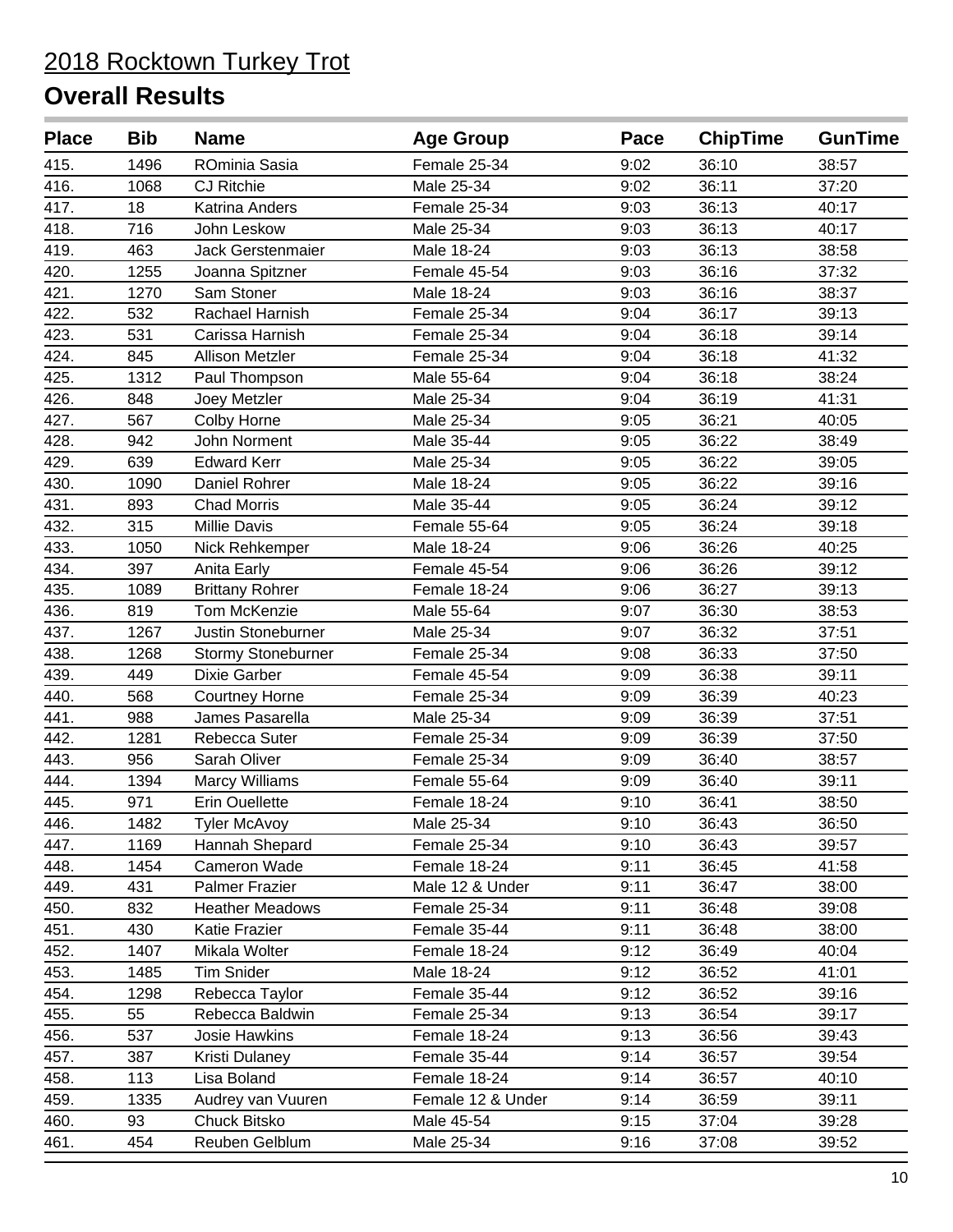| <b>Place</b> | <b>Bib</b> | <b>Name</b>             | <b>Age Group</b>      | Pace | <b>ChipTime</b> | <b>GunTime</b> |
|--------------|------------|-------------------------|-----------------------|------|-----------------|----------------|
| 462.         | 1183       | <b>Olivia Shifflett</b> | Female 18-24          | 9:17 | 37:11           | 39:30          |
| 463.         | 1367       | Rachel Weiner           | Female 25-34          | 9:17 | 37:11           | 39:55          |
| 464.         | 1366       | Mary Weiner             | Female 25-34          | 9:17 | 37:12           | 39:56          |
| 465.         | 280        | Cari Covelli            | Female 35-44          | 9:18 | 37:13           | 41:21          |
| 466.         | 1253       | Jeremy Spilman          | Male 35-44            | 9:18 | 37:14           | 39:52          |
| 467.         | 1282       | <b>TROY SUTER</b>       | Male 45-54            | 9:18 | 37:14           | 39:53          |
| 468.         | 257        | Sarah Collins           | Female 35-44          | 9:18 | 37:14           | 39:58          |
| 469.         | 1416       | grace yoder             | Female 25-34          | 9:18 | 37:15           | 39:58          |
| 470.         | 1419       | Mike Yoder              | Male 25-34            | 9:18 | 37:16           | 39:58          |
| 471.         | 691        | Melissa Lam             | Female 45-54          | 9:18 | 37:16           | 40:11          |
| 472.         | 692        | RODNEY LAM              | Male 35-44            | 9:19 | 37:18           | 41:02          |
| 473.         | 111        | Aaron Boggs             | Male 35-44            | 9:19 | 37:19           | 41:13          |
| 474.         | 444        | James Gandy             | Male 18-24            | 9:19 | 37:19           | 41:10          |
| 475.         | 217        | Benjamin Chandler       | Male 35-44            | 9:19 | 37:20           | 41:37          |
| 476.         | 227        | Rebecca Chandler        | Female 35-44          | 9:20 | 37:21           | 41:38          |
| 477.         | 34         | <b>Jackie Asbell</b>    | Female 18-24          | 9:21 | 37:27           | 39:35          |
| 478.         | 376        | <b>Isaac Driver</b>     | Male 18-24            | 9:22 | 37:29           | 39:50          |
| 479.         | 377        | Kristi Driver           | Female 25-34          | 9:22 | 37:29           | 39:50          |
| 480.         | 1371       | Kristin Wenger          | Female 25-34          | 9:22 | 37:30           | 39:50          |
| 481.         | 1291       | sarah Taft              | Female 25-34          | 9:22 | 37:32           | 39:45          |
| 482.         | 715        | <b>Bob Leskow</b>       | Male No Age Indicated | 9:23 | 37:33           | 41:40          |
| 483.         | 717        | Lauren Leskow           | Female 18-24          | 9:23 | 37:33           | 41:41          |
| 484.         | 596        | Hannah Jarrett          | Female 18-24          | 9:23 | 37:35           | 40:19          |
| 485.         | 597        | Harrison Jarrett        | Male 25-34            | 9:23 | 37:36           | 40:19          |
| 486.         | 863        | Julia Miller            | Female 13-17          | 9:24 | 37:40           | 41:23          |
| 487.         | 1266       | <b>Art Stoltzfus</b>    | Male 55-64            | 9:24 | 37:40           | 40:37          |
| 488.         | 733        | Meranda Lokey           | Female 35-44          | 9:25 | 37:41           | 40:31          |
| 489.         | 635        | <b>Travis Keeler</b>    | Male 35-44            | 9:25 | 37:42           | 39:09          |
| 490.         | 941        | Wes Nolt                | Male 55-64            | 9:26 | 37:45           | 41:47          |
| 491.         | 447        | John Gandy              | Male 18-24            | 9:26 | 37:47           | 41:37          |
| 492.         | 439        | Robert Frysinger        | Male 25-34            | 9:26 | 37:47           | 40:29          |
| 493.         | 1227       | <b>Steven Smith</b>     | Male 25-34            | 9:26 | 37:48           | 40:52          |
| 494.         | 438        | Cassandra Frysinger     | Female 25-34          | 9:26 | 37:48           | 40:30          |
| 495.         | 52         | Lucy Baker              | Female 25-34          | 9:26 | 37:48           | 40:52          |
| 496.         | 852        | <b>Allison Miller</b>   | Female 12 & Under     | 9:26 | 37:48           | 40:20          |
| 497.         | 861        | Jerrel Miller           | Male 35-44            | 9:26 | 37:48           | 40:20          |
| 498.         | 1258       | RaMona Stahl            | Female 55-64          | 9:27 | 37:49           | 40:27          |
| 499.         | 659        | Sue Klassen             | Female 55-64          | 9:27 | 37:52           | 41:02          |
| 500.         | 390        | Collin Dutt             | Male 18-24            | 9:27 | 37:52           | 40:00          |
| 501.         | 1346       | <b>Brad Walsh</b>       | Male 35-44            | 9:28 | 37:54           | 40:34          |
| 502.         | 693        | <b>Christy Lambert</b>  | Female 25-34          | 9:28 | 37:54           | 40:09          |
| 503.         | 393        | <b>LESLIE DUTT</b>      | Female 45-54          | 9:28 | 37:54           | 40:02          |
| 504.         | 245        | Erica Clymer            | Female 25-34          | 9:28 | 37:56           | 41:03          |
| 505.         | 1060       | <b>Bill Rhodes</b>      | Male 45-54            | 9:29 | 37:58           | 40:07          |
| 506.         | 951        | Stephanie Obernesser    | Female 25-34          | 9:29 | 37:59           | 41:50          |
| 507.         | 71         | Julie Beck              | Female 18-24          | 9:29 | 37:59           | 43:51          |
| 508.         | 709        | Nathan Lee              | Male 18-24            | 9:29 | 38:00           | 41:01          |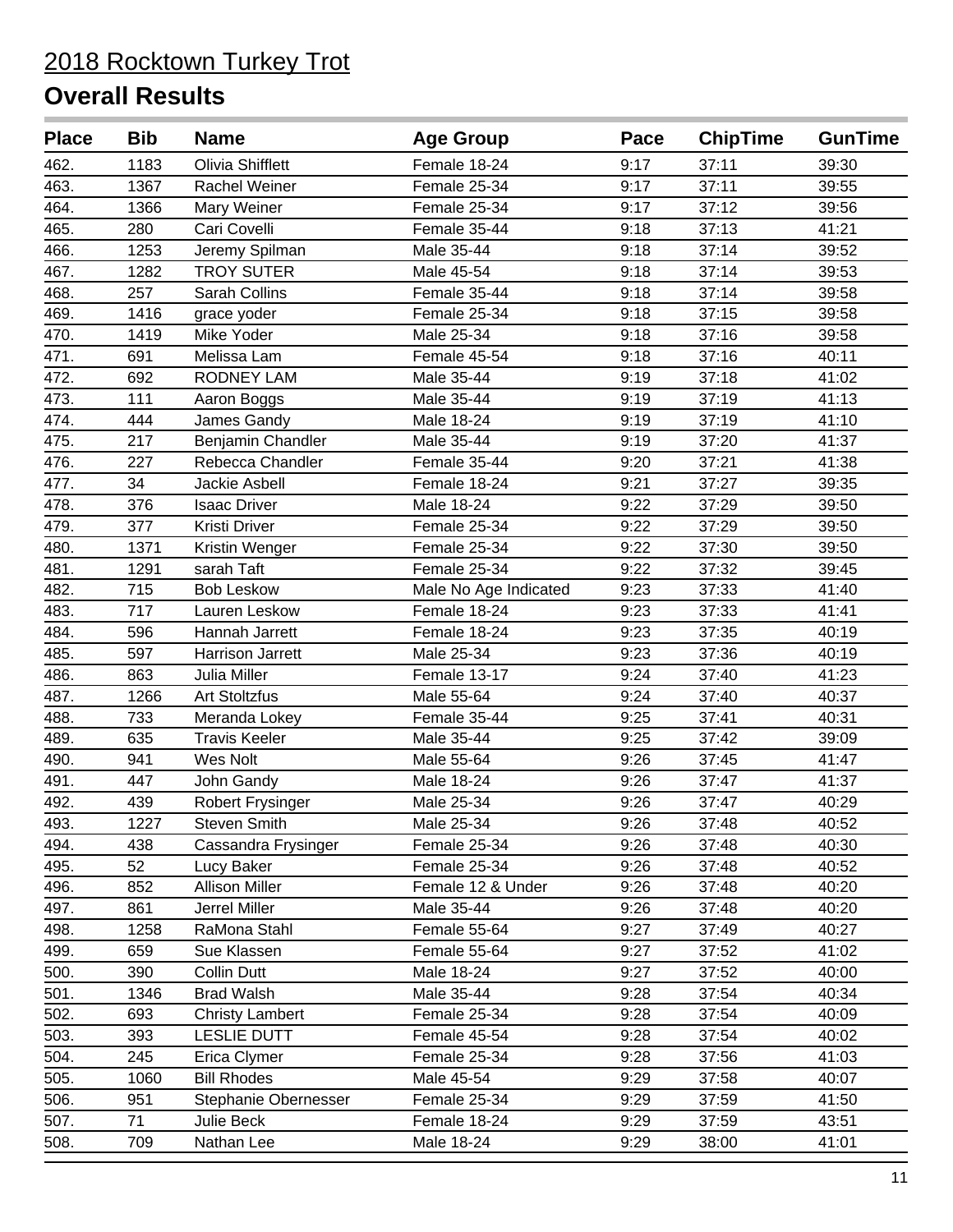| <b>Place</b> | <b>Bib</b> | <b>Name</b>             | <b>Age Group</b>  | Pace | <b>ChipTime</b> | <b>GunTime</b> |
|--------------|------------|-------------------------|-------------------|------|-----------------|----------------|
| 509.         | 932        | Dana Neff               | Female 45-54      | 9:29 | 38:00           | 41:56          |
| 510.         | 950        | <b>Rick Obernesser</b>  | Male 55-64        | 9:29 | 38:00           | 41:50          |
| 511.         | 1447       | Jonathan Arteaga        | Male 18-24        | 9:30 | 38:02           | 43:52          |
| 512.         | 1049       | Lexi Rehkemper          | Female 18-24      | 9:30 | 38:03           | 43:53          |
| 513.         | 50         | <b>Taylor Bailey</b>    | Male 18-24        | 9:30 | 38:04           | 39:15          |
| 514.         | 54         | Carolann Baldridge      | Female 25-34      | 9:31 | 38:06           | 42:37          |
| 515.         | 1202       | <b>Renee Simmers</b>    | Female 25-34      | 9:31 | 38:06           | 40:58          |
| 516.         | 886        | <b>Kristian Moore</b>   | Male 25-34        | 9:31 | 38:06           | 40:13          |
| 517.         | 385        | Kim Dudley Farley       | Female 35-44      | 9:31 | 38:06           | 40:58          |
| 518.         | 913        | <b>Dick Myers</b>       | Male 65+          | 9:31 | 38:08           | 42:11          |
| 519.         | 17         | Devon Anders            | Male 45-54        | 9:31 | 38:08           | 42:11          |
| 520.         | 602        | Rachel Jenner           | Female 35-44      | 9:32 | 38:10           | 40:59          |
| 521.         | 1148       | <b>Claire Shaffer</b>   | Female 12 & Under | 9:32 | 38:10           | 40:37          |
| 522.         | 657        | <b>Justin Kirtley</b>   | Male 25-34        | 9:32 | 38:11           | 41:02          |
| 523.         | 1147       | Annie Shaffer           | Female 45-54      | 9:32 | 38:11           | 40:38          |
| 524.         | 1490       | Erica Panasiewicz       | Female 25-34      | 9:32 | 38:12           | 41:28          |
| 525.         | 718        | Nate Leslie             | Male 13-17        | 9:33 | 38:15           | 43:49          |
| 526.         | 1472       | Lindsay Vilardo         | Female 35-44      | 9:33 | 38:15           | 41:17          |
| 527.         | 193        | Colin Cahill            | Male 13-17        | 9:33 | 38:15           | 43:50          |
| 528.         | 191        | Aidan Cahill            | Male 13-17        | 9:33 | 38:16           | 43:50          |
| 529.         | 247        | <b>Bob Coakley</b>      | Male 65+          | 9:35 | 38:24           | 42:11          |
| 530.         | 25         | Jo Ansah                | Female 55-64      | 9:36 | 38:25           | 41:03          |
| 531.         | 1244       | <b>Brandy Somers</b>    | Female 35-44      | 9:36 | 38:26           | 39:41          |
| 532.         | 123        | Ashley Branner          | Female 25-34      | 9:37 | 38:29           | 42:35          |
| 533.         | 1185       | <b>Teresa Shifflett</b> | Female 45-54      | 9:37 | 38:30           | 39:53          |
| 534.         | 712        | William Leighton        | Male 35-44        | 9:37 | 38:32           | 41:37          |
| 535.         | 713        | Marsha Leighton         | Female 35-44      | 9:38 | 38:33           | 41:37          |
| 536.         | 106        | Janna Blosser           | Female 55-64      | 9:38 | 38:34           | 41:00          |
| 537.         | 488        | Silas Good              | Male 12 & Under   | 9:38 | 38:35           | 39:51          |
| 538.         | 486        | Kara Good               | Female 12 & Under | 9:38 | 38:36           | 39:52          |
| 539.         | 959        | Michael Oquendo         | Male 25-34        | 9:39 | 38:37           | 41:33          |
| 540.         | 1229       | <b>Cat Snead</b>        | Female 25-34      | 9:39 | 38:39           | 42:36          |
| 541.         | 1250       | Elizabeth Spencer       | Female 25-34      | 9:39 | 38:39           | 41:36          |
| 542.         | 578        | Erin Hughes             | Female 25-34      | 9:39 | 38:40           | 41:15          |
| 543.         | 1171       | Hannah Shickel          | Female 25-34      | 9:40 | 38:41           | 42:36          |
| 544.         | 1213       | Andrea Skelton          | Female 35-44      | 9:40 | 38:41           | 40:50          |
| 545.         | 1163       | <b>Madison Shaw</b>     | Female 12 & Under | 9:41 | 38:46           | 40:05          |
| 546.         | 1099       | Sarah Rowling           | Female 25-34      | 9:41 | 38:47           | 40:58          |
| 547.         | 343        | Jessica Desper          | Female 25-34      | 9:41 | 38:47           | 41:10          |
| 548.         | 1519       | Hayley Poland           | Female 25-34      | 9:41 | 38:48           | 44:34          |
| 549.         | 1248       | Maggie Sovany           | Female 12 & Under | 9:42 | 38:51           | 41:02          |
| 550.         | 654        | Mackenzie Kinney        | Female 25-34      | 9:42 | 38:52           | 41:02          |
| 551.         | 524        | Kendall Hancock         | Female 25-34      | 9:42 | 38:52           | 41:08          |
| 552.         | 1223       | Marshall Smith          | Male 13-17        | 9:43 | 38:53           | 41:42          |
| 553.         | 42         | Kayla Back              | Female 18-24      | 9:43 | 38:53           | 41:40          |
| 554.         | 829        | Lee McNeely             | Male 45-54        | 9:43 | 38:55           | 41:47          |
| 555.         | 1218       | Chris Smith             | Male 35-44        | 9:44 | 39:00           | 41:49          |
|              |            |                         |                   |      |                 |                |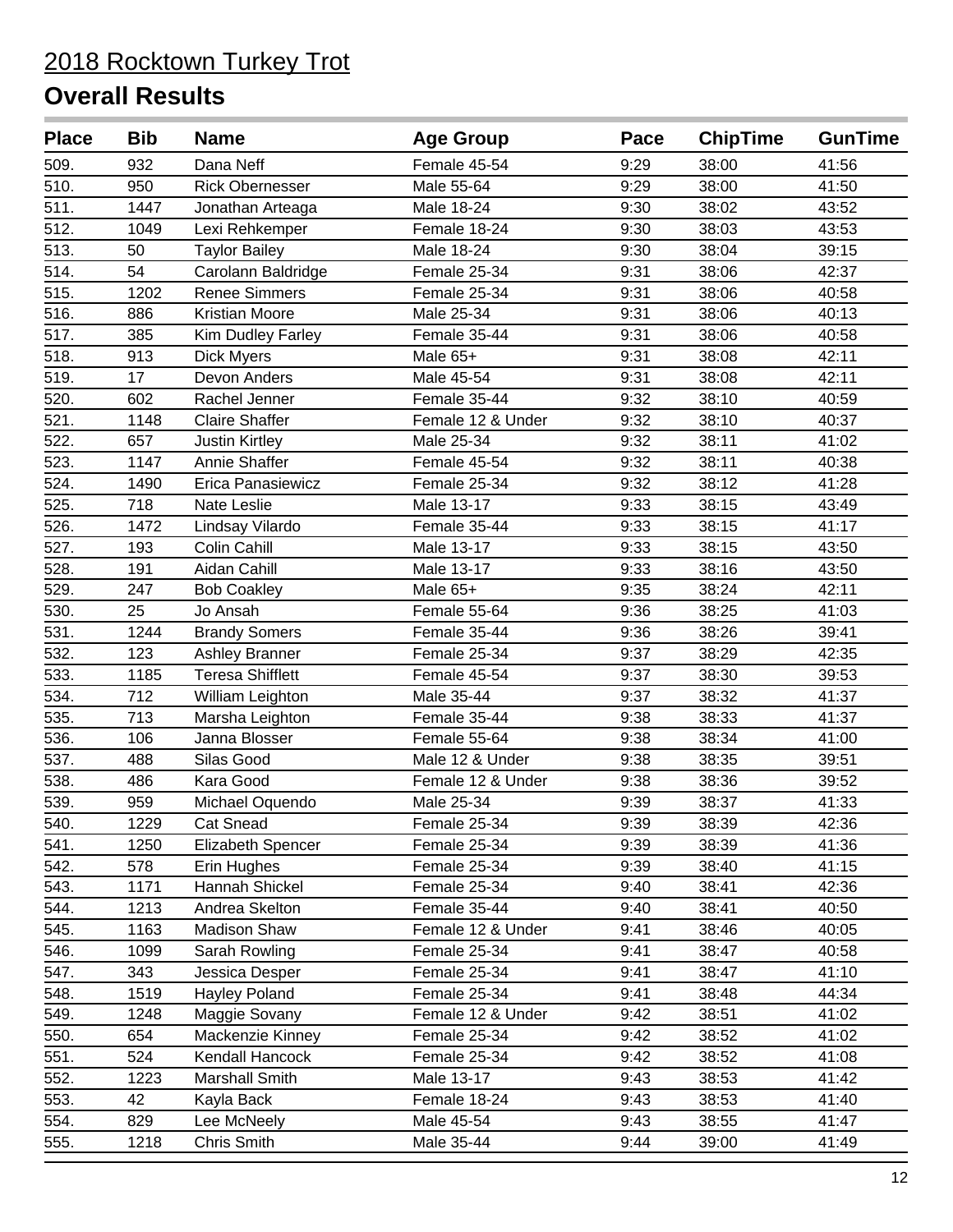| <b>Place</b> | <b>Bib</b> | <b>Name</b>              | <b>Age Group</b>        | Pace  | <b>ChipTime</b> | <b>GunTime</b> |
|--------------|------------|--------------------------|-------------------------|-------|-----------------|----------------|
| 556.         | 1507       | Jennifer Whetzel         | Female 45-54            | 9:44  | 39:00           | 41:59          |
| 557.         | 1065       | Brittni Rimpela          | Female 25-34            | 9:45  | 39:02           | 44:13          |
| 558.         | 1383       | Amanda Whittaker         | Female 25-34            | 9:45  | 39:02           | 43:10          |
| 559.         | 758        | <b>Rachel Malloy</b>     | Female 25-34            | 9:45  | 39:02           | 43:17          |
| 560.         | 340        | Rebecca DePoy            | Female 18-24            | 9:46  | 39:05           | 42:13          |
| 561.         | 74         | Andy Beckwith            | Male 45-54              | 9:46  | 39:05           | 42:58          |
| 562.         | 154        | Jessica Browne           | Female 35-44            | 9:46  | 39:08           | 41:35          |
| 563.         | 467        | Kristin Gibson           | Female 35-44            | 9:47  | 39:09           | 41:36          |
| 564.         | 592        | Martha Jancaitis         | Female 35-44            | 9:47  | 39:10           | 41:34          |
| 565.         | 173        | <b>Braden Burkhalter</b> | Male 12 & Under         | 9:47  | 39:12           | 42:53          |
| 566.         | 1389       | <b>Chase Willard</b>     | Male 12 & Under         | 9:48  | 39:15           | 43:11          |
| 567.         | 478        | David Glazer             | Male 25-34              | 9:48  | 39:15           | 41:47          |
| 568.         | 1233       | <b>Nathaniel Snider</b>  | Male 18-24              | 9:48  | 39:16           | 43:26          |
| 569.         | 77         | Sheryl Beckwith          | Female 45-54            | 9:49  | 39:18           | 40:31          |
| 570.         | 99         | <b>Tammy Blakey</b>      | Female 45-54            | 9:50  | 39:21           | 42:13          |
| 571.         | 434        | Michele Freeze           | Female 45-54            | 9:50  | 39:21           | 40:45          |
| 572.         | 957        | <b>Judy Onestak</b>      | Female 45-54            | 9:51  | 39:26           | 43:16          |
| 573.         | 664        | <b>Emily Knupp</b>       | Female 25-34            | 9:51  | 39:26           | 43:32          |
| 574.         | 1243       | Amanda Sokol             | Female 25-34            | 9:51  | 39:27           | 42:34          |
| 575.         | 978        | Barbara Palmer           | Female No Age Indicated | 9:51  | 39:28           | 40:47          |
| 576.         | 1283       | <b>Emily Suttles</b>     | Female 25-34            | 9:53  | 39:34           | 42:03          |
| 577.         | 916        | Kristen Myers            | Female 25-34            | 9:53  | 39:34           | 42:03          |
| 578.         | 632        | Elaine Keegan            | Female 55-64            | 9:53  | 39:35           | 42:10          |
| 579.         | 423        | Jessica Fitzgerald       | Female 25-34            | 9:53  | 39:36           | 42:04          |
| 580.         | 368        | Jeremy Donaldson         | Male 25-34              | 9:53  | 39:36           | 43:18          |
| 581.         | 1362       | <b>Emily Watson</b>      | Female 18-24            | 9:57  | 39:52           | 42:22          |
| 582.         | 1388       | <b>Brad Willard</b>      | Male 45-54              | 9:57  | 39:52           | 43:48          |
| 583.         | 241        | Sarah Clatterbuck Soper  | Female 35-44            | 9:58  | 39:53           | 46:13          |
| 584.         | 576        | Jonathan Huffer          | Male 25-34              | 9:58  | 39:54           | 42:35          |
| 585.         | 3          | Sarah Abbott             | Female 18-24            | 9:58  | 39:56           | 42:50          |
| 586.         | 520        | Sequoia Hall             | Female 12 & Under       | 9:58  | 39:56           | 43:08          |
| 587.         | 499        | <b>Timothy Grow</b>      | Male 18-24              | 9:59  | 39:57           | 42:51          |
| 588.         | 518        | Quillon Hall             | Male 45-54              | 9:59  | 39:57           | 43:08          |
| 589.         | 98         | <b>Robert Blakey</b>     | Male 55-64              | 9:59  | 39:57           | 42:48          |
| 590.         | 1317       | Karin Tollefson          | Female 35-44            | 9:59  | 39:58           | 43:08          |
| 591.         | 999        | <b>Austin Peck</b>       | Male 18-24              | 9:59  | 39:58           | 42:40          |
| 592.         | 1516       | <b>Harrison Cople</b>    | Male 18-24              | 9:59  | 39:58           | 42:22          |
| 593.         | 1452       | julia campbell           | Female 13-17            | 9:59  | 40:00           | 42:58          |
| 594.         | 117        | Deanna Botkin            | Female 18-24            | 10:00 | 40:02           | 42:26          |
| 595.         | 587        | Suzanne Iwanski          | Female 35-44            | 10:01 | 40:06           | 43:21          |
| 596.         | 586        | Michael Iwanski          | Male 35-44              | 10:01 | 40:06           | 43:22          |
| 597.         | 1269       | Rebekah Stoner           | Female 18-24            | 10:01 | 40:07           | 42:28          |
| 598.         | 642        | Amanda Khochareun        | Female 35-44            | 10:01 | 40:07           | 41:33          |
| 599.         | 41         | Jordan Back              | Female 18-24            | 10:01 | 40:08           | 42:55          |
| 600.         | 643        | Jada Khochareun          | Female 13-17            | 10:01 | 40:08           | 41:33          |
| 601.         | 638        | Anna Kern                | Female 25-34            | 10:02 | 40:09           | 44:31          |
| 602.         | 433        | MacKenzie Freeze         | Female 13-17            | 10:02 | 40:10           | 41:35          |
|              |            |                          |                         |       |                 |                |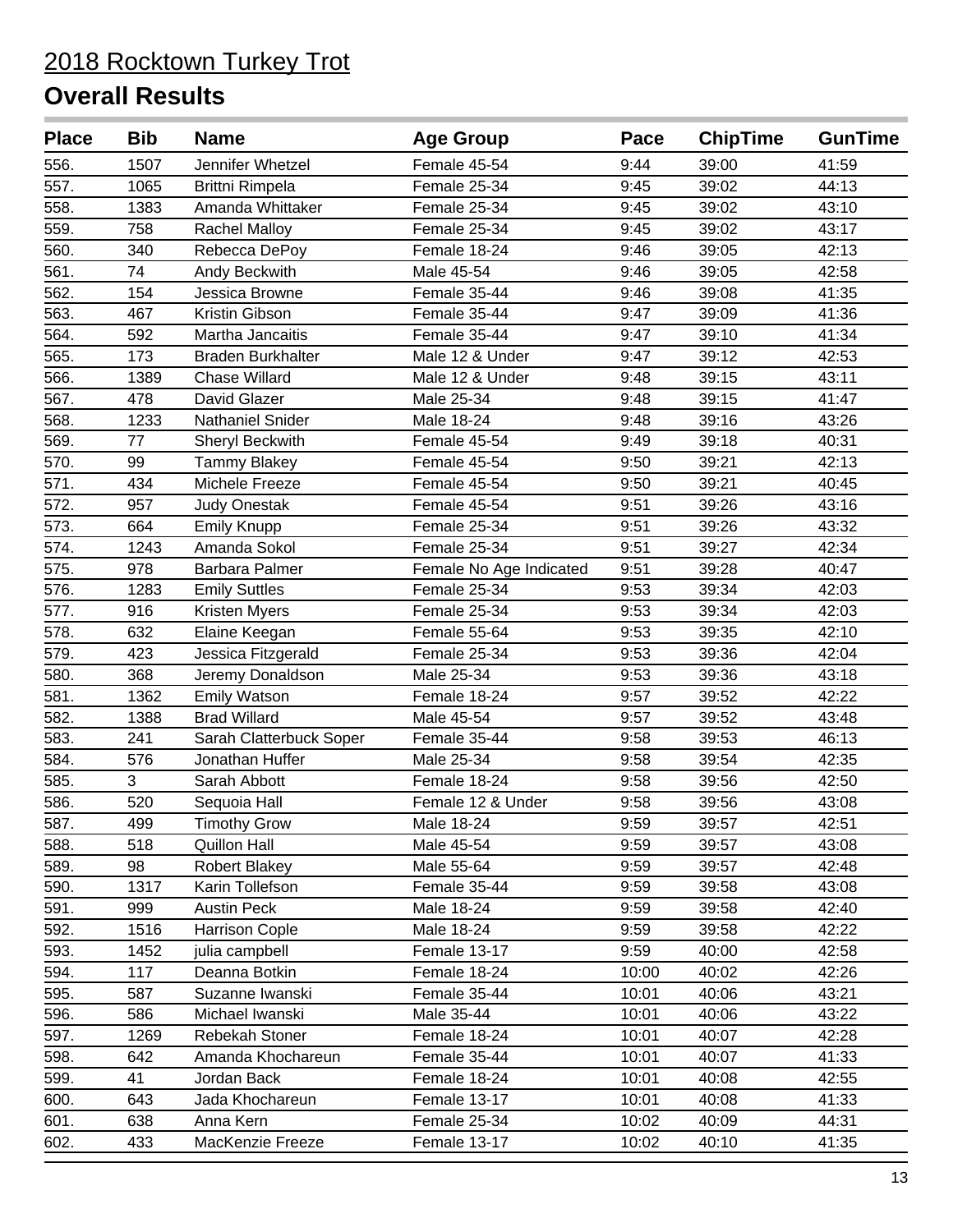| <b>Place</b> | <b>Bib</b> | <b>Name</b>            | <b>Age Group</b>      | Pace  | <b>ChipTime</b> | <b>GunTime</b> |
|--------------|------------|------------------------|-----------------------|-------|-----------------|----------------|
| 603.         | 250        | <b>Tyler Cockerham</b> | Male 25-34            | 10:02 | 40:11           | 44:17          |
| 604.         | 740        | Shelby Longenecker     | Female 45-54          | 10:03 | 40:13           | 42:32          |
| 605.         | 1338       | Renee van Vuuren       | Female 13-17          | 10:03 | 40:14           | 42:25          |
| 606.         | 710        | Nicolas Lee            | Male 18-24            | 10:03 | 40:14           | 43:16          |
| 607.         | 1336       | Elise van Vuuren       | Female 12 & Under     | 10:03 | 40:15           | 42:27          |
| 608.         | 94         | Kristen Bitsko         | Female 18-24          | 10:04 | 40:18           | 42:43          |
| 609.         | 1315       | Leila Thyson           | Female 12 & Under     | 10:04 | 40:19           | 43:20          |
| 610.         | 1314       | Jack Thyson            | Male 35-44            | 10:04 | 40:19           | 43:20          |
| 611.         | 429        | Jeffrey Frazier        | Male 25-34            | 10:05 | 40:23           | 43:14          |
| 612.         | 418        | Kevin Farren           | Male 45-54            | 10:06 | 40:25           | 43:15          |
| 613.         | 223        | Joel Chandler          | Male 13-17            | 10:06 | 40:28           | 42:51          |
| 614.         | 273        | Katharine Corgan       | Female 25-34          | 10:08 | 40:33           | 42:50          |
| 615.         | 230        | <b>Heather Chico</b>   | Female 25-34          | 10:08 | 40:33           | 43:50          |
| 616.         | 318        | Mckenna Dayton         | Female 12 & Under     | 10:08 | 40:34           | 43:27          |
| 617.         | 903        | Jennifer Moyers        | Female 25-34          | 10:08 | 40:34           | 43:27          |
| 618.         | 27         | <b>Taylor Arbogast</b> | Female 12 & Under     | 10:08 | 40:36           | 44:51          |
| 619.         | 458        | Xander George          | Male 12 & Under       | 10:09 | 40:38           | 45:10          |
| 620.         | 1302       | Casey Thomas           | Male 35-44            | 10:09 | 40:38           | 44:49          |
| 621.         | 1305       | Lindsay Thomas         | Female 18-24          | 10:10 | 40:43           | 43:18          |
| 622.         | 1304       | Layton Thomas          | Male 18-24            | 10:10 | 40:43           | 43:19          |
| 623.         | 823        | Madison McMillen       | Female 25-34          | 10:11 | 40:45           | 43:52          |
| 624.         | 613        | Jason Johnstone-Yellin | Male 35-44            | 10:11 | 40:47           | 42:03          |
| 625.         | 416        | Moriah Fallon          | Female 25-34          | 10:12 | 40:49           | 45:17          |
| 626.         | 801        | Cora McCombe           | Female 12 & Under     | 10:12 | 40:49           | 42:59          |
| 627.         | 415        | Sarah Fairweather      | Female 25-34          | 10:12 | 40:50           | 43:43          |
| 628.         | 553        | Chloe Higgs            | Female 12 & Under     | 10:12 | 40:51           | 42:59          |
| 629.         | 118        | <b>Brock Boulware</b>  | Male 25-34            | 10:12 | 40:51           | 44:52          |
| 630.         | 119        | Kate Boulware          | Female 25-34          | 10:12 | 40:52           | 44:53          |
| 631.         | 203        | Robin Campbell         | Female 45-54          | 10:13 | 40:53           | 44:07          |
| 632.         | 1035       | Zoey RamosBeck         | Female 13-17          | 10:13 | 40:55           | 46:32          |
| 633.         | 997        | <b>Dylan Peachey</b>   | Male No Age Indicated | 10:15 | 41:02           | 42:14          |
| 634.         | 763        | <b>Ryan Martin</b>     | Male 25-34            | 10:15 | 41:04           | 46:54          |
| 635.         | 894        | Kathryn Morrow         | Female 45-54          | 10:16 | 41:05           | 45:04          |
| 636.         | 702        | Kristin Leap           | Female 25-34          | 10:16 | 41:06           | 43:25          |
| 637.         | 1138       | <b>Bella Schultz</b>   | Female 12 & Under     | 10:16 | 41:07           | 43:26          |
| 638.         | 554        | Stephanie Higgs        | Female 35-44          | 10:16 | 41:08           | 43:17          |
| 639.         | 149        | Della Brown            | Female 12 & Under     | 10:17 | 41:09           | 43:18          |
| 640.         | 88         | <b>Anthony Bess</b>    | Male 35-44            | 10:17 | 41:11           | 43:42          |
| 641.         | 1172       | <b>Isaac Shickel</b>   | Male 25-34            | 10:18 | 41:13           | 43:55          |
| 642.         | 1074       | Leigh Roberts          | Female 35-44          | 10:18 | 41:14           | 45:01          |
| 643.         | 1164       | <b>Malfred Shaw</b>    | Male 35-44            | 10:18 | 41:14           | 42:33          |
| 644.         | 23         | Andrew Ansah           | Male 18-24            | 10:18 | 41:14           | 45:08          |
| 645.         | 1173       | Jessica Shickel        | Female 25-34          | 10:18 | 41:14           | 43:55          |
| 646.         | 1162       | Madelyn Shaw           | Female 12 & Under     | 10:18 | 41:15           | 42:33          |
| 647.         | 962        | <b>Braden Ostlund</b>  | Male 12 & Under       | 10:20 | 41:23           | 42:52          |
| 648.         | 968        | <b>Troy Ostlund</b>    | Male 13-17            | 10:21 | 41:25           | 42:51          |
| 649.         | 1440       | Danny Zarchin          | Male 35-44            | 10:21 | 41:28           | 43:48          |
|              |            |                        |                       |       |                 |                |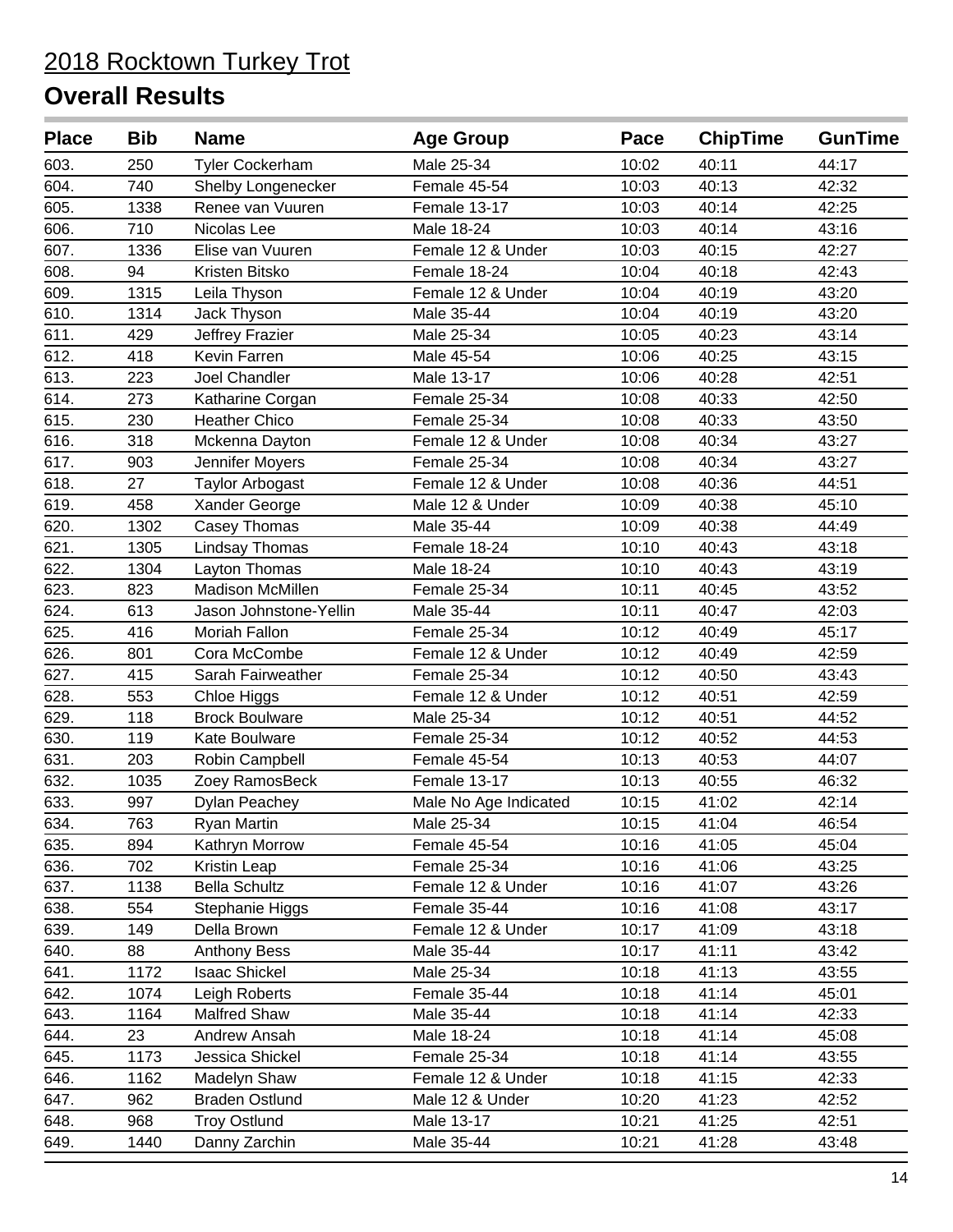| 650.<br>1439<br>Amanda Zarchin<br>Female 25-34<br>10:21<br>41:28<br>43:47<br>651.<br>Male 35-44<br>10:22<br>41:31<br>773<br><b>Brandon May</b><br>43:47<br>652.<br>696<br>Female 25-34<br>10:22<br>41:31<br>43:47<br><b>Crystal Lantz</b><br>653.<br>1457<br><b>Garrett Suhr</b><br>Male 35-44<br>10:22<br>41:32<br>44:26<br>654.<br><b>Beth Suhr</b><br>1456<br>Female 35-44<br>10:23<br>41:33<br>44:25<br>655.<br>Male 13-17<br>391<br>Jared Dutt<br>10:23<br>41:33<br>42:59<br>656.<br>Female 13-17<br>10:23<br>41:34<br>1019<br>43:00<br>tatiana posada<br>657.<br>1326<br><b>Marilyn Turner</b><br>Female 25-34<br>10:23<br>41:34<br>45:43<br>658.<br>442<br><b>Andrew Gainer</b><br>Male 12 & Under<br>10:23<br>41:36<br>45:31<br>659.<br>116<br>10:23<br>Lauren Bothel<br>Female 25-34<br>41:36<br>45:25<br>660.<br>601<br>10:23<br>Male 65+<br>41:36<br>44:26<br>Hadley Jenner<br>661.<br>104<br>Ellen Blosser<br>Female 35-44<br>10:24<br>41:37<br>45:24<br>662.<br>1391<br>Zara Willard<br>Female 12 & Under<br>10:24<br>41:38<br>45:33<br>663.<br>Male 18-24<br>10:24<br>41:38<br>44:08<br>448<br>Ryan Gandy<br>664.<br>244<br>Female 25-34<br>10:24<br>41:38<br>45:35<br>Rebecca Claytor<br>665.<br>1404<br>Savannah Witt<br>Female 18-24<br>10:24<br>41:38<br>45:35<br>666.<br>Female 18-24<br>284<br><b>Emily Cowan</b><br>10:24<br>41:39<br>45:35<br>667.<br>Male 45-54<br>10:24<br>41:39<br>45:34<br>1390<br>Kent Willard<br>668.<br>1372<br>Female 18-24<br>10:24<br>41:40<br>44:08<br>Leah Wenger<br>669.<br>Female 45-54<br>10:24<br>44:47<br>1377<br>Amy Werner<br>41:40<br>670.<br>351<br>Female 12 & Under<br>10:24<br>41:40<br>44:48<br>Sarah Dickson<br>671.<br>10:25<br>45:46<br>1287<br><b>Judy Sweger</b><br>Female 35-44<br>41:43<br>672.<br>1368<br>Andrea Wenger<br>Female 45-54<br>10:26<br>41:45<br>46:22<br>673.<br>700<br>Female 18-24<br>10:26<br>41:48<br>44:52<br>Sydney Layman<br>674.<br>Female 35-44<br>10:27<br>41:50<br>45:41<br>1054<br>Hanna Reinford<br>675.<br>381<br>Female 35-44<br>10:28<br>41:53<br>45:55<br>Pam Drooger<br>676.<br>960<br>Female 12 & Under<br>10:28<br>41:53<br>43:15<br><b>Kimberly Ortiz</b><br>677.<br>512<br>Female 25-34<br>43:15<br>Luz Guzman<br>10:28<br>41:53<br>678.<br>46:18<br>1010<br>Female 35-44<br>10:28<br>41:55<br>Jessi Phelps<br>679.<br>140<br>Mackenzie Brockmyre<br>Male 25-34<br>10:29<br>42:00<br>44:57<br>680.<br>26<br>Female 35-44<br>10:30<br>42:02<br>46:18<br>Margaret Arbogast<br>681.<br>1029<br>10:30<br>42:03<br>43:11<br>Male 12 & Under<br>Ryan Quimby<br>682.<br><b>Austin Shifflett</b><br>44:24<br>1178<br>Male 18-24<br>10:30<br>42:04<br>683.<br>Alan Quimby<br>Male 35-44<br>42:05<br>43:13<br>1028<br>10:31<br>10:31<br>684.<br>899<br>AJ Mosley<br>Male 25-34<br>42:05<br>45:59<br>734<br>685.<br>Male 45-54<br>10:31<br>42:07<br>44:39<br>Shannon Lokey<br>686.<br>1003<br>Female 25-34<br>42:13<br>Rachel Pennington<br>10:31<br>42:07<br>687.<br>731<br>Female 45-54<br>10:31<br>44:38<br>Dawn Lokey<br>42:08<br>688.<br>1071<br>Angela Rittenhouse<br>Female 35-44<br>10:31<br>44:48<br>42:08<br>689.<br>44:36<br>771<br>Kayla Matthias<br>Female 25-34<br>10:32<br>42:09<br>690.<br>1249<br>Caleb Spaid<br>Male 12 & Under<br>10:32<br>42:09<br>44:48<br>691.<br>844<br><b>Hunter Messick</b><br>Female 25-34<br>10:32<br>42:11<br>46:50<br>692.<br>732<br>Female 18-24<br>10:32<br>42:11<br>44:39<br>Jenna Lokey<br>693.<br>David Metzler<br>Male 25-34<br>10:33<br>42:13<br>847<br>47:26<br>694.<br>Male 25-34<br>10:34<br>346<br><b>Chuck Deviers</b><br>42:17<br>48:30<br>695.<br>631<br>Glen Kauffman<br>Male 55-64<br>10:35<br>42:22<br>45:02<br>Female 25-34<br>696.<br>42:25<br>45:23<br>606<br>Hannah Jilg<br>10:36 | <b>Place</b> | <b>Bib</b> | <b>Name</b> | <b>Age Group</b> | Pace | <b>ChipTime</b> | <b>GunTime</b> |
|----------------------------------------------------------------------------------------------------------------------------------------------------------------------------------------------------------------------------------------------------------------------------------------------------------------------------------------------------------------------------------------------------------------------------------------------------------------------------------------------------------------------------------------------------------------------------------------------------------------------------------------------------------------------------------------------------------------------------------------------------------------------------------------------------------------------------------------------------------------------------------------------------------------------------------------------------------------------------------------------------------------------------------------------------------------------------------------------------------------------------------------------------------------------------------------------------------------------------------------------------------------------------------------------------------------------------------------------------------------------------------------------------------------------------------------------------------------------------------------------------------------------------------------------------------------------------------------------------------------------------------------------------------------------------------------------------------------------------------------------------------------------------------------------------------------------------------------------------------------------------------------------------------------------------------------------------------------------------------------------------------------------------------------------------------------------------------------------------------------------------------------------------------------------------------------------------------------------------------------------------------------------------------------------------------------------------------------------------------------------------------------------------------------------------------------------------------------------------------------------------------------------------------------------------------------------------------------------------------------------------------------------------------------------------------------------------------------------------------------------------------------------------------------------------------------------------------------------------------------------------------------------------------------------------------------------------------------------------------------------------------------------------------------------------------------------------------------------------------------------------------------------------------------------------------------------------------------------------------------------------------------------------------------------------------------------------------------------------------------------------------------------------------------------------------------------------------------------------------------------------------------------------------------------------------------------------------------------------------------------------------------------------------------------------------------------------------------------------------------------------|--------------|------------|-------------|------------------|------|-----------------|----------------|
|                                                                                                                                                                                                                                                                                                                                                                                                                                                                                                                                                                                                                                                                                                                                                                                                                                                                                                                                                                                                                                                                                                                                                                                                                                                                                                                                                                                                                                                                                                                                                                                                                                                                                                                                                                                                                                                                                                                                                                                                                                                                                                                                                                                                                                                                                                                                                                                                                                                                                                                                                                                                                                                                                                                                                                                                                                                                                                                                                                                                                                                                                                                                                                                                                                                                                                                                                                                                                                                                                                                                                                                                                                                                                                                                                    |              |            |             |                  |      |                 |                |
|                                                                                                                                                                                                                                                                                                                                                                                                                                                                                                                                                                                                                                                                                                                                                                                                                                                                                                                                                                                                                                                                                                                                                                                                                                                                                                                                                                                                                                                                                                                                                                                                                                                                                                                                                                                                                                                                                                                                                                                                                                                                                                                                                                                                                                                                                                                                                                                                                                                                                                                                                                                                                                                                                                                                                                                                                                                                                                                                                                                                                                                                                                                                                                                                                                                                                                                                                                                                                                                                                                                                                                                                                                                                                                                                                    |              |            |             |                  |      |                 |                |
|                                                                                                                                                                                                                                                                                                                                                                                                                                                                                                                                                                                                                                                                                                                                                                                                                                                                                                                                                                                                                                                                                                                                                                                                                                                                                                                                                                                                                                                                                                                                                                                                                                                                                                                                                                                                                                                                                                                                                                                                                                                                                                                                                                                                                                                                                                                                                                                                                                                                                                                                                                                                                                                                                                                                                                                                                                                                                                                                                                                                                                                                                                                                                                                                                                                                                                                                                                                                                                                                                                                                                                                                                                                                                                                                                    |              |            |             |                  |      |                 |                |
|                                                                                                                                                                                                                                                                                                                                                                                                                                                                                                                                                                                                                                                                                                                                                                                                                                                                                                                                                                                                                                                                                                                                                                                                                                                                                                                                                                                                                                                                                                                                                                                                                                                                                                                                                                                                                                                                                                                                                                                                                                                                                                                                                                                                                                                                                                                                                                                                                                                                                                                                                                                                                                                                                                                                                                                                                                                                                                                                                                                                                                                                                                                                                                                                                                                                                                                                                                                                                                                                                                                                                                                                                                                                                                                                                    |              |            |             |                  |      |                 |                |
|                                                                                                                                                                                                                                                                                                                                                                                                                                                                                                                                                                                                                                                                                                                                                                                                                                                                                                                                                                                                                                                                                                                                                                                                                                                                                                                                                                                                                                                                                                                                                                                                                                                                                                                                                                                                                                                                                                                                                                                                                                                                                                                                                                                                                                                                                                                                                                                                                                                                                                                                                                                                                                                                                                                                                                                                                                                                                                                                                                                                                                                                                                                                                                                                                                                                                                                                                                                                                                                                                                                                                                                                                                                                                                                                                    |              |            |             |                  |      |                 |                |
|                                                                                                                                                                                                                                                                                                                                                                                                                                                                                                                                                                                                                                                                                                                                                                                                                                                                                                                                                                                                                                                                                                                                                                                                                                                                                                                                                                                                                                                                                                                                                                                                                                                                                                                                                                                                                                                                                                                                                                                                                                                                                                                                                                                                                                                                                                                                                                                                                                                                                                                                                                                                                                                                                                                                                                                                                                                                                                                                                                                                                                                                                                                                                                                                                                                                                                                                                                                                                                                                                                                                                                                                                                                                                                                                                    |              |            |             |                  |      |                 |                |
|                                                                                                                                                                                                                                                                                                                                                                                                                                                                                                                                                                                                                                                                                                                                                                                                                                                                                                                                                                                                                                                                                                                                                                                                                                                                                                                                                                                                                                                                                                                                                                                                                                                                                                                                                                                                                                                                                                                                                                                                                                                                                                                                                                                                                                                                                                                                                                                                                                                                                                                                                                                                                                                                                                                                                                                                                                                                                                                                                                                                                                                                                                                                                                                                                                                                                                                                                                                                                                                                                                                                                                                                                                                                                                                                                    |              |            |             |                  |      |                 |                |
|                                                                                                                                                                                                                                                                                                                                                                                                                                                                                                                                                                                                                                                                                                                                                                                                                                                                                                                                                                                                                                                                                                                                                                                                                                                                                                                                                                                                                                                                                                                                                                                                                                                                                                                                                                                                                                                                                                                                                                                                                                                                                                                                                                                                                                                                                                                                                                                                                                                                                                                                                                                                                                                                                                                                                                                                                                                                                                                                                                                                                                                                                                                                                                                                                                                                                                                                                                                                                                                                                                                                                                                                                                                                                                                                                    |              |            |             |                  |      |                 |                |
|                                                                                                                                                                                                                                                                                                                                                                                                                                                                                                                                                                                                                                                                                                                                                                                                                                                                                                                                                                                                                                                                                                                                                                                                                                                                                                                                                                                                                                                                                                                                                                                                                                                                                                                                                                                                                                                                                                                                                                                                                                                                                                                                                                                                                                                                                                                                                                                                                                                                                                                                                                                                                                                                                                                                                                                                                                                                                                                                                                                                                                                                                                                                                                                                                                                                                                                                                                                                                                                                                                                                                                                                                                                                                                                                                    |              |            |             |                  |      |                 |                |
|                                                                                                                                                                                                                                                                                                                                                                                                                                                                                                                                                                                                                                                                                                                                                                                                                                                                                                                                                                                                                                                                                                                                                                                                                                                                                                                                                                                                                                                                                                                                                                                                                                                                                                                                                                                                                                                                                                                                                                                                                                                                                                                                                                                                                                                                                                                                                                                                                                                                                                                                                                                                                                                                                                                                                                                                                                                                                                                                                                                                                                                                                                                                                                                                                                                                                                                                                                                                                                                                                                                                                                                                                                                                                                                                                    |              |            |             |                  |      |                 |                |
|                                                                                                                                                                                                                                                                                                                                                                                                                                                                                                                                                                                                                                                                                                                                                                                                                                                                                                                                                                                                                                                                                                                                                                                                                                                                                                                                                                                                                                                                                                                                                                                                                                                                                                                                                                                                                                                                                                                                                                                                                                                                                                                                                                                                                                                                                                                                                                                                                                                                                                                                                                                                                                                                                                                                                                                                                                                                                                                                                                                                                                                                                                                                                                                                                                                                                                                                                                                                                                                                                                                                                                                                                                                                                                                                                    |              |            |             |                  |      |                 |                |
|                                                                                                                                                                                                                                                                                                                                                                                                                                                                                                                                                                                                                                                                                                                                                                                                                                                                                                                                                                                                                                                                                                                                                                                                                                                                                                                                                                                                                                                                                                                                                                                                                                                                                                                                                                                                                                                                                                                                                                                                                                                                                                                                                                                                                                                                                                                                                                                                                                                                                                                                                                                                                                                                                                                                                                                                                                                                                                                                                                                                                                                                                                                                                                                                                                                                                                                                                                                                                                                                                                                                                                                                                                                                                                                                                    |              |            |             |                  |      |                 |                |
|                                                                                                                                                                                                                                                                                                                                                                                                                                                                                                                                                                                                                                                                                                                                                                                                                                                                                                                                                                                                                                                                                                                                                                                                                                                                                                                                                                                                                                                                                                                                                                                                                                                                                                                                                                                                                                                                                                                                                                                                                                                                                                                                                                                                                                                                                                                                                                                                                                                                                                                                                                                                                                                                                                                                                                                                                                                                                                                                                                                                                                                                                                                                                                                                                                                                                                                                                                                                                                                                                                                                                                                                                                                                                                                                                    |              |            |             |                  |      |                 |                |
|                                                                                                                                                                                                                                                                                                                                                                                                                                                                                                                                                                                                                                                                                                                                                                                                                                                                                                                                                                                                                                                                                                                                                                                                                                                                                                                                                                                                                                                                                                                                                                                                                                                                                                                                                                                                                                                                                                                                                                                                                                                                                                                                                                                                                                                                                                                                                                                                                                                                                                                                                                                                                                                                                                                                                                                                                                                                                                                                                                                                                                                                                                                                                                                                                                                                                                                                                                                                                                                                                                                                                                                                                                                                                                                                                    |              |            |             |                  |      |                 |                |
|                                                                                                                                                                                                                                                                                                                                                                                                                                                                                                                                                                                                                                                                                                                                                                                                                                                                                                                                                                                                                                                                                                                                                                                                                                                                                                                                                                                                                                                                                                                                                                                                                                                                                                                                                                                                                                                                                                                                                                                                                                                                                                                                                                                                                                                                                                                                                                                                                                                                                                                                                                                                                                                                                                                                                                                                                                                                                                                                                                                                                                                                                                                                                                                                                                                                                                                                                                                                                                                                                                                                                                                                                                                                                                                                                    |              |            |             |                  |      |                 |                |
|                                                                                                                                                                                                                                                                                                                                                                                                                                                                                                                                                                                                                                                                                                                                                                                                                                                                                                                                                                                                                                                                                                                                                                                                                                                                                                                                                                                                                                                                                                                                                                                                                                                                                                                                                                                                                                                                                                                                                                                                                                                                                                                                                                                                                                                                                                                                                                                                                                                                                                                                                                                                                                                                                                                                                                                                                                                                                                                                                                                                                                                                                                                                                                                                                                                                                                                                                                                                                                                                                                                                                                                                                                                                                                                                                    |              |            |             |                  |      |                 |                |
|                                                                                                                                                                                                                                                                                                                                                                                                                                                                                                                                                                                                                                                                                                                                                                                                                                                                                                                                                                                                                                                                                                                                                                                                                                                                                                                                                                                                                                                                                                                                                                                                                                                                                                                                                                                                                                                                                                                                                                                                                                                                                                                                                                                                                                                                                                                                                                                                                                                                                                                                                                                                                                                                                                                                                                                                                                                                                                                                                                                                                                                                                                                                                                                                                                                                                                                                                                                                                                                                                                                                                                                                                                                                                                                                                    |              |            |             |                  |      |                 |                |
|                                                                                                                                                                                                                                                                                                                                                                                                                                                                                                                                                                                                                                                                                                                                                                                                                                                                                                                                                                                                                                                                                                                                                                                                                                                                                                                                                                                                                                                                                                                                                                                                                                                                                                                                                                                                                                                                                                                                                                                                                                                                                                                                                                                                                                                                                                                                                                                                                                                                                                                                                                                                                                                                                                                                                                                                                                                                                                                                                                                                                                                                                                                                                                                                                                                                                                                                                                                                                                                                                                                                                                                                                                                                                                                                                    |              |            |             |                  |      |                 |                |
|                                                                                                                                                                                                                                                                                                                                                                                                                                                                                                                                                                                                                                                                                                                                                                                                                                                                                                                                                                                                                                                                                                                                                                                                                                                                                                                                                                                                                                                                                                                                                                                                                                                                                                                                                                                                                                                                                                                                                                                                                                                                                                                                                                                                                                                                                                                                                                                                                                                                                                                                                                                                                                                                                                                                                                                                                                                                                                                                                                                                                                                                                                                                                                                                                                                                                                                                                                                                                                                                                                                                                                                                                                                                                                                                                    |              |            |             |                  |      |                 |                |
|                                                                                                                                                                                                                                                                                                                                                                                                                                                                                                                                                                                                                                                                                                                                                                                                                                                                                                                                                                                                                                                                                                                                                                                                                                                                                                                                                                                                                                                                                                                                                                                                                                                                                                                                                                                                                                                                                                                                                                                                                                                                                                                                                                                                                                                                                                                                                                                                                                                                                                                                                                                                                                                                                                                                                                                                                                                                                                                                                                                                                                                                                                                                                                                                                                                                                                                                                                                                                                                                                                                                                                                                                                                                                                                                                    |              |            |             |                  |      |                 |                |
|                                                                                                                                                                                                                                                                                                                                                                                                                                                                                                                                                                                                                                                                                                                                                                                                                                                                                                                                                                                                                                                                                                                                                                                                                                                                                                                                                                                                                                                                                                                                                                                                                                                                                                                                                                                                                                                                                                                                                                                                                                                                                                                                                                                                                                                                                                                                                                                                                                                                                                                                                                                                                                                                                                                                                                                                                                                                                                                                                                                                                                                                                                                                                                                                                                                                                                                                                                                                                                                                                                                                                                                                                                                                                                                                                    |              |            |             |                  |      |                 |                |
|                                                                                                                                                                                                                                                                                                                                                                                                                                                                                                                                                                                                                                                                                                                                                                                                                                                                                                                                                                                                                                                                                                                                                                                                                                                                                                                                                                                                                                                                                                                                                                                                                                                                                                                                                                                                                                                                                                                                                                                                                                                                                                                                                                                                                                                                                                                                                                                                                                                                                                                                                                                                                                                                                                                                                                                                                                                                                                                                                                                                                                                                                                                                                                                                                                                                                                                                                                                                                                                                                                                                                                                                                                                                                                                                                    |              |            |             |                  |      |                 |                |
|                                                                                                                                                                                                                                                                                                                                                                                                                                                                                                                                                                                                                                                                                                                                                                                                                                                                                                                                                                                                                                                                                                                                                                                                                                                                                                                                                                                                                                                                                                                                                                                                                                                                                                                                                                                                                                                                                                                                                                                                                                                                                                                                                                                                                                                                                                                                                                                                                                                                                                                                                                                                                                                                                                                                                                                                                                                                                                                                                                                                                                                                                                                                                                                                                                                                                                                                                                                                                                                                                                                                                                                                                                                                                                                                                    |              |            |             |                  |      |                 |                |
|                                                                                                                                                                                                                                                                                                                                                                                                                                                                                                                                                                                                                                                                                                                                                                                                                                                                                                                                                                                                                                                                                                                                                                                                                                                                                                                                                                                                                                                                                                                                                                                                                                                                                                                                                                                                                                                                                                                                                                                                                                                                                                                                                                                                                                                                                                                                                                                                                                                                                                                                                                                                                                                                                                                                                                                                                                                                                                                                                                                                                                                                                                                                                                                                                                                                                                                                                                                                                                                                                                                                                                                                                                                                                                                                                    |              |            |             |                  |      |                 |                |
|                                                                                                                                                                                                                                                                                                                                                                                                                                                                                                                                                                                                                                                                                                                                                                                                                                                                                                                                                                                                                                                                                                                                                                                                                                                                                                                                                                                                                                                                                                                                                                                                                                                                                                                                                                                                                                                                                                                                                                                                                                                                                                                                                                                                                                                                                                                                                                                                                                                                                                                                                                                                                                                                                                                                                                                                                                                                                                                                                                                                                                                                                                                                                                                                                                                                                                                                                                                                                                                                                                                                                                                                                                                                                                                                                    |              |            |             |                  |      |                 |                |
|                                                                                                                                                                                                                                                                                                                                                                                                                                                                                                                                                                                                                                                                                                                                                                                                                                                                                                                                                                                                                                                                                                                                                                                                                                                                                                                                                                                                                                                                                                                                                                                                                                                                                                                                                                                                                                                                                                                                                                                                                                                                                                                                                                                                                                                                                                                                                                                                                                                                                                                                                                                                                                                                                                                                                                                                                                                                                                                                                                                                                                                                                                                                                                                                                                                                                                                                                                                                                                                                                                                                                                                                                                                                                                                                                    |              |            |             |                  |      |                 |                |
|                                                                                                                                                                                                                                                                                                                                                                                                                                                                                                                                                                                                                                                                                                                                                                                                                                                                                                                                                                                                                                                                                                                                                                                                                                                                                                                                                                                                                                                                                                                                                                                                                                                                                                                                                                                                                                                                                                                                                                                                                                                                                                                                                                                                                                                                                                                                                                                                                                                                                                                                                                                                                                                                                                                                                                                                                                                                                                                                                                                                                                                                                                                                                                                                                                                                                                                                                                                                                                                                                                                                                                                                                                                                                                                                                    |              |            |             |                  |      |                 |                |
|                                                                                                                                                                                                                                                                                                                                                                                                                                                                                                                                                                                                                                                                                                                                                                                                                                                                                                                                                                                                                                                                                                                                                                                                                                                                                                                                                                                                                                                                                                                                                                                                                                                                                                                                                                                                                                                                                                                                                                                                                                                                                                                                                                                                                                                                                                                                                                                                                                                                                                                                                                                                                                                                                                                                                                                                                                                                                                                                                                                                                                                                                                                                                                                                                                                                                                                                                                                                                                                                                                                                                                                                                                                                                                                                                    |              |            |             |                  |      |                 |                |
|                                                                                                                                                                                                                                                                                                                                                                                                                                                                                                                                                                                                                                                                                                                                                                                                                                                                                                                                                                                                                                                                                                                                                                                                                                                                                                                                                                                                                                                                                                                                                                                                                                                                                                                                                                                                                                                                                                                                                                                                                                                                                                                                                                                                                                                                                                                                                                                                                                                                                                                                                                                                                                                                                                                                                                                                                                                                                                                                                                                                                                                                                                                                                                                                                                                                                                                                                                                                                                                                                                                                                                                                                                                                                                                                                    |              |            |             |                  |      |                 |                |
|                                                                                                                                                                                                                                                                                                                                                                                                                                                                                                                                                                                                                                                                                                                                                                                                                                                                                                                                                                                                                                                                                                                                                                                                                                                                                                                                                                                                                                                                                                                                                                                                                                                                                                                                                                                                                                                                                                                                                                                                                                                                                                                                                                                                                                                                                                                                                                                                                                                                                                                                                                                                                                                                                                                                                                                                                                                                                                                                                                                                                                                                                                                                                                                                                                                                                                                                                                                                                                                                                                                                                                                                                                                                                                                                                    |              |            |             |                  |      |                 |                |
|                                                                                                                                                                                                                                                                                                                                                                                                                                                                                                                                                                                                                                                                                                                                                                                                                                                                                                                                                                                                                                                                                                                                                                                                                                                                                                                                                                                                                                                                                                                                                                                                                                                                                                                                                                                                                                                                                                                                                                                                                                                                                                                                                                                                                                                                                                                                                                                                                                                                                                                                                                                                                                                                                                                                                                                                                                                                                                                                                                                                                                                                                                                                                                                                                                                                                                                                                                                                                                                                                                                                                                                                                                                                                                                                                    |              |            |             |                  |      |                 |                |
|                                                                                                                                                                                                                                                                                                                                                                                                                                                                                                                                                                                                                                                                                                                                                                                                                                                                                                                                                                                                                                                                                                                                                                                                                                                                                                                                                                                                                                                                                                                                                                                                                                                                                                                                                                                                                                                                                                                                                                                                                                                                                                                                                                                                                                                                                                                                                                                                                                                                                                                                                                                                                                                                                                                                                                                                                                                                                                                                                                                                                                                                                                                                                                                                                                                                                                                                                                                                                                                                                                                                                                                                                                                                                                                                                    |              |            |             |                  |      |                 |                |
|                                                                                                                                                                                                                                                                                                                                                                                                                                                                                                                                                                                                                                                                                                                                                                                                                                                                                                                                                                                                                                                                                                                                                                                                                                                                                                                                                                                                                                                                                                                                                                                                                                                                                                                                                                                                                                                                                                                                                                                                                                                                                                                                                                                                                                                                                                                                                                                                                                                                                                                                                                                                                                                                                                                                                                                                                                                                                                                                                                                                                                                                                                                                                                                                                                                                                                                                                                                                                                                                                                                                                                                                                                                                                                                                                    |              |            |             |                  |      |                 |                |
|                                                                                                                                                                                                                                                                                                                                                                                                                                                                                                                                                                                                                                                                                                                                                                                                                                                                                                                                                                                                                                                                                                                                                                                                                                                                                                                                                                                                                                                                                                                                                                                                                                                                                                                                                                                                                                                                                                                                                                                                                                                                                                                                                                                                                                                                                                                                                                                                                                                                                                                                                                                                                                                                                                                                                                                                                                                                                                                                                                                                                                                                                                                                                                                                                                                                                                                                                                                                                                                                                                                                                                                                                                                                                                                                                    |              |            |             |                  |      |                 |                |
|                                                                                                                                                                                                                                                                                                                                                                                                                                                                                                                                                                                                                                                                                                                                                                                                                                                                                                                                                                                                                                                                                                                                                                                                                                                                                                                                                                                                                                                                                                                                                                                                                                                                                                                                                                                                                                                                                                                                                                                                                                                                                                                                                                                                                                                                                                                                                                                                                                                                                                                                                                                                                                                                                                                                                                                                                                                                                                                                                                                                                                                                                                                                                                                                                                                                                                                                                                                                                                                                                                                                                                                                                                                                                                                                                    |              |            |             |                  |      |                 |                |
|                                                                                                                                                                                                                                                                                                                                                                                                                                                                                                                                                                                                                                                                                                                                                                                                                                                                                                                                                                                                                                                                                                                                                                                                                                                                                                                                                                                                                                                                                                                                                                                                                                                                                                                                                                                                                                                                                                                                                                                                                                                                                                                                                                                                                                                                                                                                                                                                                                                                                                                                                                                                                                                                                                                                                                                                                                                                                                                                                                                                                                                                                                                                                                                                                                                                                                                                                                                                                                                                                                                                                                                                                                                                                                                                                    |              |            |             |                  |      |                 |                |
|                                                                                                                                                                                                                                                                                                                                                                                                                                                                                                                                                                                                                                                                                                                                                                                                                                                                                                                                                                                                                                                                                                                                                                                                                                                                                                                                                                                                                                                                                                                                                                                                                                                                                                                                                                                                                                                                                                                                                                                                                                                                                                                                                                                                                                                                                                                                                                                                                                                                                                                                                                                                                                                                                                                                                                                                                                                                                                                                                                                                                                                                                                                                                                                                                                                                                                                                                                                                                                                                                                                                                                                                                                                                                                                                                    |              |            |             |                  |      |                 |                |
|                                                                                                                                                                                                                                                                                                                                                                                                                                                                                                                                                                                                                                                                                                                                                                                                                                                                                                                                                                                                                                                                                                                                                                                                                                                                                                                                                                                                                                                                                                                                                                                                                                                                                                                                                                                                                                                                                                                                                                                                                                                                                                                                                                                                                                                                                                                                                                                                                                                                                                                                                                                                                                                                                                                                                                                                                                                                                                                                                                                                                                                                                                                                                                                                                                                                                                                                                                                                                                                                                                                                                                                                                                                                                                                                                    |              |            |             |                  |      |                 |                |
|                                                                                                                                                                                                                                                                                                                                                                                                                                                                                                                                                                                                                                                                                                                                                                                                                                                                                                                                                                                                                                                                                                                                                                                                                                                                                                                                                                                                                                                                                                                                                                                                                                                                                                                                                                                                                                                                                                                                                                                                                                                                                                                                                                                                                                                                                                                                                                                                                                                                                                                                                                                                                                                                                                                                                                                                                                                                                                                                                                                                                                                                                                                                                                                                                                                                                                                                                                                                                                                                                                                                                                                                                                                                                                                                                    |              |            |             |                  |      |                 |                |
|                                                                                                                                                                                                                                                                                                                                                                                                                                                                                                                                                                                                                                                                                                                                                                                                                                                                                                                                                                                                                                                                                                                                                                                                                                                                                                                                                                                                                                                                                                                                                                                                                                                                                                                                                                                                                                                                                                                                                                                                                                                                                                                                                                                                                                                                                                                                                                                                                                                                                                                                                                                                                                                                                                                                                                                                                                                                                                                                                                                                                                                                                                                                                                                                                                                                                                                                                                                                                                                                                                                                                                                                                                                                                                                                                    |              |            |             |                  |      |                 |                |
|                                                                                                                                                                                                                                                                                                                                                                                                                                                                                                                                                                                                                                                                                                                                                                                                                                                                                                                                                                                                                                                                                                                                                                                                                                                                                                                                                                                                                                                                                                                                                                                                                                                                                                                                                                                                                                                                                                                                                                                                                                                                                                                                                                                                                                                                                                                                                                                                                                                                                                                                                                                                                                                                                                                                                                                                                                                                                                                                                                                                                                                                                                                                                                                                                                                                                                                                                                                                                                                                                                                                                                                                                                                                                                                                                    |              |            |             |                  |      |                 |                |
|                                                                                                                                                                                                                                                                                                                                                                                                                                                                                                                                                                                                                                                                                                                                                                                                                                                                                                                                                                                                                                                                                                                                                                                                                                                                                                                                                                                                                                                                                                                                                                                                                                                                                                                                                                                                                                                                                                                                                                                                                                                                                                                                                                                                                                                                                                                                                                                                                                                                                                                                                                                                                                                                                                                                                                                                                                                                                                                                                                                                                                                                                                                                                                                                                                                                                                                                                                                                                                                                                                                                                                                                                                                                                                                                                    |              |            |             |                  |      |                 |                |
|                                                                                                                                                                                                                                                                                                                                                                                                                                                                                                                                                                                                                                                                                                                                                                                                                                                                                                                                                                                                                                                                                                                                                                                                                                                                                                                                                                                                                                                                                                                                                                                                                                                                                                                                                                                                                                                                                                                                                                                                                                                                                                                                                                                                                                                                                                                                                                                                                                                                                                                                                                                                                                                                                                                                                                                                                                                                                                                                                                                                                                                                                                                                                                                                                                                                                                                                                                                                                                                                                                                                                                                                                                                                                                                                                    |              |            |             |                  |      |                 |                |
|                                                                                                                                                                                                                                                                                                                                                                                                                                                                                                                                                                                                                                                                                                                                                                                                                                                                                                                                                                                                                                                                                                                                                                                                                                                                                                                                                                                                                                                                                                                                                                                                                                                                                                                                                                                                                                                                                                                                                                                                                                                                                                                                                                                                                                                                                                                                                                                                                                                                                                                                                                                                                                                                                                                                                                                                                                                                                                                                                                                                                                                                                                                                                                                                                                                                                                                                                                                                                                                                                                                                                                                                                                                                                                                                                    |              |            |             |                  |      |                 |                |
|                                                                                                                                                                                                                                                                                                                                                                                                                                                                                                                                                                                                                                                                                                                                                                                                                                                                                                                                                                                                                                                                                                                                                                                                                                                                                                                                                                                                                                                                                                                                                                                                                                                                                                                                                                                                                                                                                                                                                                                                                                                                                                                                                                                                                                                                                                                                                                                                                                                                                                                                                                                                                                                                                                                                                                                                                                                                                                                                                                                                                                                                                                                                                                                                                                                                                                                                                                                                                                                                                                                                                                                                                                                                                                                                                    |              |            |             |                  |      |                 |                |
|                                                                                                                                                                                                                                                                                                                                                                                                                                                                                                                                                                                                                                                                                                                                                                                                                                                                                                                                                                                                                                                                                                                                                                                                                                                                                                                                                                                                                                                                                                                                                                                                                                                                                                                                                                                                                                                                                                                                                                                                                                                                                                                                                                                                                                                                                                                                                                                                                                                                                                                                                                                                                                                                                                                                                                                                                                                                                                                                                                                                                                                                                                                                                                                                                                                                                                                                                                                                                                                                                                                                                                                                                                                                                                                                                    |              |            |             |                  |      |                 |                |
|                                                                                                                                                                                                                                                                                                                                                                                                                                                                                                                                                                                                                                                                                                                                                                                                                                                                                                                                                                                                                                                                                                                                                                                                                                                                                                                                                                                                                                                                                                                                                                                                                                                                                                                                                                                                                                                                                                                                                                                                                                                                                                                                                                                                                                                                                                                                                                                                                                                                                                                                                                                                                                                                                                                                                                                                                                                                                                                                                                                                                                                                                                                                                                                                                                                                                                                                                                                                                                                                                                                                                                                                                                                                                                                                                    |              |            |             |                  |      |                 |                |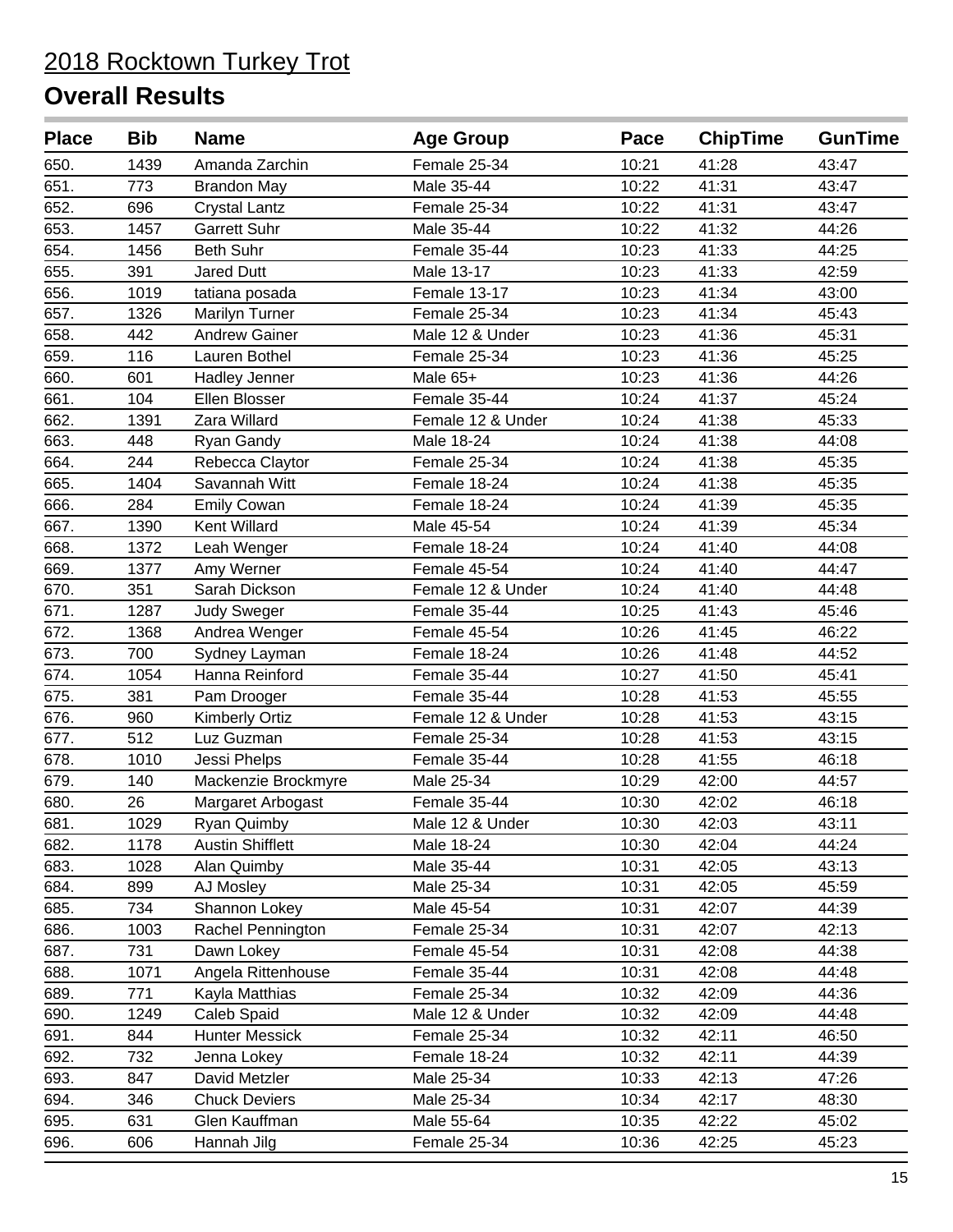| <b>Place</b>      | <b>Bib</b> | <b>Name</b>            | <b>Age Group</b>  | Pace  | <b>ChipTime</b> | <b>GunTime</b> |
|-------------------|------------|------------------------|-------------------|-------|-----------------|----------------|
| 697.              | 204        | Sarah Campbell         | Female 35-44      | 10:36 | 42:27           | 48:10          |
| 698.              | 89         | Alex Bingay            | Male 12 & Under   | 10:37 | 42:30           | 46:34          |
| 699.              | 1081       | Scott Robohn           | Male 45-54        | 10:37 | 42:30           | 46:30          |
| 700.              | 519        | Sarah Hall             | Female 25-34      | 10:37 | 42:30           | 46:53          |
| 701.              | 825        | Jennifer McNamara      | Female 25-34      | 10:38 | 42:35           | 48:41          |
| 702.              | 875        | Alex Mohler            | Male 12 & Under   | 10:38 | 42:36           | 46:23          |
| 703.              | 876        | Kylie Mohler           | Female 35-44      | 10:39 | 42:37           | 46:23          |
| 704.              | 678        | Carly Kraybill         | Female 18-24      | 10:39 | 42:40           | 45:37          |
| 705.              | 795        | Sean McCarthy          | Male 45-54        | 10:40 | 42:42           | 48:39          |
| 706.              | 822        | Lynda McMillen         | Female 55-64      | 10:40 | 42:44           | 45:52          |
| 707.              | 267        | <b>MELISSA COOK</b>    | Female 25-34      | 10:41 | 42:45           | 47:03          |
| 708.              | 856        | <b>BRENT MILLER</b>    | Male 35-44        | 10:41 | 42:46           | 47:05          |
| 709.              | 258        | <b>Brittany Comer</b>  | Female 18-24      | 10:43 | 42:55           | 47:03          |
| 710.              | 394        | <b>Brandon Dyer</b>    | Male 35-44        | 10:43 | 42:56           | 47:13          |
| 711.              | 264        | <b>Erin Conley</b>     | Female 35-44      | 10:44 | 42:58           | 46:42          |
| $\overline{712.}$ | 1433       | Margot Zahner          | Female 45-54      | 10:45 | 43:02           | 47:42          |
| 713.              | 739        | Kevin Longenecker      | Male 45-54        | 10:46 | 43:07           | 45:25          |
| 714.              | 402        | Chris Eby              | Male 18-24        | 10:47 | 43:11           | 48:21          |
| 715.              | 403        | Emily Eby              | Female 18-24      | 10:47 | 43:12           | 48:22          |
| 716.              | 362        | Ron Dixon              | Male 65+          | 10:48 | 43:15           | 48:26          |
| 717.              | 277        | Elsie Corriston        | Female 12 & Under | 10:49 | 43:17           | 46:18          |
| 718.              | 37         | Harry Atwood           | Male 55-64        | 10:49 | 43:19           | 45:53          |
| 719.              | 1237       | <b>Kelly Snow</b>      | Female 35-44      | 10:50 | 43:21           | 46:24          |
| 720.              | 714        | Tabitha Lemon          | Female 18-24      | 10:51 | 43:25           | 47:43          |
| 721.              | 370        | Ellen Dotas            | Female 55-64      | 10:51 | 43:26           | 47:41          |
| 722.              | 577        | <b>Taylor Huffman</b>  | Male 25-34        | 10:51 | 43:26           | 47:43          |
| 723.              | 1018       | Rebecca Porter         | Female 25-34      | 10:51 | 43:26           | 47:43          |
| 724.              | 1467       | Emma Rion              | Female 25-34      | 10:52 | 43:30           | 46:16          |
| 725.              | 147        | Cordtsen Brown         | Male 12 & Under   | 10:52 | 43:31           | 45:41          |
| 726.              | 800        | <b>Burress McCombe</b> | Male 35-44        | 10:52 | 43:31           | 45:41          |
| 727.              | 337        | <b>Helen Denbow</b>    | Female 25-34      | 10:53 | 43:34           | 48:05          |
| 728.              | 375        | Gretchen Dressel       | Female 25-34      | 10:53 | 43:35           | 48:04          |
| 729.              | 298        | <b>NICOLE Curtis</b>   | Female 45-54      | 10:53 | 43:35           | 47:51          |
| 730.              | 1369       | Delbert Wenger         | Male 55-64        | 10:55 | 43:42           | 48:21          |
| 731.              | 1296       | elizabeth taylor       | Female 25-34      | 10:55 | 43:44           | 46:23          |
| 732.              | 900        | Angel Mosley           | Female 25-34      | 10:56 | 43:46           | 47:40          |
| 733.              | 1012       | Megan Phelps           | Female 18-24      | 10:57 | 43:49           | 48:04          |
| 734.              | 1057       | Lara Ressler Horst     | Female 35-44      | 10:59 | 43:59           | 46:12          |
| 735.              | 172        | Benjamin Burkhalter    | Male 12 & Under   | 11:00 | 44:02           | 47:45          |
| 736.              | 180        | <b>Troy Burkhalter</b> | Male 35-44        | 11:00 | 44:03           | 47:45          |
| 737.              | 178        | <b>Todd Burkhalter</b> | Male 45-54        | 11:00 | 44:03           | 47:46          |
| 738.              | 179        | Trinda Burkhalter      | Female 35-44      | 11:00 | 44:04           | 47:45          |
| 739.              | 523        | Kathy Hancock          | Female 55-64      | 11:01 | 44:07           | 46:22          |
| 740.              | 1009       | <b>Brian Phelps</b>    | Male 45-54        | 11:01 | 44:07           | 48:22          |
| 741.              | 767        | <b>Grayson Mast</b>    | Male 18-24        | 11:01 | 44:08           | 47:58          |
| 742.              | 29         | Greg Arehart           | Male 45-54        | 11:02 | 44:09           | 46:41          |
| 743.              | 342        | Liz DeSmit             | Female 55-64      | 11:03 | 44:13           | 48:36          |
|                   |            |                        |                   |       |                 |                |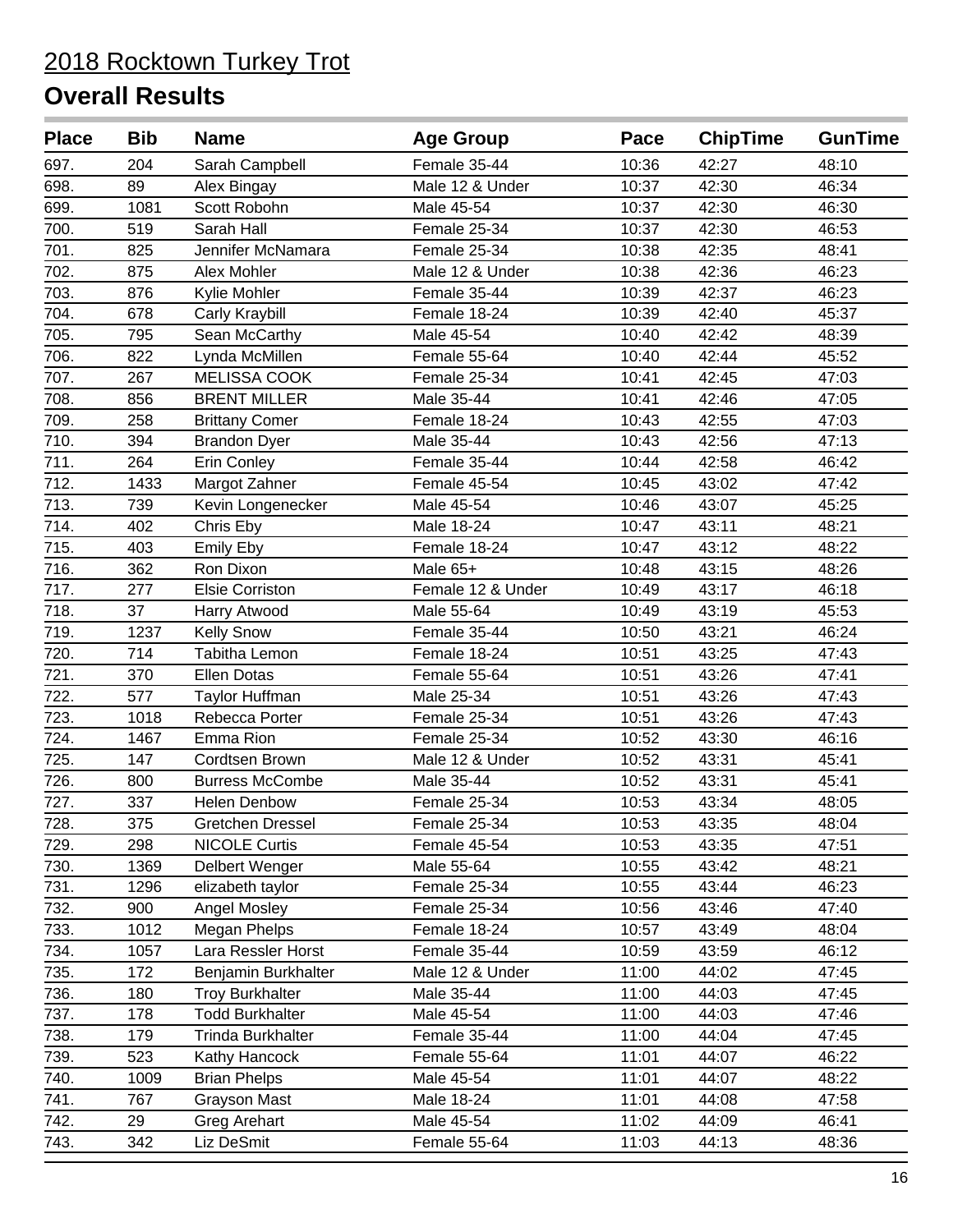| 11:03<br>744.<br>514<br>Eliza Hale<br>Female 12 & Under<br>44:15<br>48:14<br>745.<br>44:15<br>513<br>Chase Hale<br>Male 45-54<br>11:03<br>48:15<br>746.<br>1001<br>Lauren Pence<br>Female 25-34<br>11:03<br>44:16<br>48:29<br>747.<br>11:04<br>901<br>Jessica Moubray<br>Female 25-34<br>44:17<br>48:30<br>748.<br>146<br><b>Whitney Brooks</b><br>Female 35-44<br>11:04<br>44:17<br>46:50<br>749.<br>853<br>Female 13-17<br>11:04<br>44:18<br>48:41<br><b>Avery Miller</b><br>750.<br>11:04<br>809<br>Aaron McCready<br>Male 35-44<br>44:19<br>47:08<br>751.<br>810<br>Female 25-34<br>11:04<br>44:20<br>47:08<br>Michelle McCready<br>752.<br>44:21<br>521<br><b>Emily Hammer</b><br>Female 25-34<br>11:05<br>46:51<br>753.<br>Ida Rademacher<br>44:32<br>1031<br>Female 45-54<br>11:07<br>50:28<br>754.<br>143<br><b>Geoff Brooks</b><br>Male 35-44<br>11:07<br>44:32<br>47:06<br>755.<br>945<br>Julian Nussbaum<br>Male 12 & Under<br>11:08<br>44:35<br>46:41<br>756.<br>Michelle Showalter<br>1192<br>Female 45-54<br>11:12<br>44:49<br>50:05<br>757.<br>1498<br>Joel Rhodes<br>Male 25-34<br>11:12<br>44:51<br>44:55<br>758.<br>Female 18-24<br>11:12<br>47:17<br>1260<br>Kaylin Stenson<br>44:52<br>759.<br>539<br>Kiera Heatwole<br>Female 25-34<br>11:12<br>44:52<br>47:17<br>760.<br>854<br><b>Becki Miller</b><br>Female 45-54<br>11:13<br>44:55<br>49:18<br>761.<br>302<br>Female 35-44<br>11:15<br>45:01<br><b>Wendy Dahmer</b><br>50:20<br>762.<br>747<br>Female 12 & Under<br>11:15<br>45:04<br>Lucy Ludwig<br>49:10<br>763.<br>748<br>Molly Ludwig<br>Female 12 & Under<br>11:16<br>45:05<br>49:11<br>764.<br>749<br>Patrice Ludwig<br>Female 45-54<br>11:16<br>45:05<br>49:11<br>765.<br>Female 25-34<br>11:16<br>45:05<br>49:01<br>833<br>Kali Meadows<br>766.<br>835<br>Susan Meadows<br>Female 45-54<br>11:16<br>45:06<br>49:02<br>767.<br>49<br>Female 25-34<br>11:16<br>45:06<br>49:26<br>Kate Bailey<br>768.<br>750<br>11:16<br>45:08<br>49:14<br>Frankie Ludwig<br>Female No Age Indicated<br>769.<br>746<br>Male 45-54<br>11:17<br>45:09<br>49:14<br>Aaron Ludwig<br>770.<br>1325<br>45:09<br>Darla Turner<br>Female 45-54<br>11:17<br>50:33<br>771.<br>275<br>Susie Corrado<br>45:14<br>Female 45-54<br>11:18<br>49:23<br>772.<br>579<br>11:18<br>45:15<br><b>Lindsey Hughes</b><br>Female 25-34<br>48:22<br>773.<br>51<br>Male 25-34<br>45:15<br>48:22<br>Arlo Baker<br>11:18<br>774.<br>Male 25-34<br>45:18<br>673<br><b>Blake Koteita</b><br>11:19<br>49:53<br>90<br>11:20<br>45:23<br>49:28<br>775.<br>Male 45-54<br>Matt Bingay<br>11:20<br>45:23<br>776.<br>724<br>Female 13-17<br>49:28<br><b>Brynna Lister</b><br>777.<br>725<br><b>Shelby Lister</b><br>Male 13-17<br>11:21<br>45:25<br>49:29<br>778.<br>1239<br><b>Lindsey Sodikoff</b><br>Female 35-44<br>11:22<br>45:30<br>48:27<br>779.<br>314<br>Michael Davis<br>Male 45-54<br>11:22<br>45:31<br>48:13<br>780.<br>1280<br><b>CHRISTINE SUTER</b><br>11:22<br>45:31<br>51:15<br>Female 45-54<br>781.<br>1151<br>Adam Shank<br>Male 25-34<br>11:22<br>45:32<br>48:18 | <b>Bib</b> |
|-------------------------------------------------------------------------------------------------------------------------------------------------------------------------------------------------------------------------------------------------------------------------------------------------------------------------------------------------------------------------------------------------------------------------------------------------------------------------------------------------------------------------------------------------------------------------------------------------------------------------------------------------------------------------------------------------------------------------------------------------------------------------------------------------------------------------------------------------------------------------------------------------------------------------------------------------------------------------------------------------------------------------------------------------------------------------------------------------------------------------------------------------------------------------------------------------------------------------------------------------------------------------------------------------------------------------------------------------------------------------------------------------------------------------------------------------------------------------------------------------------------------------------------------------------------------------------------------------------------------------------------------------------------------------------------------------------------------------------------------------------------------------------------------------------------------------------------------------------------------------------------------------------------------------------------------------------------------------------------------------------------------------------------------------------------------------------------------------------------------------------------------------------------------------------------------------------------------------------------------------------------------------------------------------------------------------------------------------------------------------------------------------------------------------------------------------------------------------------------------------------------------------------------------------------------------------------------------------------------------------------------------------------------------------------------------------------------------------------------------------------------------------------------------------------------------------------------------------------------------------------------------------------------------------------------------------------------------------------------------------------------------------------------------------------------|------------|
|                                                                                                                                                                                                                                                                                                                                                                                                                                                                                                                                                                                                                                                                                                                                                                                                                                                                                                                                                                                                                                                                                                                                                                                                                                                                                                                                                                                                                                                                                                                                                                                                                                                                                                                                                                                                                                                                                                                                                                                                                                                                                                                                                                                                                                                                                                                                                                                                                                                                                                                                                                                                                                                                                                                                                                                                                                                                                                                                                                                                                                                             |            |
|                                                                                                                                                                                                                                                                                                                                                                                                                                                                                                                                                                                                                                                                                                                                                                                                                                                                                                                                                                                                                                                                                                                                                                                                                                                                                                                                                                                                                                                                                                                                                                                                                                                                                                                                                                                                                                                                                                                                                                                                                                                                                                                                                                                                                                                                                                                                                                                                                                                                                                                                                                                                                                                                                                                                                                                                                                                                                                                                                                                                                                                             |            |
|                                                                                                                                                                                                                                                                                                                                                                                                                                                                                                                                                                                                                                                                                                                                                                                                                                                                                                                                                                                                                                                                                                                                                                                                                                                                                                                                                                                                                                                                                                                                                                                                                                                                                                                                                                                                                                                                                                                                                                                                                                                                                                                                                                                                                                                                                                                                                                                                                                                                                                                                                                                                                                                                                                                                                                                                                                                                                                                                                                                                                                                             |            |
|                                                                                                                                                                                                                                                                                                                                                                                                                                                                                                                                                                                                                                                                                                                                                                                                                                                                                                                                                                                                                                                                                                                                                                                                                                                                                                                                                                                                                                                                                                                                                                                                                                                                                                                                                                                                                                                                                                                                                                                                                                                                                                                                                                                                                                                                                                                                                                                                                                                                                                                                                                                                                                                                                                                                                                                                                                                                                                                                                                                                                                                             |            |
|                                                                                                                                                                                                                                                                                                                                                                                                                                                                                                                                                                                                                                                                                                                                                                                                                                                                                                                                                                                                                                                                                                                                                                                                                                                                                                                                                                                                                                                                                                                                                                                                                                                                                                                                                                                                                                                                                                                                                                                                                                                                                                                                                                                                                                                                                                                                                                                                                                                                                                                                                                                                                                                                                                                                                                                                                                                                                                                                                                                                                                                             |            |
|                                                                                                                                                                                                                                                                                                                                                                                                                                                                                                                                                                                                                                                                                                                                                                                                                                                                                                                                                                                                                                                                                                                                                                                                                                                                                                                                                                                                                                                                                                                                                                                                                                                                                                                                                                                                                                                                                                                                                                                                                                                                                                                                                                                                                                                                                                                                                                                                                                                                                                                                                                                                                                                                                                                                                                                                                                                                                                                                                                                                                                                             |            |
|                                                                                                                                                                                                                                                                                                                                                                                                                                                                                                                                                                                                                                                                                                                                                                                                                                                                                                                                                                                                                                                                                                                                                                                                                                                                                                                                                                                                                                                                                                                                                                                                                                                                                                                                                                                                                                                                                                                                                                                                                                                                                                                                                                                                                                                                                                                                                                                                                                                                                                                                                                                                                                                                                                                                                                                                                                                                                                                                                                                                                                                             |            |
|                                                                                                                                                                                                                                                                                                                                                                                                                                                                                                                                                                                                                                                                                                                                                                                                                                                                                                                                                                                                                                                                                                                                                                                                                                                                                                                                                                                                                                                                                                                                                                                                                                                                                                                                                                                                                                                                                                                                                                                                                                                                                                                                                                                                                                                                                                                                                                                                                                                                                                                                                                                                                                                                                                                                                                                                                                                                                                                                                                                                                                                             |            |
|                                                                                                                                                                                                                                                                                                                                                                                                                                                                                                                                                                                                                                                                                                                                                                                                                                                                                                                                                                                                                                                                                                                                                                                                                                                                                                                                                                                                                                                                                                                                                                                                                                                                                                                                                                                                                                                                                                                                                                                                                                                                                                                                                                                                                                                                                                                                                                                                                                                                                                                                                                                                                                                                                                                                                                                                                                                                                                                                                                                                                                                             |            |
|                                                                                                                                                                                                                                                                                                                                                                                                                                                                                                                                                                                                                                                                                                                                                                                                                                                                                                                                                                                                                                                                                                                                                                                                                                                                                                                                                                                                                                                                                                                                                                                                                                                                                                                                                                                                                                                                                                                                                                                                                                                                                                                                                                                                                                                                                                                                                                                                                                                                                                                                                                                                                                                                                                                                                                                                                                                                                                                                                                                                                                                             |            |
|                                                                                                                                                                                                                                                                                                                                                                                                                                                                                                                                                                                                                                                                                                                                                                                                                                                                                                                                                                                                                                                                                                                                                                                                                                                                                                                                                                                                                                                                                                                                                                                                                                                                                                                                                                                                                                                                                                                                                                                                                                                                                                                                                                                                                                                                                                                                                                                                                                                                                                                                                                                                                                                                                                                                                                                                                                                                                                                                                                                                                                                             |            |
|                                                                                                                                                                                                                                                                                                                                                                                                                                                                                                                                                                                                                                                                                                                                                                                                                                                                                                                                                                                                                                                                                                                                                                                                                                                                                                                                                                                                                                                                                                                                                                                                                                                                                                                                                                                                                                                                                                                                                                                                                                                                                                                                                                                                                                                                                                                                                                                                                                                                                                                                                                                                                                                                                                                                                                                                                                                                                                                                                                                                                                                             |            |
|                                                                                                                                                                                                                                                                                                                                                                                                                                                                                                                                                                                                                                                                                                                                                                                                                                                                                                                                                                                                                                                                                                                                                                                                                                                                                                                                                                                                                                                                                                                                                                                                                                                                                                                                                                                                                                                                                                                                                                                                                                                                                                                                                                                                                                                                                                                                                                                                                                                                                                                                                                                                                                                                                                                                                                                                                                                                                                                                                                                                                                                             |            |
|                                                                                                                                                                                                                                                                                                                                                                                                                                                                                                                                                                                                                                                                                                                                                                                                                                                                                                                                                                                                                                                                                                                                                                                                                                                                                                                                                                                                                                                                                                                                                                                                                                                                                                                                                                                                                                                                                                                                                                                                                                                                                                                                                                                                                                                                                                                                                                                                                                                                                                                                                                                                                                                                                                                                                                                                                                                                                                                                                                                                                                                             |            |
|                                                                                                                                                                                                                                                                                                                                                                                                                                                                                                                                                                                                                                                                                                                                                                                                                                                                                                                                                                                                                                                                                                                                                                                                                                                                                                                                                                                                                                                                                                                                                                                                                                                                                                                                                                                                                                                                                                                                                                                                                                                                                                                                                                                                                                                                                                                                                                                                                                                                                                                                                                                                                                                                                                                                                                                                                                                                                                                                                                                                                                                             |            |
|                                                                                                                                                                                                                                                                                                                                                                                                                                                                                                                                                                                                                                                                                                                                                                                                                                                                                                                                                                                                                                                                                                                                                                                                                                                                                                                                                                                                                                                                                                                                                                                                                                                                                                                                                                                                                                                                                                                                                                                                                                                                                                                                                                                                                                                                                                                                                                                                                                                                                                                                                                                                                                                                                                                                                                                                                                                                                                                                                                                                                                                             |            |
|                                                                                                                                                                                                                                                                                                                                                                                                                                                                                                                                                                                                                                                                                                                                                                                                                                                                                                                                                                                                                                                                                                                                                                                                                                                                                                                                                                                                                                                                                                                                                                                                                                                                                                                                                                                                                                                                                                                                                                                                                                                                                                                                                                                                                                                                                                                                                                                                                                                                                                                                                                                                                                                                                                                                                                                                                                                                                                                                                                                                                                                             |            |
|                                                                                                                                                                                                                                                                                                                                                                                                                                                                                                                                                                                                                                                                                                                                                                                                                                                                                                                                                                                                                                                                                                                                                                                                                                                                                                                                                                                                                                                                                                                                                                                                                                                                                                                                                                                                                                                                                                                                                                                                                                                                                                                                                                                                                                                                                                                                                                                                                                                                                                                                                                                                                                                                                                                                                                                                                                                                                                                                                                                                                                                             |            |
|                                                                                                                                                                                                                                                                                                                                                                                                                                                                                                                                                                                                                                                                                                                                                                                                                                                                                                                                                                                                                                                                                                                                                                                                                                                                                                                                                                                                                                                                                                                                                                                                                                                                                                                                                                                                                                                                                                                                                                                                                                                                                                                                                                                                                                                                                                                                                                                                                                                                                                                                                                                                                                                                                                                                                                                                                                                                                                                                                                                                                                                             |            |
|                                                                                                                                                                                                                                                                                                                                                                                                                                                                                                                                                                                                                                                                                                                                                                                                                                                                                                                                                                                                                                                                                                                                                                                                                                                                                                                                                                                                                                                                                                                                                                                                                                                                                                                                                                                                                                                                                                                                                                                                                                                                                                                                                                                                                                                                                                                                                                                                                                                                                                                                                                                                                                                                                                                                                                                                                                                                                                                                                                                                                                                             |            |
|                                                                                                                                                                                                                                                                                                                                                                                                                                                                                                                                                                                                                                                                                                                                                                                                                                                                                                                                                                                                                                                                                                                                                                                                                                                                                                                                                                                                                                                                                                                                                                                                                                                                                                                                                                                                                                                                                                                                                                                                                                                                                                                                                                                                                                                                                                                                                                                                                                                                                                                                                                                                                                                                                                                                                                                                                                                                                                                                                                                                                                                             |            |
|                                                                                                                                                                                                                                                                                                                                                                                                                                                                                                                                                                                                                                                                                                                                                                                                                                                                                                                                                                                                                                                                                                                                                                                                                                                                                                                                                                                                                                                                                                                                                                                                                                                                                                                                                                                                                                                                                                                                                                                                                                                                                                                                                                                                                                                                                                                                                                                                                                                                                                                                                                                                                                                                                                                                                                                                                                                                                                                                                                                                                                                             |            |
|                                                                                                                                                                                                                                                                                                                                                                                                                                                                                                                                                                                                                                                                                                                                                                                                                                                                                                                                                                                                                                                                                                                                                                                                                                                                                                                                                                                                                                                                                                                                                                                                                                                                                                                                                                                                                                                                                                                                                                                                                                                                                                                                                                                                                                                                                                                                                                                                                                                                                                                                                                                                                                                                                                                                                                                                                                                                                                                                                                                                                                                             |            |
|                                                                                                                                                                                                                                                                                                                                                                                                                                                                                                                                                                                                                                                                                                                                                                                                                                                                                                                                                                                                                                                                                                                                                                                                                                                                                                                                                                                                                                                                                                                                                                                                                                                                                                                                                                                                                                                                                                                                                                                                                                                                                                                                                                                                                                                                                                                                                                                                                                                                                                                                                                                                                                                                                                                                                                                                                                                                                                                                                                                                                                                             |            |
|                                                                                                                                                                                                                                                                                                                                                                                                                                                                                                                                                                                                                                                                                                                                                                                                                                                                                                                                                                                                                                                                                                                                                                                                                                                                                                                                                                                                                                                                                                                                                                                                                                                                                                                                                                                                                                                                                                                                                                                                                                                                                                                                                                                                                                                                                                                                                                                                                                                                                                                                                                                                                                                                                                                                                                                                                                                                                                                                                                                                                                                             |            |
|                                                                                                                                                                                                                                                                                                                                                                                                                                                                                                                                                                                                                                                                                                                                                                                                                                                                                                                                                                                                                                                                                                                                                                                                                                                                                                                                                                                                                                                                                                                                                                                                                                                                                                                                                                                                                                                                                                                                                                                                                                                                                                                                                                                                                                                                                                                                                                                                                                                                                                                                                                                                                                                                                                                                                                                                                                                                                                                                                                                                                                                             |            |
|                                                                                                                                                                                                                                                                                                                                                                                                                                                                                                                                                                                                                                                                                                                                                                                                                                                                                                                                                                                                                                                                                                                                                                                                                                                                                                                                                                                                                                                                                                                                                                                                                                                                                                                                                                                                                                                                                                                                                                                                                                                                                                                                                                                                                                                                                                                                                                                                                                                                                                                                                                                                                                                                                                                                                                                                                                                                                                                                                                                                                                                             |            |
|                                                                                                                                                                                                                                                                                                                                                                                                                                                                                                                                                                                                                                                                                                                                                                                                                                                                                                                                                                                                                                                                                                                                                                                                                                                                                                                                                                                                                                                                                                                                                                                                                                                                                                                                                                                                                                                                                                                                                                                                                                                                                                                                                                                                                                                                                                                                                                                                                                                                                                                                                                                                                                                                                                                                                                                                                                                                                                                                                                                                                                                             |            |
|                                                                                                                                                                                                                                                                                                                                                                                                                                                                                                                                                                                                                                                                                                                                                                                                                                                                                                                                                                                                                                                                                                                                                                                                                                                                                                                                                                                                                                                                                                                                                                                                                                                                                                                                                                                                                                                                                                                                                                                                                                                                                                                                                                                                                                                                                                                                                                                                                                                                                                                                                                                                                                                                                                                                                                                                                                                                                                                                                                                                                                                             |            |
|                                                                                                                                                                                                                                                                                                                                                                                                                                                                                                                                                                                                                                                                                                                                                                                                                                                                                                                                                                                                                                                                                                                                                                                                                                                                                                                                                                                                                                                                                                                                                                                                                                                                                                                                                                                                                                                                                                                                                                                                                                                                                                                                                                                                                                                                                                                                                                                                                                                                                                                                                                                                                                                                                                                                                                                                                                                                                                                                                                                                                                                             |            |
|                                                                                                                                                                                                                                                                                                                                                                                                                                                                                                                                                                                                                                                                                                                                                                                                                                                                                                                                                                                                                                                                                                                                                                                                                                                                                                                                                                                                                                                                                                                                                                                                                                                                                                                                                                                                                                                                                                                                                                                                                                                                                                                                                                                                                                                                                                                                                                                                                                                                                                                                                                                                                                                                                                                                                                                                                                                                                                                                                                                                                                                             |            |
|                                                                                                                                                                                                                                                                                                                                                                                                                                                                                                                                                                                                                                                                                                                                                                                                                                                                                                                                                                                                                                                                                                                                                                                                                                                                                                                                                                                                                                                                                                                                                                                                                                                                                                                                                                                                                                                                                                                                                                                                                                                                                                                                                                                                                                                                                                                                                                                                                                                                                                                                                                                                                                                                                                                                                                                                                                                                                                                                                                                                                                                             |            |
|                                                                                                                                                                                                                                                                                                                                                                                                                                                                                                                                                                                                                                                                                                                                                                                                                                                                                                                                                                                                                                                                                                                                                                                                                                                                                                                                                                                                                                                                                                                                                                                                                                                                                                                                                                                                                                                                                                                                                                                                                                                                                                                                                                                                                                                                                                                                                                                                                                                                                                                                                                                                                                                                                                                                                                                                                                                                                                                                                                                                                                                             |            |
|                                                                                                                                                                                                                                                                                                                                                                                                                                                                                                                                                                                                                                                                                                                                                                                                                                                                                                                                                                                                                                                                                                                                                                                                                                                                                                                                                                                                                                                                                                                                                                                                                                                                                                                                                                                                                                                                                                                                                                                                                                                                                                                                                                                                                                                                                                                                                                                                                                                                                                                                                                                                                                                                                                                                                                                                                                                                                                                                                                                                                                                             |            |
|                                                                                                                                                                                                                                                                                                                                                                                                                                                                                                                                                                                                                                                                                                                                                                                                                                                                                                                                                                                                                                                                                                                                                                                                                                                                                                                                                                                                                                                                                                                                                                                                                                                                                                                                                                                                                                                                                                                                                                                                                                                                                                                                                                                                                                                                                                                                                                                                                                                                                                                                                                                                                                                                                                                                                                                                                                                                                                                                                                                                                                                             |            |
|                                                                                                                                                                                                                                                                                                                                                                                                                                                                                                                                                                                                                                                                                                                                                                                                                                                                                                                                                                                                                                                                                                                                                                                                                                                                                                                                                                                                                                                                                                                                                                                                                                                                                                                                                                                                                                                                                                                                                                                                                                                                                                                                                                                                                                                                                                                                                                                                                                                                                                                                                                                                                                                                                                                                                                                                                                                                                                                                                                                                                                                             |            |
|                                                                                                                                                                                                                                                                                                                                                                                                                                                                                                                                                                                                                                                                                                                                                                                                                                                                                                                                                                                                                                                                                                                                                                                                                                                                                                                                                                                                                                                                                                                                                                                                                                                                                                                                                                                                                                                                                                                                                                                                                                                                                                                                                                                                                                                                                                                                                                                                                                                                                                                                                                                                                                                                                                                                                                                                                                                                                                                                                                                                                                                             |            |
|                                                                                                                                                                                                                                                                                                                                                                                                                                                                                                                                                                                                                                                                                                                                                                                                                                                                                                                                                                                                                                                                                                                                                                                                                                                                                                                                                                                                                                                                                                                                                                                                                                                                                                                                                                                                                                                                                                                                                                                                                                                                                                                                                                                                                                                                                                                                                                                                                                                                                                                                                                                                                                                                                                                                                                                                                                                                                                                                                                                                                                                             |            |
| 782.<br>80<br>Cade Belyea<br>Male 12 & Under<br>11:26<br>45:48<br>49:03                                                                                                                                                                                                                                                                                                                                                                                                                                                                                                                                                                                                                                                                                                                                                                                                                                                                                                                                                                                                                                                                                                                                                                                                                                                                                                                                                                                                                                                                                                                                                                                                                                                                                                                                                                                                                                                                                                                                                                                                                                                                                                                                                                                                                                                                                                                                                                                                                                                                                                                                                                                                                                                                                                                                                                                                                                                                                                                                                                                     |            |
| 783.<br>1387<br><b>Claire Wilkins</b><br>Female 25-34<br>11:27<br>45:52<br>49:03                                                                                                                                                                                                                                                                                                                                                                                                                                                                                                                                                                                                                                                                                                                                                                                                                                                                                                                                                                                                                                                                                                                                                                                                                                                                                                                                                                                                                                                                                                                                                                                                                                                                                                                                                                                                                                                                                                                                                                                                                                                                                                                                                                                                                                                                                                                                                                                                                                                                                                                                                                                                                                                                                                                                                                                                                                                                                                                                                                            |            |
| 784.<br>49:39<br>175<br>Eva Burkhalter<br>Female 12 & Under<br>11:29<br>45:57                                                                                                                                                                                                                                                                                                                                                                                                                                                                                                                                                                                                                                                                                                                                                                                                                                                                                                                                                                                                                                                                                                                                                                                                                                                                                                                                                                                                                                                                                                                                                                                                                                                                                                                                                                                                                                                                                                                                                                                                                                                                                                                                                                                                                                                                                                                                                                                                                                                                                                                                                                                                                                                                                                                                                                                                                                                                                                                                                                               |            |
| 785.<br>1143<br>Amanda See<br>Female 25-34<br>11:29<br>45:57<br>51:44                                                                                                                                                                                                                                                                                                                                                                                                                                                                                                                                                                                                                                                                                                                                                                                                                                                                                                                                                                                                                                                                                                                                                                                                                                                                                                                                                                                                                                                                                                                                                                                                                                                                                                                                                                                                                                                                                                                                                                                                                                                                                                                                                                                                                                                                                                                                                                                                                                                                                                                                                                                                                                                                                                                                                                                                                                                                                                                                                                                       |            |
| 786.<br>170<br>Female 12 & Under<br>11:29<br>45:59<br>LuLu Burgess<br>50:32                                                                                                                                                                                                                                                                                                                                                                                                                                                                                                                                                                                                                                                                                                                                                                                                                                                                                                                                                                                                                                                                                                                                                                                                                                                                                                                                                                                                                                                                                                                                                                                                                                                                                                                                                                                                                                                                                                                                                                                                                                                                                                                                                                                                                                                                                                                                                                                                                                                                                                                                                                                                                                                                                                                                                                                                                                                                                                                                                                                 |            |
| 787.<br>168<br>11:29<br>46:00<br>50:32<br><b>Bella Burgess</b><br>Female 12 & Under                                                                                                                                                                                                                                                                                                                                                                                                                                                                                                                                                                                                                                                                                                                                                                                                                                                                                                                                                                                                                                                                                                                                                                                                                                                                                                                                                                                                                                                                                                                                                                                                                                                                                                                                                                                                                                                                                                                                                                                                                                                                                                                                                                                                                                                                                                                                                                                                                                                                                                                                                                                                                                                                                                                                                                                                                                                                                                                                                                         |            |
| 788.<br>Kelli Burgess<br>Female 35-44<br>11:29<br>169<br>46:00<br>50:32                                                                                                                                                                                                                                                                                                                                                                                                                                                                                                                                                                                                                                                                                                                                                                                                                                                                                                                                                                                                                                                                                                                                                                                                                                                                                                                                                                                                                                                                                                                                                                                                                                                                                                                                                                                                                                                                                                                                                                                                                                                                                                                                                                                                                                                                                                                                                                                                                                                                                                                                                                                                                                                                                                                                                                                                                                                                                                                                                                                     |            |
| 789.<br>Meghan See<br>Female 25-34<br>11:29<br>1144<br>46:00<br>51:49                                                                                                                                                                                                                                                                                                                                                                                                                                                                                                                                                                                                                                                                                                                                                                                                                                                                                                                                                                                                                                                                                                                                                                                                                                                                                                                                                                                                                                                                                                                                                                                                                                                                                                                                                                                                                                                                                                                                                                                                                                                                                                                                                                                                                                                                                                                                                                                                                                                                                                                                                                                                                                                                                                                                                                                                                                                                                                                                                                                       |            |
| 1125<br>Melanie Schlabach<br>Female 35-44<br>46:02<br>790.<br>11:30<br>50:08                                                                                                                                                                                                                                                                                                                                                                                                                                                                                                                                                                                                                                                                                                                                                                                                                                                                                                                                                                                                                                                                                                                                                                                                                                                                                                                                                                                                                                                                                                                                                                                                                                                                                                                                                                                                                                                                                                                                                                                                                                                                                                                                                                                                                                                                                                                                                                                                                                                                                                                                                                                                                                                                                                                                                                                                                                                                                                                                                                                |            |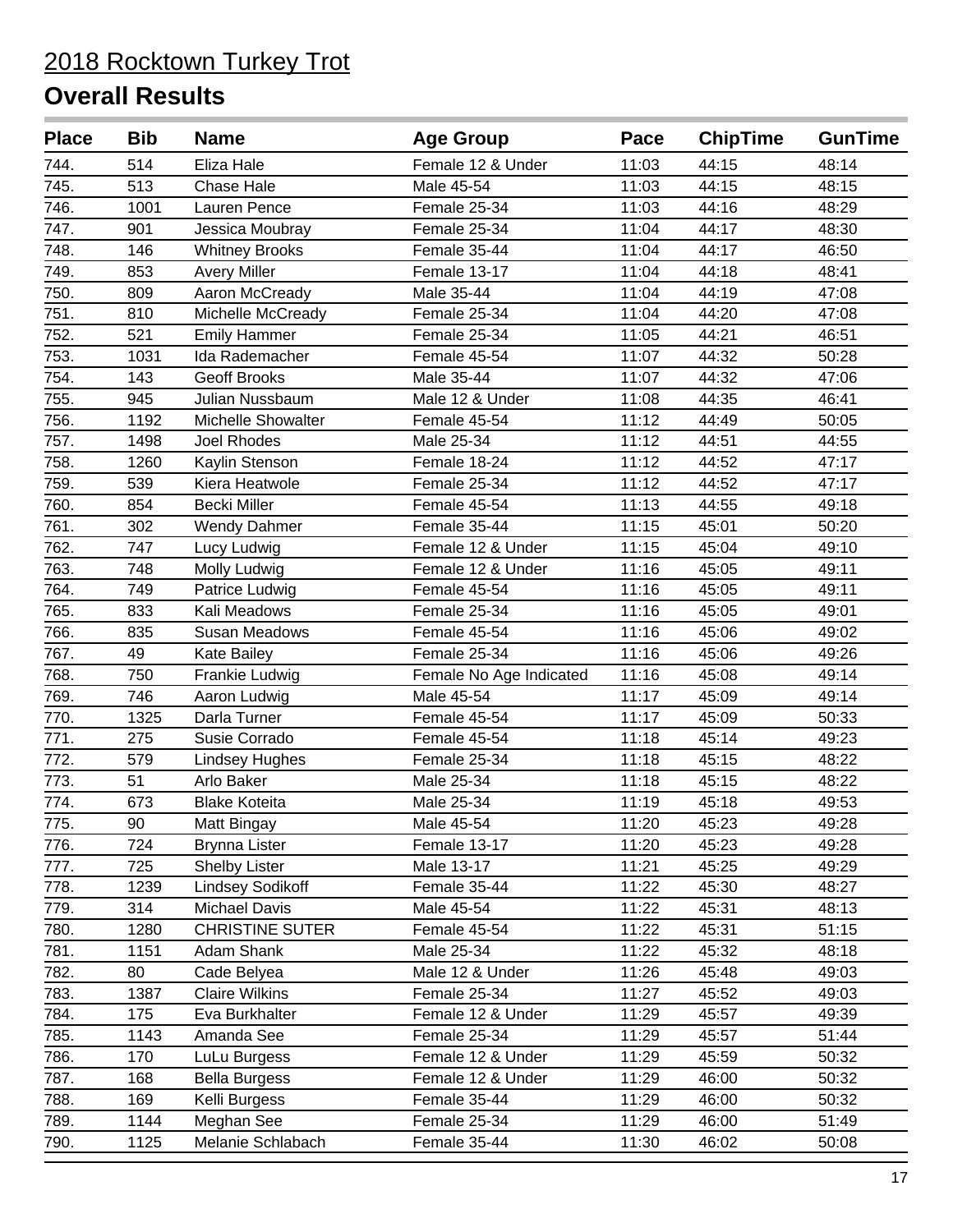| <b>Place</b> | <b>Bib</b> | <b>Name</b>             | <b>Age Group</b>        | Pace  | <b>ChipTime</b> | <b>GunTime</b> |
|--------------|------------|-------------------------|-------------------------|-------|-----------------|----------------|
| 791.         | 12         | Ciende Allen            | Female 35-44            | 11:30 | 46:02           | 48:10          |
| 792.         | 14         | Simara Allen            | Female 18-24            | 11:31 | 46:05           | 48:12          |
| 793.         | 683        | Paul Kudlyuk            | Male 18-24              | 11:32 | 46:10           | 50:25          |
| 794.         | 936        | Meade Nelsen            | Male 25-34              | 11:32 | 46:10           | 50:01          |
| 795.         | 682        | Anita Kudlyuk           | Female 18-24            | 11:32 | 46:10           | 50:26          |
| 796.         | 935        | Emma Nelsen             | Female 18-24            | 11:32 | 46:11           | 50:01          |
| 797.         | 948        | Erin O'Brien            | Female 18-24            | 11:32 | 46:12           | 50:01          |
| 798.         | 1386       | Anna Wilkins            | Female 35-44            | 11:33 | 46:13           | 49:27          |
| 799.         | 570        | Les Horning             | Male 45-54              | 11:33 | 46:14           | 51:53          |
| 800.         | 827        | Addyson McNeal          | Female 12 & Under       | 11:34 | 46:18           | 50:19          |
| 801.         | 81         | Mandy Belyea            | Female 35-44            | 11:34 | 46:18           | 49:31          |
| 802.         | 828        | Jeff McNeal             | Male 45-54              | 11:35 | 46:21           | 50:21          |
| 803.         | 964        | <b>Grant Ostlund</b>    | Male 12 & Under         | 11:35 | 46:22           | 47:51          |
| 804.         | 995        | Susan Payne             | Female 18-24            | 11:36 | 46:27           | 48:49          |
| 805.         | 644        | <b>Brady Kibler</b>     | Male 18-24              | 11:36 | 46:27           | 48:50          |
| 806.         | 1205       | Shayna Simmons          | Female 25-34            | 11:37 | 46:31           | 47:56          |
| 807.         | 476        | David Gillette          | Male 45-54              | 11:38 | 46:33           | 49:23          |
| 808.         | 475        | <b>Ashley Gillette</b>  | Female 35-44            | 11:38 | 46:33           | 49:24          |
| 809.         | 1424       | Judith Young            | Female 18-24            | 11:39 | 46:37           | 50:26          |
| 810.         | 500        | <b>Brian Gu</b>         | Male No Age Indicated   | 11:39 | 46:38           | 50:37          |
| 811.         | 1333       | <b>Matthew Uribe</b>    | Male 12 & Under         | 11:39 | 46:38           | 50:52          |
| 812.         | 649        | Paul Kim                | Male No Age Indicated   | 11:39 | 46:38           | 50:37          |
| 813.         | 502        | William Gu              | Male No Age Indicated   | 11:39 | 46:39           | 50:37          |
| 814.         | 501        | Jack Gu                 | Male No Age Indicated   | 11:39 | 46:40           | 50:37          |
| 815.         | 648        | George Kim              | Male No Age Indicated   | 11:39 | 46:40           | 50:39          |
| 816.         | 705        | <b>Emily Lee</b>        | Female No Age Indicated | 11:40 | 46:41           | 50:37          |
| 817.         | 353        | Gloria Diener           | Female 65+              | 11:41 | 46:45           | 52:10          |
| 818.         | 1330       | Dan Uribe               | Male 35-44              | 11:43 | 46:54           | 51:08          |
| 819.         | 591        | Jason Jancaitis         | Male 35-44              | 11:45 | 47:04           | 52:36          |
| 820.         | 1027       | Phil Quagliariello      | Male 35-44              | 11:46 | 47:07           | 51:24          |
| 821.         | 465        | <b>Charles Getz</b>     | Male 25-34              | 11:47 | 47:12           | 52:52          |
| 822.         | 915        | Jeff Myers              | Male 45-54              | 11:49 | 47:19           | 49:48          |
| 823.         | 1196       | <b>Gavin Showalter</b>  | Male 12 & Under         | 11:49 | 47:20           | 51:58          |
| 824.         | 1193       | <b>Shelby Showalter</b> | Female 25-34            | 11:50 | 47:21           | 51:58          |
| 825.         | 1197       | Sheila Showalter        | Female 25-34            | 11:50 | 47:21           | 51:58          |
| 826.         | 205        | Kiersten Campbell       | Female 25-34            | 11:50 | 47:23           | 51:37          |
| 827.         | 1051       | Steve Rehkemper         | Male 55-64              | 11:53 | 47:34           | 51:35          |
| 828.         | 202        | Philip Campbell         | Male 35-44              | 11:53 | 47:36           | 53:20          |
| 829.         | 1513       | Doug Wright             | Male 55-64              | 11:54 | 47:39           | 52:16          |
| 830.         | 1069       | <b>Courtney Ritchie</b> | Female 35-44            | 11:55 | 47:41           | 51:57          |
| 831.         | 1186       | <b>Alexis Shiflet</b>   | Female 35-44            | 11:55 | 47:41           | 51:58          |
| 832.         | 515        | <b>Brooke Hall</b>      | Female 12 & Under       | 11:55 | 47:42           | 52:05          |
| 833.         | 928        | <b>Judy Naquin</b>      | Female 55-64            | 11:55 | 47:43           | 53:44          |
| 834.         | 952        | Kim Ohgren              | Female 25-34            | 11:56 | 47:46           | 53:46          |
| 835.         | 1007       | <b>Hunter Petrie</b>    | Male 35-44              | 11:59 | 47:59           | 51:09          |
| 836.         | 1008       | <b>Mandy Petrie</b>     | Female 35-44            | 11:59 | 48:00           | 51:09          |
| 837.         | 1358       | Sury Washington         | Female No Age Indicated | 12:00 | 48:01           | 51:09          |
|              |            |                         |                         |       |                 |                |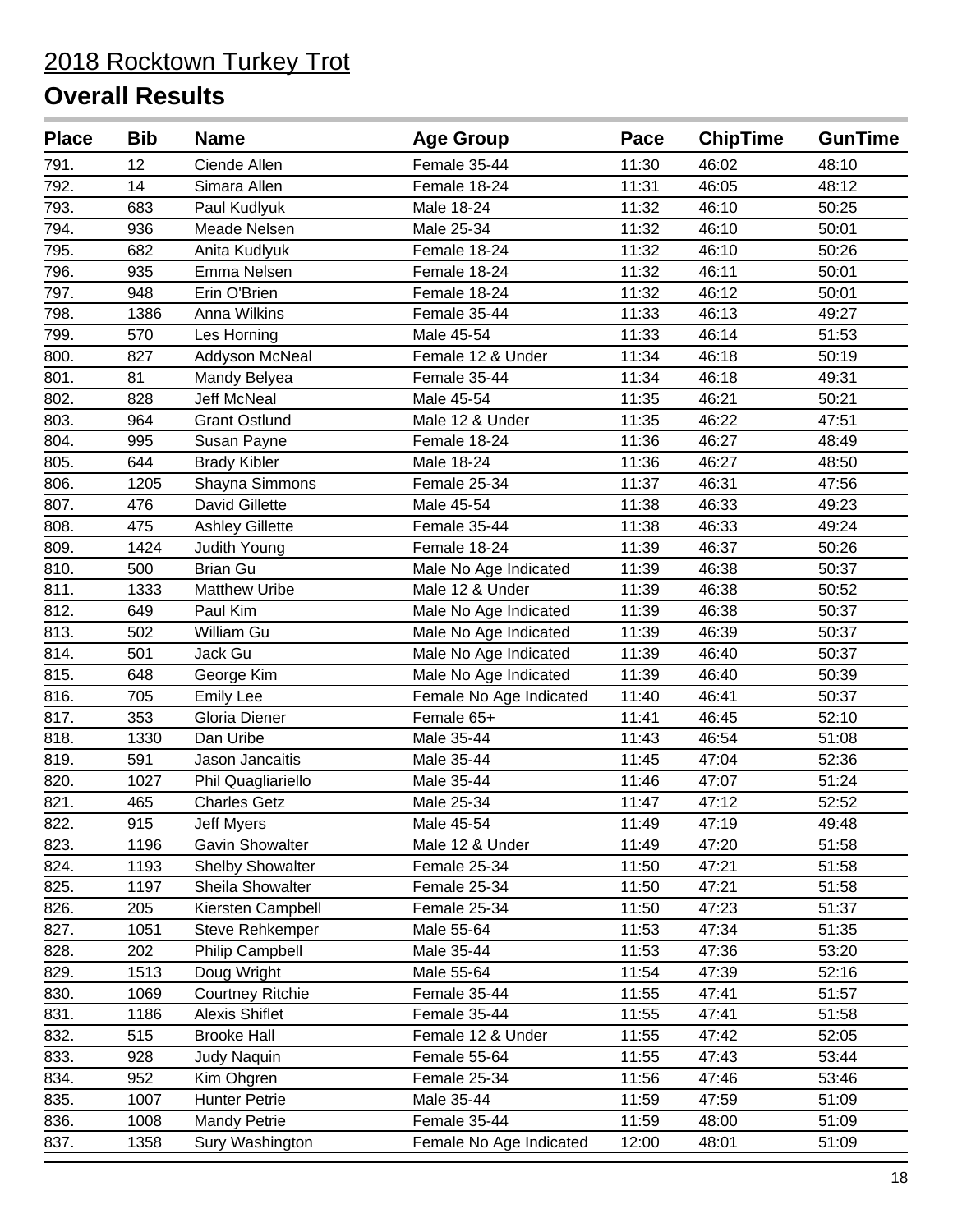| <b>Place</b> | <b>Bib</b> | <b>Name</b>             | <b>Age Group</b>  | Pace  | <b>ChipTime</b> | <b>GunTime</b> |
|--------------|------------|-------------------------|-------------------|-------|-----------------|----------------|
| 838.         | 727        | Angie Lockard           | Female 35-44      | 12:00 | 48:02           | 52:29          |
| 839.         | 1238       | Karen Sodikoff          | Female 65+        | 12:00 | 48:04           | 53:14          |
| 840.         | 16         | Paola Amaya             | Female 18-24      | 12:01 | 48:06           | 51:03          |
| 841.         | 1321       | <b>Kathy Tucker</b>     | Female 55-64      | 12:02 | 48:12           | 51:07          |
| 842.         | 806        | Spencer Mccombe         | Male 45-54        | 12:02 | 48:12           | 50:23          |
| 843.         | 873        | <b>Taylor Mitchell</b>  | Female 13-17      | 12:03 | 48:13           | 52:00          |
| 844.         | 872        | Kimberly Mitchell       | Female 35-44      | 12:03 | 48:16           | 52:03          |
| 845.         | 743        | Carol Lowry             | Female 45-54      | 12:04 | 48:19           | 51:00          |
| 846.         | 1468       | <b>Colleen Hayes</b>    | Female 25-34      | 12:07 | 48:30           | 53:01          |
| 847.         | 1517       | Samantha Landram        | Female 13-17      | 12:07 | 48:32           | 52:19          |
| 848.         | 325        | Kelly Dean              | Female 25-34      | 12:08 | 48:33           | 55:01          |
| 849.         | 877        | Abigail Montgomery      | Female 35-44      | 12:08 | 48:33           | 52:20          |
| 850.         | 425        | Zack FLETCHALL          | Male 35-44        | 12:09 | 48:39           | 50:57          |
| 851.         | 1459       | kaitlyn cianella        | Female 13-17      | 12:09 | 48:39           | 49:49          |
| 852.         | 1475       | Elias Koteita           | Male 12 & Under   | 12:10 | 48:43           | 53:17          |
| 853.         | 672        | Belinda Koteita         | Female 25-34      | 12:10 | 48:43           | 53:17          |
| 854.         | 424        | ELIZABETH FLETCHALL     | Female 35-44      | 12:11 | 48:48           | 51:05          |
| 855.         | 1437       | Will Zampini            | Male 25-34        | 12:12 | 48:49           | 52:44          |
| 856.         | 184        | <b>Todd Butcher</b>     | Male 45-54        | 12:12 | 48:50           | 52:44          |
| 857.         | 1380       | Jacob Whistleman        | Male 25-34        | 12:12 | 48:50           | 53:30          |
| 858.         | 571        | Hannah Houghton         | Female 18-24      | 12:12 | 48:50           | 52:55          |
| 859.         | 148        | Debbie Brown            | Female 55-64      | 12:12 | 48:50           | 52:44          |
| 860.         | 1300       | David Tellez            | Male 18-24        | 12:12 | 48:51           | 52:55          |
| 861.         | 1135       | Laura Schmitt           | Female 35-44      | 12:12 | 48:52           | 54:18          |
| 862.         | 1133       | Katie Schmid            | Female 25-34      | 12:13 | 48:53           | 53:30          |
| 863.         | 457        | Sebastian George        | Male 12 & Under   | 12:13 | 48:53           | 53:24          |
| 864.         | 456        | Joy George              | Female 35-44      | 12:13 | 48:54           | 53:25          |
| 865.         | 411        | cherie etchebarne       | Female 25-34      | 12:14 | 48:58           | 53:37          |
| 866.         | 1466       | <b>Allison Delawder</b> | Female 18-24      | 12:14 | 48:58           | 53:37          |
| 867.         | 1463       | Lindsey Fitzgerald      | Female 25-34      | 12:15 | 49:03           | 53:39          |
| 868.         | 1215       | L Slusser               | Female 45-54      | 12:22 | 49:30           | 55:15          |
| 869.         | 1334       | Nathaniel Uribe         | Male 12 & Under   | 12:23 | 49:36           | 54:54          |
| 870.         | 1034       | <b>Madeline Ramos</b>   | Female 35-44      | 12:24 | 49:39           | 55:17          |
| 871.         | 1414       | Ben Yoder               | Male 12 & Under   | 12:24 | 49:39           | 55:26          |
| 872.         | 75         | Joey Beckwith           | Male 13-17        | 12:25 | 49:43           | 53:28          |
| 873.         | 1032       | Heather Rahman          | Female 35-44      | 12:25 | 49:43           | 54:57          |
| 874.         | 573        | Lauren Huber            | Female 35-44      | 12:26 | 49:46           | 53:54          |
| 875.         | 759        | Sammi Marple            | Female 35-44      | 12:26 | 49:47           | 52:06          |
| 876.         | 1161       | <b>Emily Shaw</b>       | Female 35-44      | 12:26 | 49:48           | 53:33          |
| 877.         | 1413       | Alex Yoder              | Male 35-44        | 12:26 | 49:48           | 55:33          |
| 878.         | 409        | Eli Esther              | Male 12 & Under   | 12:27 | 49:50           | 53:56          |
| 879.         | 410        | Sarah Esther            | Female 35-44      | 12:27 | 49:51           | 53:56          |
| 880.         | 369        | <b>Courtney Dorsey</b>  | Female 35-44      | 12:28 | 49:53           | 55:05          |
| 881.         | 1236       | Annie Snow              | Female 12 & Under | 12:32 | 50:12           | 53:13          |
| 882.         | 110        | Kate Bodle              | Female 12 & Under | 12:32 | 50:12           | 53:14          |
| 883.         | 1190       | Jennifer Shoemaker      | Female 18-24      | 12:34 | 50:19           | 54:57          |
| 884.         | 1187       | Elizabeth Shinaberry    | Female 25-34      | 12:34 | 50:19           | 53:15          |
|              |            |                         |                   |       |                 |                |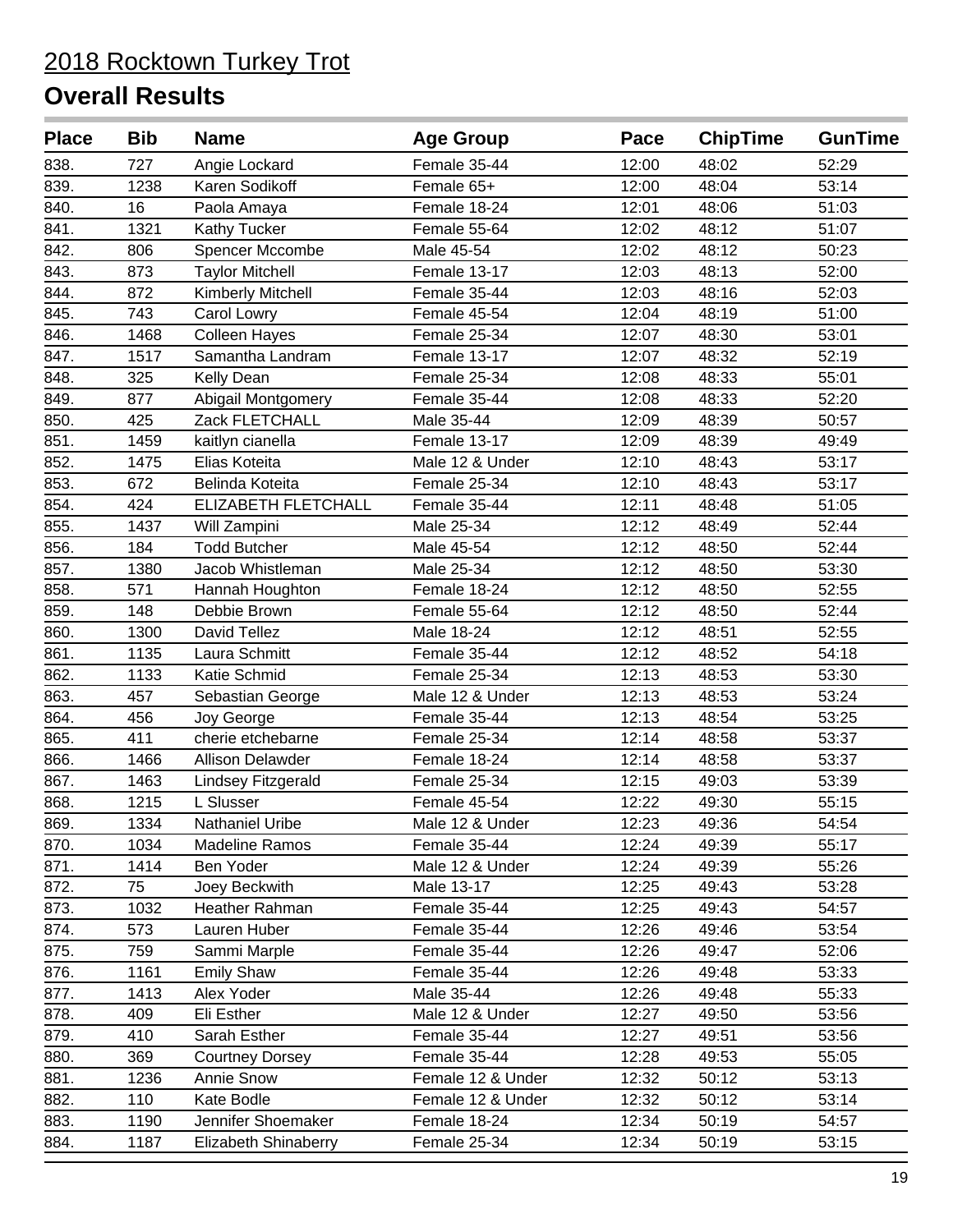| <b>Place</b> | <b>Bib</b>     | <b>Name</b>              | <b>Age Group</b>        | Pace  | <b>ChipTime</b> | <b>GunTime</b> |
|--------------|----------------|--------------------------|-------------------------|-------|-----------------|----------------|
| 885.         | 655            | Denise Kirby             | Female 45-54            | 12:35 | 50:23           | 54:16          |
| 886.         | 1286           | Daniel Sweger            | Male 65+                | 12:36 | 50:28           | 56:16          |
| 887.         | 388            | Amanda Dulgarov          | Female 25-34            | 12:42 | 50:51           | 55:15          |
| 888.         | 1410           | Kayla Yang               | Female 12 & Under       | 12:42 | 50:51           | 53:15          |
| 889.         | 221            | <b>Grace Chandler</b>    | Female 13-17            | 12:42 | 50:51           | 53:16          |
| 890.         | 419            | Tonya Ferguson           | Female 35-44            | 12:42 | 50:52           | 55:15          |
| 891.         | 1101           | Mandy Ruckman            | Female 18-24            | 12:43 | 50:53           | 55:19          |
| 892.         | 1102           | Michael Ruckman          | Male 45-54              | 12:43 | 50:53           | 55:20          |
| 893.         | 1245           | <b>Toby Soper</b>        | Male 35-44              | 12:46 | 51:05           | 57:25          |
| 894.         | 283            | David Cowan              | Male 25-34              | 12:47 | 51:10           | 55:09          |
| 895.         | 912            | <b>Audrey Myers</b>      | Female 45-54            | 12:48 | 51:14           | 56:35          |
| 896.         | 1252           | Christine Spilman        | Female 35-44            | 12:49 | 51:18           | 55:47          |
| 897.         | 1210           | <b>Gian Riley Sirico</b> | Male 12 & Under         | 12:49 | 51:19           | 57:07          |
| 898.         | 799            | <b>Brady Mccombe</b>     | Male 12 & Under         | 12:52 | 51:32           | 53:43          |
| 899.         | 982            | <b>Cindy Parks</b>       | Female 45-54            | 12:53 | 51:33           | 57:19          |
| 900.         | 805            | Shay McCombe             | Female 12 & Under       | 12:53 | 51:34           | 53:43          |
| 901.         | 802            | kristin mccombe          | Female 35-44            | 12:53 | 51:34           | 53:45          |
| 902.         | 803            | Michelle Mccombe         | Female 35-44            | 12:53 | 51:34           | 53:45          |
| 903.         | 152            | <b>Whitley Brown</b>     | Female 12 & Under       | 12:53 | 51:36           | 53:45          |
| 904.         | 311            | Gabriella Davies         | Female 12 & Under       | 12:54 | 51:37           | 54:51          |
| 905.         | 1399           | Micaela Wilson           | Female 18-24            | 12:55 | 51:44           | 57:38          |
| 906.         | 721            | Lauren Lilly             | Female 18-24            | 12:56 | 51:46           | 54:40          |
| 907.         | 840            | Sam Melester             | Male 35-44              | 12:57 | 51:50           | 57:11          |
| 908.         | 756            | Kimberly Mahon           | Female 35-44            | 12:58 | 51:54           | 58:08          |
| 909.         | 757            | Sean Mahon               | Male 12 & Under         | 12:58 | 51:54           | 58:08          |
| 910.         | 1508           | <b>Holly Martin</b>      | Female 35-44            | 12:59 | 51:57           | 56:19          |
| 911.         | 101            | Victoria Blanton         | Female 18-24            | 13:00 | 52:04           | 54:23          |
| 912.         | 201            | Logan Campbell           | Male 12 & Under         | 13:01 | 52:05           | 55:48          |
| 913.         | 412            | <b>Brooke Ewing</b>      | Female 25-34            | 13:01 | 52:07           | 58:09          |
| 914.         | 156            | Alison Brownlee          | Female No Age Indicated | 13:01 | 52:07           | 58:09          |
| 915.         | 19             | <b>Stephanie Anders</b>  | Female 18-24            | 13:07 | 52:29           | 58:00          |
| 916.         | 994            | Lindsey Payne            | Female 18-24            | 13:07 | 52:29           | 58:00          |
| 917.         | 300            | Zada Cutshaw             | Female 13-17            | 13:07 | 52:32           | 56:30          |
| 918.         | 1117           | Jolie Sallah             | Female 13-17            | 13:07 | 52:32           | 56:29          |
| 919.         | 271            | Sarah Cooley             | Female 13-17            | 13:08 | 52:33           | 56:31          |
| 920.         | 334            | Susan Delawder           | Female 45-54            | 13:09 | 52:38           | 58:04          |
| 921.         | 699            | Alex Layman              | Female 18-24            | 13:10 | 52:41           | 55:44          |
| 922.         | 1041           | Amie Raymann             | Female 25-34            | 13:12 | 52:50           | 57:18          |
| 923.         | 366            | Sarah Domingus           | Female 35-44            | 13:13 | 52:54           | 55:19          |
| 924.         | 1216           | <b>Brandon Smith</b>     | Male 12 & Under         | 13:13 | 52:55           | 55:46          |
| 925.         | 1228           | <b>Theresa Smith</b>     | Female 35-44            | 13:13 | 52:56           | 55:46          |
| 926.         | 197            | Dennis Call              | Male 35-44              | 13:14 | 52:57           | 57:23          |
| 927.         | $\overline{4}$ | Chris Adams              | Male 45-54              | 13:14 | 52:58           | 57:23          |
| 928.         | 470            | Patricia Gibson          | Female 35-44            | 13:15 | 53:03           | 57:30          |
| 929.         | 904            | <b>Sherry Moyers</b>     | Female 45-54            | 13:16 | 53:06           | 58:31          |
| 930.         | 1364           | Kelley Weatherholtz      | Female 45-54            | 13:16 | 53:06           | 58:31          |
| 931.         | 307            | <b>Grace Daniels</b>     | Female 12 & Under       | 13:16 | 53:08           | 55:50          |
|              |                |                          |                         |       |                 |                |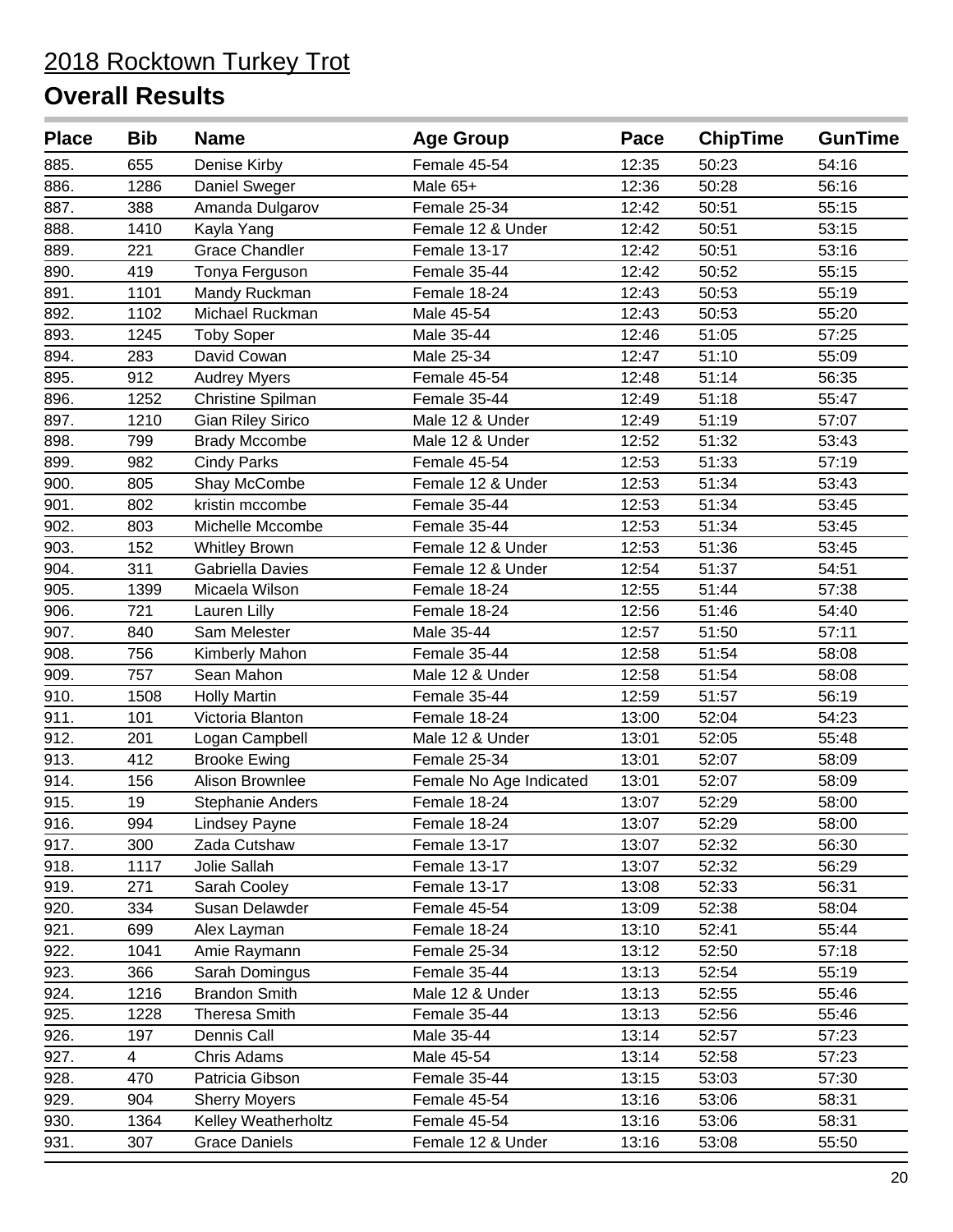| <b>Place</b> | <b>Bib</b> | <b>Name</b>            | <b>Age Group</b>        | Pace  | <b>ChipTime</b> | <b>GunTime</b> |
|--------------|------------|------------------------|-------------------------|-------|-----------------|----------------|
| 932.         | 660        | Katherine Knicely      | Female No Age Indicated | 13:16 | 53:08           | 57:01          |
| 933.         | 1432       | Kelli zahn             | Female No Age Indicated | 13:17 | 53:09           | 57:01          |
| 934.         | 1350       | Amy Wampole            | Female 35-44            | 13:17 | 53:11           | 55:52          |
| 935.         | 798        | <b>Gail McClintock</b> | Female 55-64            | 13:18 | 53:14           | 57:01          |
| 936.         | 883        | Jason Moore            | Male 35-44              | 13:19 | 53:18           | 59:03          |
| 937.         | 882        | Jason Moore            | Male 12 & Under         | 13:19 | 53:18           | 59:03          |
| 938.         | 701        | Tracey Layman          | Female 45-54            | 13:22 | 53:29           | 56:33          |
| 939.         | 1422       | Calvin Young           | Male 13-17              | 13:22 | 53:31           | 57:19          |
| 940.         | 1474       | Nikoo Bakhtiar         | Female 55-64            | 13:24 | 53:38           | 58:54          |
| 941.         | 661        | Greg Knight            | Male 55-64              | 13:27 | 53:50           | 57:45          |
| 942.         | 688        | Evan Lam               | Male 13-17              | 13:28 | 53:56           | 56:59          |
| 943.         | 621        | Kennedy Joyner         | Female 12 & Under       | 13:30 | 54:01           | 59:16          |
| 944.         | 530        | Lisa Hardo             | Female 45-54            | 13:30 | 54:02           | 59:33          |
| 945.         | 620        | Jennifer Joyner        | Female 35-44            | 13:31 | 54:05           | 59:20          |
| 946.         | 39         | Roxana Atwood          | Female 65+              | 13:33 | 54:14           | 56:51          |
| 947.         | 742        | Paula Love             | Female 25-34            | 13:37 | 54:29           | 59:50          |
| 948.         | 445        | Janice Gandy           | Female 45-54            | 13:37 | 54:31           | 58:21          |
| 949.         | 1241       | <b>Cathy Soenksen</b>  | Female 45-54            | 13:37 | 54:31           | 56:51          |
| 950.         | 973        | Joseph Owens           | Male 12 & Under         | 13:37 | 54:31           | 58:39          |
| 951.         | 1421       | Rachel Yoder           | Female 18-24            | 13:37 | 54:31           | 58:21          |
| 952.         | 930        | Merribeth Neal         | Female 55-64            | 13:37 | 54:31           | 56:51          |
| 953.         | 974        | <b>Michael Owens</b>   | Male 35-44              | 13:39 | 54:39           | 58:47          |
| 954.         | 474        | Aiden Gillette         | Male 12 & Under         | 13:40 | 54:42           | 57:33          |
| 955.         | 1273       | Amy Strunk             | Female 35-44            | 13:40 | 54:42           | 58:52          |
| 956.         | 1242       | Virginia Soenksen      | Female 35-44            | 13:40 | 54:42           | 58:52          |
| 957.         | 1355       | Alex Warren            | Male 12 & Under         | 13:41 | 54:46           | 1:00:14        |
| 958.         | 1356       | Mindy Warren           | Female 45-54            | 13:41 | 54:47           | 1:00:14        |
| 959.         | 1220       | Jason Smith            | Male 45-54              | 13:41 | 54:48           | 1:00:51        |
| 960.         | 373        | Stefanie Dove          | Female 25-34            | 13:45 | 55:02           | 1:01:23        |
| 961.         | 687        | Denise Lam             | Female 45-54            | 13:46 | 55:07           | 58:11          |
| 962.         | 690        | Kacey Lam              | Female 13-17            | 13:46 | 55:07           | 58:11          |
| 963.         | 135        | Tara Brinkley          | Female 35-44            | 13:46 | 55:08           | 1:00:53        |
| 964.         | 1082       | Dana Roderick          | Female 35-44            | 13:47 | 55:09           | 1:00:53        |
| 965.         | 1235       | Shawn Snider           | Male 35-44              | 13:47 | 55:09           | 1:00:46        |
| 966.         | 1505       | Meribeth Kraybill      | Female 55-64            | 13:47 | 55:09           | 58:07          |
| 967.         | 497        | morgan gross           | Female 25-34            | 13:47 | 55:09           | 58:07          |
| 968.         | 529        | Mary Hardesty          | Female 35-44            | 13:47 | 55:09           | 1:00:53        |
| 969.         | 1418       | Mia Yoder              | Female 12 & Under       | 13:47 | 55:10           | 59:13          |
| 970.         | 1417       | Melinda Yoder          | Female 35-44            | 13:47 | 55:12           | 59:14          |
| 971.         | 1415       | <b>Emmet Yoder</b>     | Female 12 & Under       | 13:47 | 55:12           | 59:14          |
| 972.         | 1232       | Luke Snider            | Male 12 & Under         | 13:48 | 55:14           | 1:00:51        |
| 973.         | 1412       | Aaron Yoder            | Male 35-44              | 13:48 | 55:14           | 59:16          |
| 974.         | 707        | Lynda Lee              | Female 65+              | 13:50 | 55:23           | 1:01:03        |
| 975.         | 704        | <b>Bill Lee</b>        | Male 65+                | 13:50 | 55:24           | 1:01:03        |
| 976.         | 881        | Jack Moore             | Male 12 & Under         | 13:53 | 55:33           | 1:00:44        |
| 977.         | 174        | Devon Burkhalter       | Female 35-44            | 13:58 | 55:54           | 59:38          |
| 978.         | 862        | Jodi Miller            | Female 45-54            | 13:58 | 55:55           | 59:39          |
|              |            |                        |                         |       |                 |                |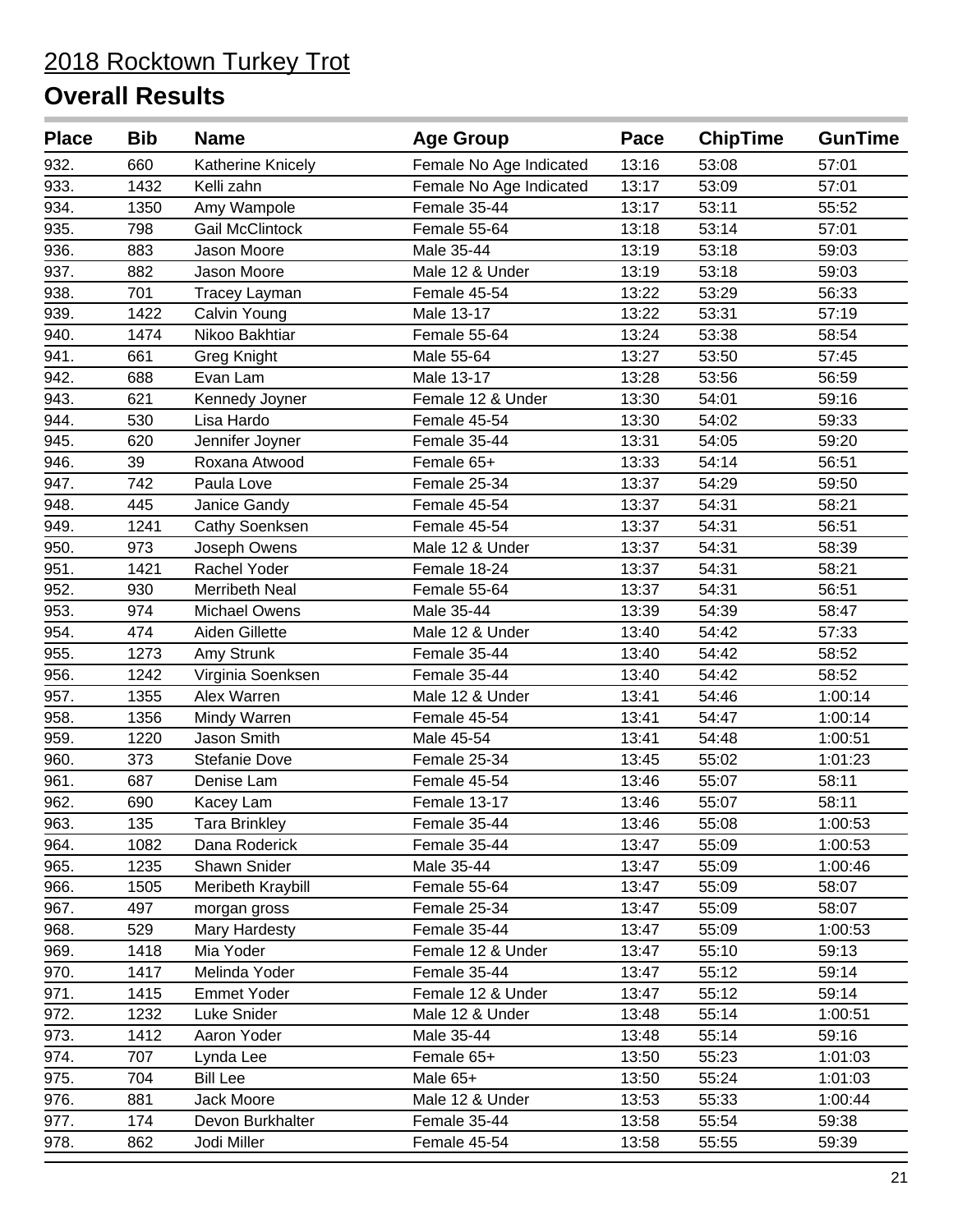| <b>Place</b> | <b>Bib</b>     | <b>Name</b>           | <b>Age Group</b>        | Pace  | <b>ChipTime</b> | <b>GunTime</b> |
|--------------|----------------|-----------------------|-------------------------|-------|-----------------|----------------|
| 979.         | 1271           | David Stringham       | Male 35-44              | 14:03 | 56:14           | 1:00:49        |
| 980.         | 1272           | Monica Stringham      | Female 35-44            | 14:03 | 56:15           | 1:00:49        |
| 981.         | 437            | Lisa Frye             | Female 45-54            | 14:08 | 56:33           | 58:52          |
| 982.         | 236            | <b>Edward Clar</b>    | Male 45-54              | 14:08 | 56:33           | 1:00:31        |
| 983.         | 235            | Ashlie Clar           | Female 18-24            | 14:08 | 56:33           | 1:00:31        |
| 984.         | 237            | Joele Clar            | Female 45-54            | 14:08 | 56:33           | 1:00:31        |
| 985.         | 234            | Allyson Clar          | Female 18-24            | 14:08 | 56:34           | 1:00:31        |
| 986.         | 783            | Emma Maynard          | Female 25-34            | 14:08 | 56:34           | 1:00:47        |
| 987.         | 686            | Melissa Lafferty      | Female 35-44            | 14:08 | 56:35           | 1:01:56        |
| 988.         | 218            | <b>Brian Chandler</b> | Male 35-44              | 14:08 | 56:35           | 1:02:16        |
| 989.         | 427            | <b>Josue Flores</b>   | Male 25-34              | 14:08 | 56:35           | 1:01:57        |
| 990.         | $\overline{7}$ | Svetlana Adamson      | Female 25-34            | 14:10 | 56:42           | 1:01:52        |
| 991.         | 6              | Susan Adamson         | Female 55-64            | 14:10 | 56:43           | 1:01:52        |
| 992.         | 1423           | Jason Young           | Male 25-34              | 14:10 | 56:44           | 1:02:05        |
| 993.         | 185            | Lori Butler           | Female 45-54            | 14:10 | 56:44           | 1:02:36        |
| 994.         | 1048           | Jodi Rehkemper        | Female 45-54            | 14:10 | 56:44           | 1:02:36        |
| 995.         | 884            | Keeana Moore          | Female 18-24            | 14:13 | 56:56           | 1:02:12        |
| 996.         | 891            | Selena Moore          | Female 18-24            | 14:14 | 56:57           | 1:02:12        |
| 997.         | 1137           | Sarah Schmitt         | Female 25-34            | 14:14 | 56:58           | 1:02:25        |
| 998.         | 729            | Laura Logan           | Female 45-54            | 14:15 | 57:01           | 1:02:33        |
| 999.         | 870            | <b>Kelsey Miner</b>   | Female 25-34            | 14:15 | 57:01           | 1:02:33        |
| 1000.        | 1204           | <b>Chloe Simmons</b>  | Female 18-24            | 14:15 | 57:01           | 1:02:32        |
| 1001.        | 1225           | Nicole Smith          | Female 45-54            | 14:16 | 57:06           | 1:03:10        |
| 1002.        | 975            | Noah Owens            | Male 12 & Under         | 14:18 | 57:14           | 1:01:22        |
| 1003.        | 510            | Rod Gunden            | Male 55-64              | 14:18 | 57:14           | 1:01:04        |
| 1004.        | 972            | Cara Owens            | Female 35-44            | 14:18 | 57:15           | 1:01:22        |
| 1005.        | 1093           | Jenny Rohrer          | Female No Age Indicated | 14:19 | 57:18           | 1:02:30        |
| 1006.        | 1365           | Jacob Webb            | Male 18-24              | 14:19 | 57:19           | 1:02:37        |
| 1007.        | 986            | <b>Brian Parrish</b>  | Male 25-34              | 14:19 | 57:20           | 1:02:39        |
| 1008.        | 987            | Caitlin Parrish       | Female 25-34            | 14:20 | 57:24           | 1:02:40        |
| 1009.        | 189            | Cindy Byler           | Female 65+              | 14:21 | 57:27           | 1:03:13        |
| 1010.        | 1230           | Colin Snider          | Male 12 & Under         | 14:21 | 57:28           | 1:03:08        |
| 1011.        | 887            | Liam Moore            | Male 12 & Under         | 14:22 | 57:30           | 1:03:18        |
| 1012.        | 880            | <b>Hilary Moore</b>   |                         | 14:22 | 57:31           | 1:03:19        |
| 1013.        | 1234           | Sarah Snider          | Female 35-44            | 14:22 | 57:31           | 1:03:09        |
| 1014.        | 610            | Janet Johnson         | Female 55-64            | 14:24 | 57:39           | 1:03:16        |
| 1015.        | 1240           | Steve Sodikoff        | Male 65+                | 14:26 | 57:46           | 1:02:56        |
| 1016.        | 461            | Annie Gerstenmaier    | Female 25-34            | 14:26 | 57:47           | 1:02:25        |
| 1017.        | 565            | Jennie Holsinger      | Female 55-64            | 14:26 | 57:47           | 1:02:25        |
| 1018.        | 383            | Clare Druga           | Female 55-64            | 14:26 | 57:48           | 1:03:11        |
| 1019.        | 1058           | Kathy Reumiller       | Female 18-24            | 14:28 | 57:54           | 1:03:47        |
| 1020.        | 1112           | Lucie Rutherford      | Female 18-24            | 14:28 | 57:55           | 1:03:47        |
| 1021.        | 308            | <b>Cory Davies</b>    | Male 35-44              | 14:30 | 58:01           | 1:01:18        |
| 1022.        | 312            | <b>Vincent Davies</b> | Male 12 & Under         | 14:30 | 58:03           | 1:01:19        |
| 1023.        | 310            | Donielle Davies       | Female 35-44            | 14:30 | 58:04           | 1:01:20        |
| 1024.        | 309            | Dominic Davies        | Male 12 & Under         | 14:31 | 58:07           | 1:01:21        |
| 1025.        | 878            | Earl Moore            | Male 55-64              | 14:31 | 58:08           | 1:03:23        |
|              |                |                       |                         |       |                 |                |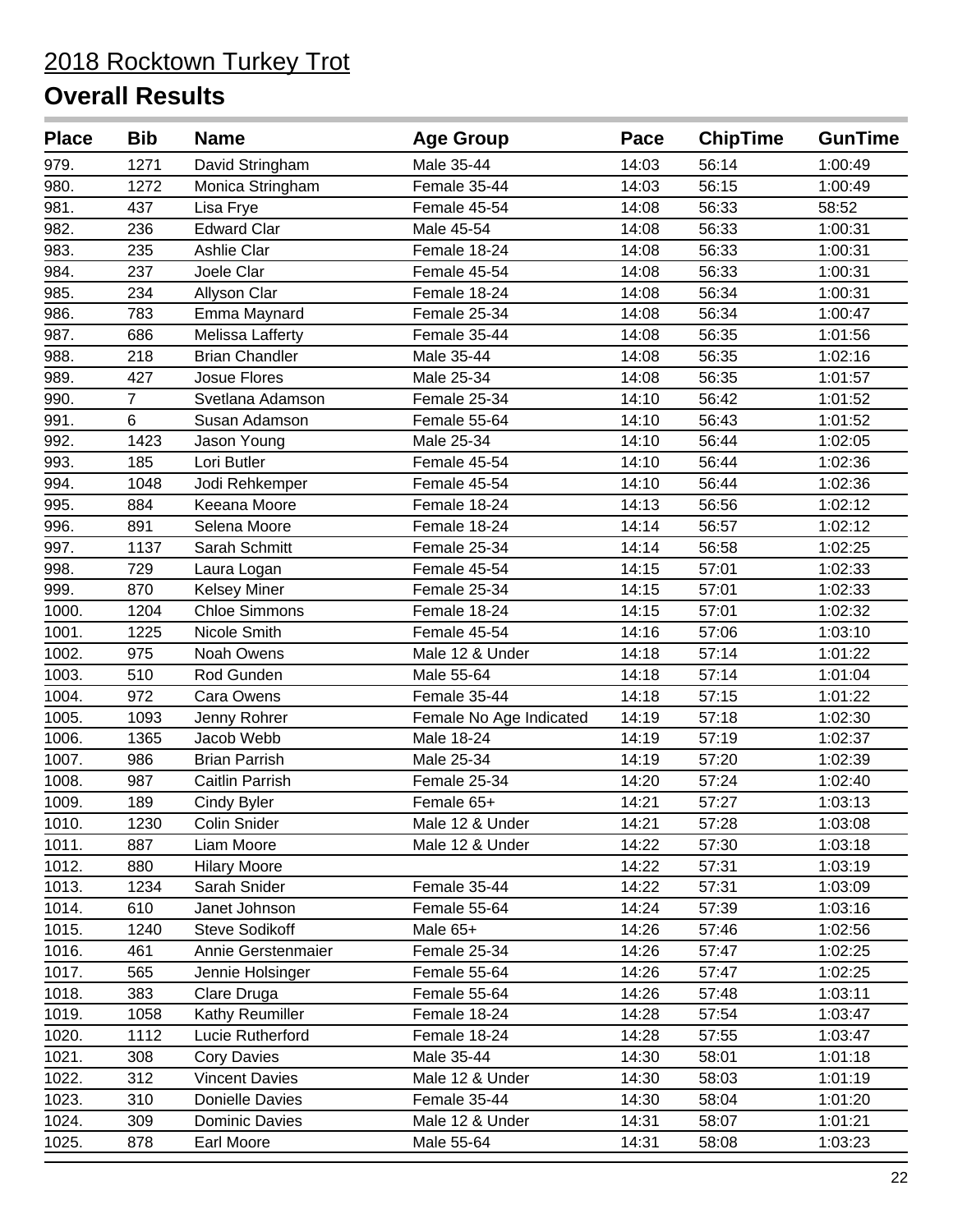| <b>Place</b> | <b>Bib</b> | <b>Name</b>              | <b>Age Group</b>  | Pace  | <b>ChipTime</b> | <b>GunTime</b> |
|--------------|------------|--------------------------|-------------------|-------|-----------------|----------------|
| 1026.        | 889        | Michele Moore            | Female 45-54      | 14:36 | 58:26           | 1:04:25        |
| 1027.        | 1136       | Paul Schmitt             | Male 65+          | 14:36 | 58:27           | 1:03:51        |
| 1028.        | 296        | <b>Anne Curtis</b>       | Female 25-34      | 14:37 | 58:29           | 1:04:27        |
| 1029.        | 548        | Christina Henriksen      | Female 25-34      | 14:37 | 58:30           | 1:04:27        |
| 1030.        | 684        | Maggie Kyger             | Female 55-64      | 14:40 | 58:41           | 1:04:06        |
| 1031.        | 1308       | <b>Brady Thompson</b>    | Male 12 & Under   | 14:40 | 58:43           | 1:03:17        |
| 1032.        | 384        | Meg Druga                | Female 25-34      | 14:40 | 58:43           | 1:04:06        |
| 1033.        | 1307       | Angie Thompson           | Female 35-44      | 14:42 | 58:49           | 1:03:23        |
| 1034.        | 108        | Aaron Bodle              | Male 35-44        | 14:44 | 58:57           | 1:04:10        |
| 1035.        | 719        | Pamela Lewis             | Female 35-44      | 14:44 | 58:59           | 1:03:27        |
| 1036.        | 464        | Calissa Getz             | Female 35-44      | 14:45 | 59:02           | 1:03:28        |
| 1037.        | 1077       | Daniel Robinson          | Male 35-44        | 14:47 | 59:11           | 1:04:49        |
| 1038.        | 1080       | Kimberly Robinson        | Female 35-44      | 14:48 | 59:14           | 1:04:49        |
| 1039.        | 1076       | Annabel Robinson         | Female 12 & Under | 14:48 | 59:15           | 1:04:50        |
| 1040.        | 1132       | John Schmid              | Male 65+          | 14:51 | 59:26           | 1:04:44        |
| 1041.        | 1131       | Amelia Schmid            | Female 25-34      | 14:51 | 59:26           | 1:04:45        |
| 1042.        | 341        | <b>Charity Derrow</b>    | Female 55-64      | 14:56 | 59:45           | 1:04:26        |
| 1043.        | 1155       | Donald Shank             | Male 55-64        | 14:56 | 59:46           | 1:03:37        |
| 1044.        | 327        | Natalie Dean             | Female 25-34      | 14:57 | 59:51           | 1:05:32        |
| 1045.        | 320        | <b>Addison Dean</b>      | Female 12 & Under | 14:57 | 59:52           | 1:05:32        |
| 1046.        | 1179       | <b>Cameron Shifflett</b> | Male 12 & Under   | 14:58 | 59:53           | 1:05:33        |
| 1047.        | 776        | Priscilla May-Maiden     | Female 25-34      | 14:58 | 59:53           | 1:05:32        |
| 1048.        | 1115       | Janet Sallah             | Female 65+        | 14:58 | 59:54           | 1:03:40        |
| 1049.        | 350        | Ruan Dickson             | Female 12 & Under | 14:58 | 59:54           | 1:03:05        |
| 1050.        | 229        | <b>Betty Chappell</b>    | Female 65+        | 14:58 | 59:54           | 1:03:05        |
| 1051.        | 1113       | <b>Fred Sallah</b>       | Male 65+          | 14:58 | 59:54           | 1:03:41        |
| 1052.        | 555        | Hudson Hill              | Male 18-24        | 15:01 | 1:00:08         | 1:03:15        |
| 1053.        | 556        | Jeff Hill                | Male 55-64        | 15:02 | 1:00:09         | 1:03:15        |
| 1054.        | 1156       | Kenneth Shank            | Male 55-64        | 15:04 | 1:00:18         | 1:04:10        |
| 1055.        | 33         | Chris Arndt              | Male 55-64        | 15:08 | 1:00:34         | 1:04:21        |
| 1056.        | 32         | Andi Arndt               | Female 45-54      | 15:08 | 1:00:35         | 1:04:21        |
| 1057.        | 1322       | Rob Tucker               | Male 65+          | 15:08 | 1:00:36         | 1:06:00        |
| 1058.        | 1275       | Julie Strunk             | Female 55-64      | 15:08 | 1:00:36         | 1:04:48        |
| 1059.        | 1274       | <b>Arthur Strunk</b>     | Male 55-64        | 15:09 | 1:00:38         | 1:04:48        |
| 1060.        | 914        | <b>Ginger Myers</b>      | Female 45-54      | 15:10 | 1:00:43         | 1:05:09        |
| 1061.        | 115        | Alyssa Bosley            | Female 35-44      | 15:10 | 1:00:43         | 1:06:34        |
| 1062.        | 963        | Candace Ostlund          | Female 25-34      | 15:11 | 1:00:45         | 1:02:14        |
| 1063.        | 919        | Susanne Myers            | Female 55-64      | 15:11 | 1:00:45         | 1:05:09        |
| 1064.        | 966        | Kari Ostlund             | Female 35-44      | 15:11 | 1:00:45         | 1:02:14        |
| 1065.        | 967        | Reese Ostlund            | Female 12 & Under | 15:11 | 1:00:45         | 1:02:15        |
| 1066.        | 860        | Jayne Miller             | Female 55-64      | 15:13 | 1:00:56         | 1:05:11        |
| 1067.        | 483        | Omar Gonzalez            | Male 25-34        | 15:14 | 1:00:57         | 1:03:33        |
| 1068.        | 516        | <b>Christopher Hall</b>  | Male 25-34        | 15:18 | 1:01:14         | 1:05:39        |
| 1069.        | 1489       | Anne Brie                | Female 45-54      | 15:21 | 1:01:27         | 1:07:37        |
| 1070.        | 917        | <b>Macey Myers</b>       | Female 12 & Under | 15:22 | 1:01:32         | 1:05:57        |
| 1071.        | 336        | Tonya Delp               | Female 25-34      | 15:26 | 1:01:48         | 1:06:03        |
| 1072.        | 291        | Janet Cronch             | Female 45-54      | 15:26 | 1:01:48         | 1:06:03        |
|              |            |                          |                   |       |                 |                |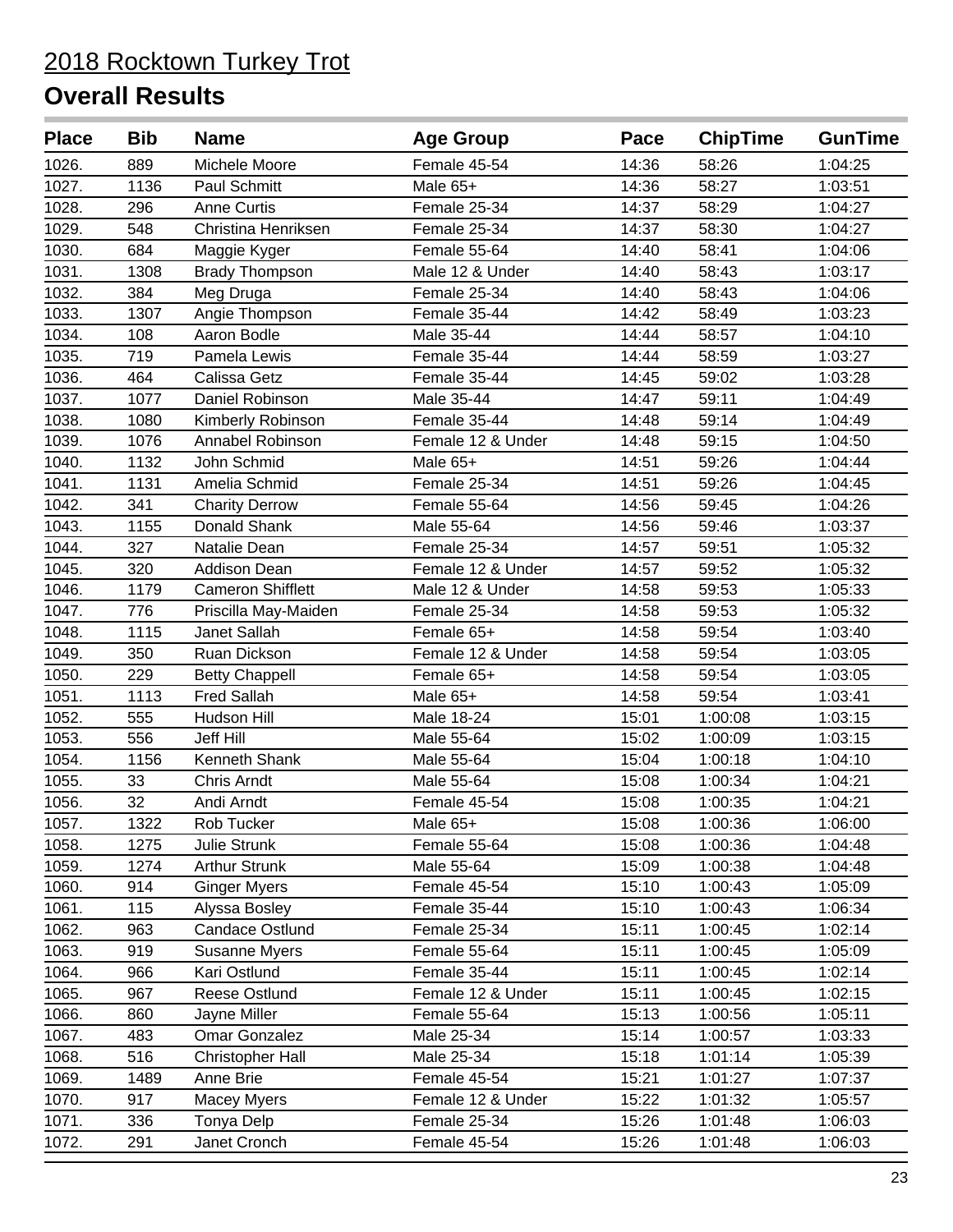| <b>Place</b> | <b>Bib</b> | <b>Name</b>             | <b>Age Group</b>        | Pace  | <b>ChipTime</b> | <b>GunTime</b> |
|--------------|------------|-------------------------|-------------------------|-------|-----------------|----------------|
| 1073.        | 206        | Molly Campbell          | Female 25-34            | 15:27 | 1:01:51         | 1:06:05        |
| 1074.        | 509        | <b>Brad Gunden</b>      | Male 25-34              | 15:28 | 1:01:56         | 1:05:47        |
| 1075.        | 507        | <b>Barb Gunden</b>      | Female 55-64            | 15:29 | 1:01:59         | 1:05:49        |
| 1076.        | 1397       | Zach Wills              | Male 13-17              | 15:29 | 1:02:00         | 1:07:15        |
| 1077.        | 1396       | Mary Wills              | Female 45-54            | 15:30 | 1:02:01         | 1:07:15        |
| 1078.        | 1395       | <b>Allie Wills</b>      | Female 18-24            | 15:30 | 1:02:01         | 1:07:15        |
| 1079.        | 265        | <b>William Conley</b>   | Male 65+                | 15:34 | 1:02:17         | 1:07:53        |
| 1080.        | 177        | <b>Terry Burkhalter</b> | Male 65+                | 15:34 | 1:02:20         | 1:06:05        |
| 1081.        | 858        | <b>Eric Miller</b>      | Male 45-54              | 15:35 | 1:02:21         | 1:06:04        |
| 1082.        | 195        | Jamie Calcagno-Roach    | Female 35-44            | 15:38 | 1:02:33         | 1:06:37        |
| 1083.        | 557        | Kate Hill               | Female 45-54            | 15:39 | 1:02:38         | 1:05:43        |
| 1084.        | 558        | Morgan Hill             | Female 18-24            | 15:39 | 1:02:39         | 1:05:43        |
| 1085.        | 1141       | Eric Schwers            | Male 45-54              | 15:47 | 1:03:09         | 1:09:21        |
| 1086.        | 406        | Andreas Eichin          | Male 45-54              | 15:47 | 1:03:09         | 1:09:23        |
| 1087.        | 239        | <b>Chipley Clarke</b>   | Female 25-34            | 15:50 | 1:03:21         | 1:07:49        |
| 1088.        | 650        | Heidi King              | Female 18-24            | 15:51 | 1:03:28         | 1:09:19        |
| 1089.        | 1354       | Sandra Warner           | Female 55-64            | 15:54 | 1:03:38         | 1:09:29        |
| 1090.        | 1352       | Jeffrey Warner          | Male 55-64              | 15:54 | 1:03:39         | 1:09:29        |
| 1091.        | 408        | Andrea Estep            | Female 25-34            | 15:55 | 1:03:41         | 1:09:08        |
| 1092.        | 129        | Victoria Brenneman      | Female 45-54            | 15:58 | 1:03:54         | 1:08:18        |
| 1093.        | 329        | <b>LAURIE DEAVERS</b>   | Female 35-44            | 15:58 | 1:03:55         | 1:08:19        |
| 1094.        | 868        | Stephanie Miller        | Female 35-44            | 15:58 | 1:03:55         | 1:08:19        |
| 1095.        | 222        | Joanna Chandler         | Female 35-44            | 15:58 | 1:03:56         | 1:06:20        |
| 1096.        | 615        | Zevian Johnstone-Yellin | Male 12 & Under         | 15:59 | 1:03:59         | 1:05:15        |
| 1097.        | 38         | Robin Atwood            | Female 45-54            | 16:00 | 1:04:04         | 1:06:43        |
| 1098.        | 243        | <b>Sydney Claud</b>     | Female 18-24            | 16:01 | 1:04:06         | 1:06:44        |
| 1099.        | 1043       | <b>Bill Reames</b>      | Male 65+                | 16:01 | 1:04:07         | 1:06:46        |
| 1100.        | 242        | <b>Lindsey Claud</b>    | Female 45-54            | 16:01 | 1:04:08         | 1:06:45        |
| 1101.        | 1014       | Louise Pierson          | Female 45-54            | 16:01 | 1:04:08         | 1:09:27        |
| 1102.        | 1013       | <b>Bianca Pierson</b>   | Female 18-24            | 16:02 | 1:04:09         | 1:09:27        |
| 1103.        | 807        | Tempy McCombe           | Female 65+              | 16:03 | 1:04:13         | 1:06:26        |
| 1104.        | 1092       | Jackie Rohrer           | Female 45-54            | 16:05 | 1:04:23         | 1:09:40        |
| 1105.        | 1096       | Rachel Rohrer           | Female 18-24            | 16:05 | 1:04:23         | 1:09:40        |
| 1106.        | 70         | Gerald Beck             | Male 55-64              | 16:05 | 1:04:24         | 1:10:19        |
| 1107.        | 72         | <b>Teresa Beck</b>      | Female 55-64            | 16:06 | 1:04:25         | 1:10:19        |
| 1108.        | 830        | Rebecca McNeely         | Female 45-54            | 16:08 | 1:04:33         | 1:07:26        |
| 1109.        | 272        | Louise Corbo            | Female 45-54            | 16:08 | 1:04:35         | 1:07:28        |
| 1110.        | 1295       | Dustin Taylor           | Male 25-34              | 16:10 | 1:04:41         | 1:10:55        |
| 1111.        | 1294       | Amy Taylor              | Female 25-34            | 16:10 | 1:04:44         | 1:10:57        |
| 1112.        | 441        | Meghan Fulcher          | Female 35-44            | 16:13 | 1:04:54         | 1:10:58        |
| 1113.        | 534        | Josh Harold             | Male 35-44              | 16:13 | 1:04:54         | 1:11:04        |
| 1114.        | 1160       | Sonya Shaver            | Female 45-54            | 16:13 | 1:04:55         | 1:10:31        |
| 1115.        | 533        | Cierra Harold           | Female 25-34            | 16:13 | 1:04:56         | 1:11:00        |
| 1116.        | 421        | Jean Fisher             | Female No Age Indicated | 16:16 | 1:05:08         | 1:10:27        |
| 1117.        | 91         | Atieno Bird             | Female 45-54            | 16:17 | 1:05:11         | 1:10:30        |
| 1118.        | 142        | Jayne Bromann           | Female 55-64            | 16:25 | 1:05:44         | 1:11:55        |
| 1119.        | 141        | Chip Bromann            | Male 55-64              | 16:26 | 1:05:45         | 1:11:56        |
|              |            |                         |                         |       |                 |                |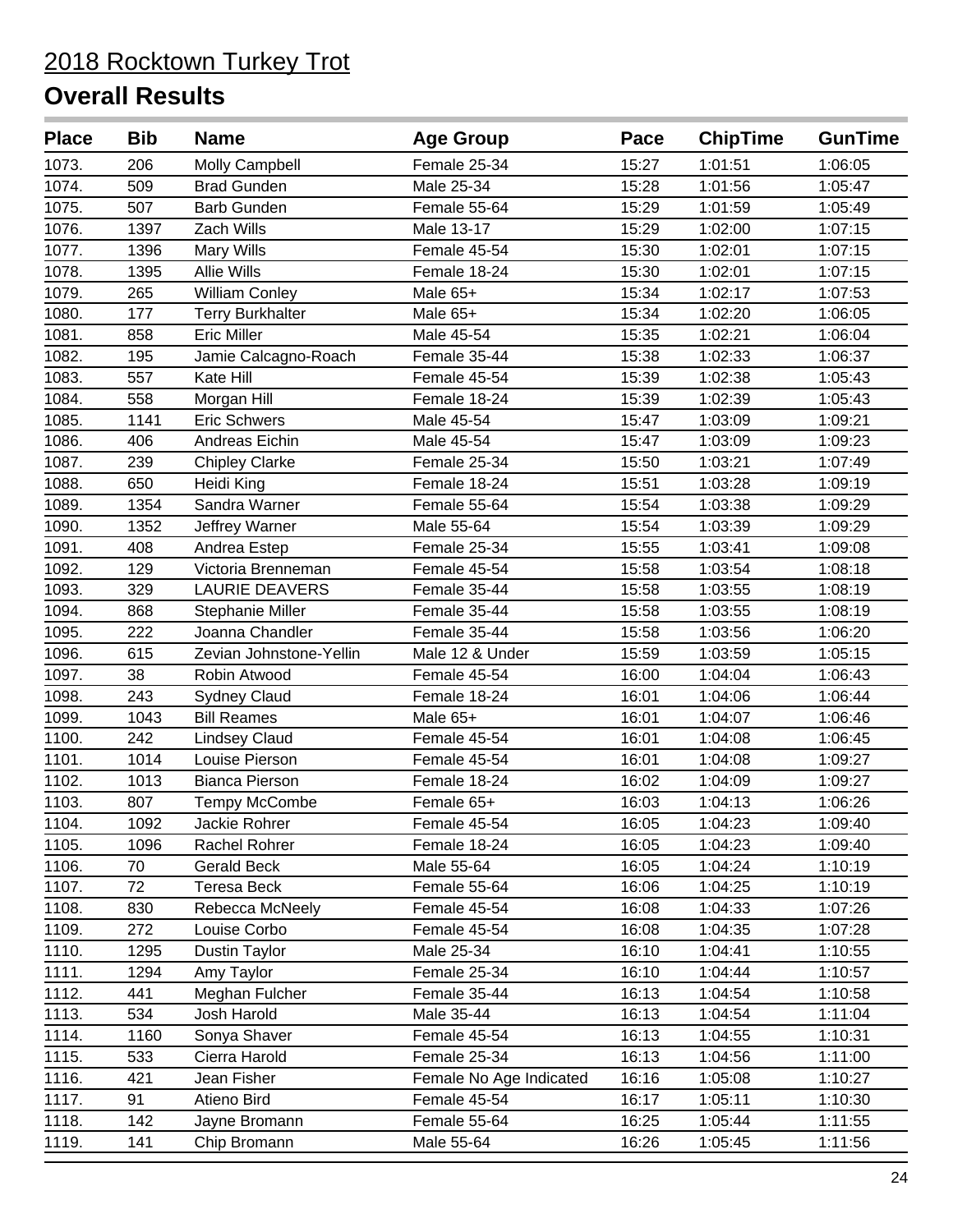| <b>Place</b> | <b>Bib</b> | <b>Name</b>              | <b>Age Group</b>  | Pace  | <b>ChipTime</b> | <b>GunTime</b> |
|--------------|------------|--------------------------|-------------------|-------|-----------------|----------------|
| 1120.        | 63         | Joyce Barranco           | Female 45-54      | 16:35 | 1:06:24         | 1:12:56        |
| 1121.        | 303        | Barbara Damico           | Female 55-64      | 16:35 | 1:06:24         | 1:11:54        |
| 1122.        | 64         | Natalie Barranco         | Female 13-17      | 16:35 | 1:06:24         | 1:12:56        |
| 1123.        | 65         | Stephen Barranco         | Male 13-17        | 16:35 | 1:06:24         | 1:12:56        |
| 1124.        | 305        | Lily Damico              | Female 25-34      | 16:36 | 1:06:25         | 1:11:55        |
| 1125.        | 62         | Jessica Barranco         | Female 18-24      | 16:36 | 1:06:26         | 1:12:55        |
| 1126.        | 304        | Larry Damico             | Male 55-64        | 16:36 | 1:06:26         | 1:11:55        |
| 1127.        | 220        | <b>Gary Chandler</b>     | Male 65+          | 16:38 | 1:06:35         | 1:12:24        |
| 1128.        | 1464       | <b>Catherine Arehart</b> | Female 65+        | 16:42 | 1:06:50         | 1:12:49        |
| 1129.        | 1139       | <b>Chuck Schwers</b>     | Male 65+          | 16:42 | 1:06:51         | 1:13:07        |
| 1130.        | 1140       | Donna Schwers            | Female 65+        | 16:43 | 1:06:56         | 1:13:08        |
| 1131.        | 1111       | Kim Rutherford           | Female 45-54      | 16:43 | 1:06:56         | 1:13:08        |
| 1132.        | 614        | Tamara Johnstone-Yellin  | Female 35-44      | 16:44 | 1:06:59         | 1:08:17        |
| 1133.        | 1357       | Gina Washington          | Male 45-54        | 16:46 | 1:07:08         | 1:12:49        |
| 1134.        | 1465       | Ronald Arehart           | Male 65+          | 16:48 | 1:07:14         | 1:13:14        |
| 1135.        | 1306       | <b>Malcolm Thomas</b>    | Male 25-34        | 16:48 | 1:07:14         | 1:12:31        |
| 1136.        | 493        | S graves                 | Female 55-64      | 16:56 | 1:07:45         | 1:12:59        |
| 1137.        | 1400       | James Wiseman            | Male 55-64        | 16:56 | 1:07:47         | 1:13:10        |
| 1138.        | 269        | Evan Cooley              | Male 12 & Under   | 16:56 | 1:07:47         | 1:13:45        |
| 1139.        | 492        | <b>Bill Graves</b>       | Male 65+          | 16:56 | 1:07:47         | 1:13:00        |
| 1140.        | 1401       | Sherri Wiseman           | Female 45-54      | 16:56 | 1:07:48         | 1:13:10        |
| 1141.        | 268        | David Cooley             | Male 45-54        | 16:57 | 1:07:51         | 1:13:48        |
| 1142.        | 1385       | <b>Trina Wiley</b>       | Female 45-54      | 16:57 | 1:07:51         | 1:10:28        |
| 1143.        | 923        | Helen Nafziger           | Female 65+        | 16:57 | 1:07:52         | 1:13:03        |
| 1144.        | 1442       | Clara ZIEGLER            | Female 65+        | 16:58 | 1:07:53         | 1:10:28        |
| 1145.        | 1384       | <b>Grant Wiley</b>       | Male 13-17        | 16:58 | 1:07:56         | 1:10:31        |
| 1146.        | 157        | Alisha Brubaker          | Female 18-24      | 17:06 | 1:08:26         | 1:14:15        |
| 1147.        | 1327       | Mike Turner              | Male 35-44        | 17:07 | 1:08:30         | 1:14:19        |
| 1148.        | 1449       | Nolan Henry              | Male 12 & Under   | 17:09 | 1:08:37         | 1:12:21        |
| 1149.        | 1450       | <b>Gio Martinez</b>      | Male 12 & Under   | 17:09 | 1:08:37         | 1:12:20        |
| 1150.        | 57         | <b>Xavier Banks</b>      | Male 12 & Under   | 17:22 | 1:09:32         | 1:14:48        |
| 1151.        | 159        | Regina Brubaker          | Female 18-24      | 17:26 | 1:09:47         | 1:15:37        |
| 1152.        | 1328       | Sarah Turner             | Female 35-44      | 17:27 | 1:09:49         | 1:15:37        |
| 1153.        | 720        | Dolly Lilly              | Female 45-54      | 17:32 | 1:10:12         | 1:13:07        |
| 1154.        | 722        | Lynn Lilly               | Male 45-54        | 17:32 | 1:10:12         | 1:13:07        |
| 1155.        | 1339       | Sara Vasquez             | Female 35-44      | 17:33 | 1:10:13         | 1:14:42        |
| 1156.        | 133        | Monica Brill             | Female 35-44      | 17:33 | 1:10:15         | 1:14:26        |
| 1157.        | 735        | Lindsey Long             | Female 35-44      | 17:33 | 1:10:15         | 1:14:27        |
| 1158.        | 943        | Jen Nourse               | Female 35-44      | 17:33 | 1:10:16         | 1:14:26        |
| 1159.        | 1502       | Jennifer Perry           | Female 35-44      | 17:34 | 1:10:18         | 1:17:51        |
| 1160.        | 857        | David Miller             | Male 35-44        | 17:34 | 1:10:18         | 1:17:51        |
| 1161.        | 551        | <b>Winston Hensley</b>   | Male $65+$        | 17:38 | 1:10:33         | 1:15:07        |
| 1162.        | 1114       | Gretchen Sallah          | Female 45-54      | 17:42 | 1:10:51         | 1:16:52        |
| 1163.        | 471        | <b>Charis Gilbert</b>    | Female 12 & Under | 17:43 | 1:10:54         | 1:15:23        |
| 1164.        | 617        | Sarah Jones              | Female 65+        | 17:43 | 1:10:54         | 1:15:22        |
| 1165.        | 685        | Katherine Lacharite      | Female 65+        | 17:43 | 1:10:55         | 1:16:55        |
| 1166.        | 472        | Hannah Gilbert           | Female 12 & Under | 17:43 | 1:10:56         | 1:15:23        |
|              |            |                          |                   |       |                 |                |